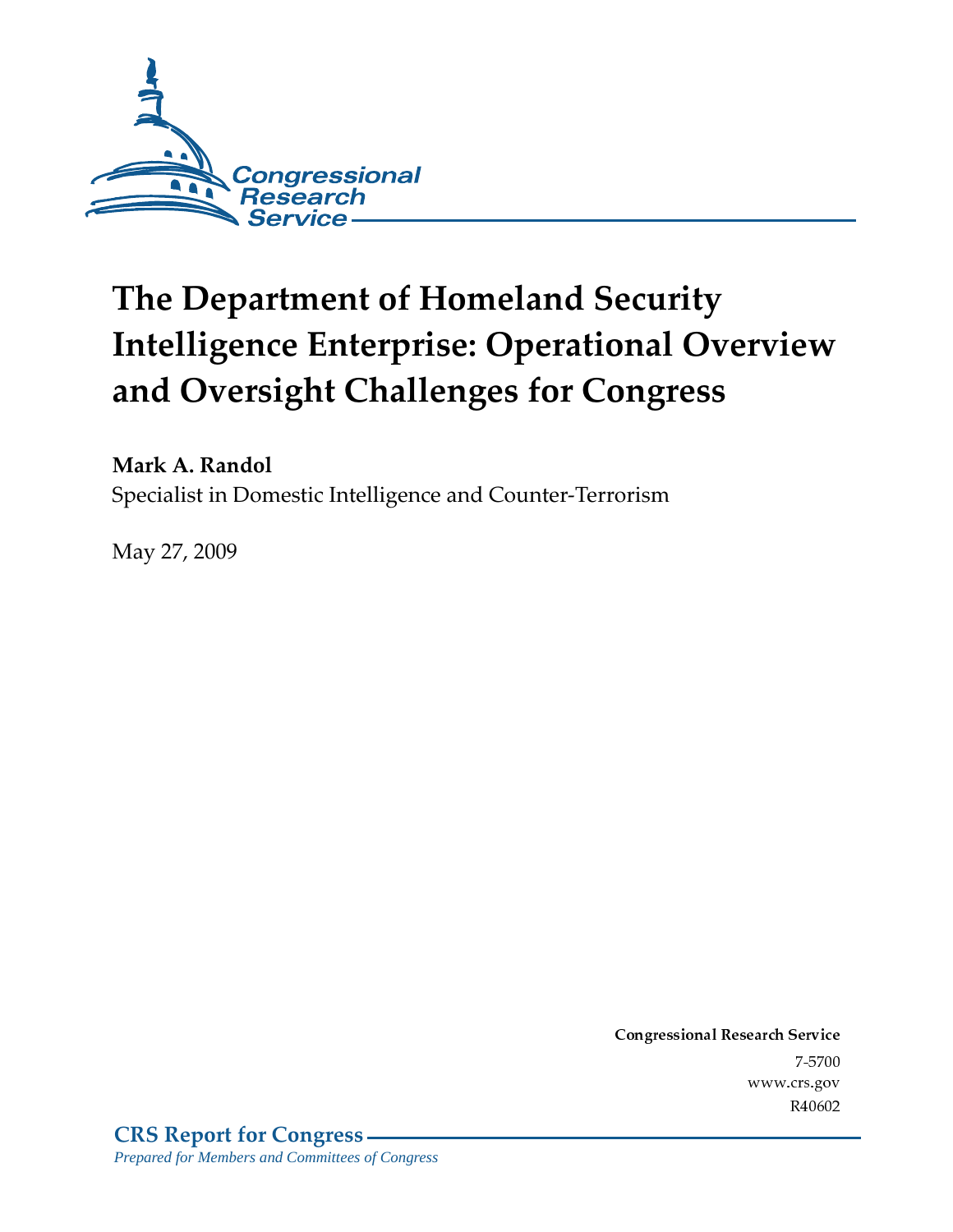## Summary

A primary mission of the Department of Homeland Security (DHS, Department) is to "prevent terrorist attacks within the United States, reduce the vulnerability of the United States to terrorism, and minimize the damage, and assist in the recovery from terrorist attacks that do occur in the United States." Since its inception in 2003, DHS has had an intelligence component to support this mission and has been a member of the U.S. Intelligence Community (IC).

Following a major reorganization of the DHS (called the Second Stage Review, or "2SR") in July 2005, former Secretary of Homeland Security, Michael Chertoff, established a strengthened Office of Intelligence and Analysis (I&A) and made the Assistant Secretary for Information Analysis (now Under Secretary for Intelligence and Analysis) the Chief Intelligence Officer for the Department. He also tasked I&A with ensuring that intelligence is coordinated, fused, and analyzed within the Department to provide a common operational picture; provide a primary connection between DHS and the IC as a whole; and to act as a primary source of information for state, local, and private sector partners.

Congress made information sharing a top priority of the Department's intelligence component in the Homeland Security Act of 2002 and underscored that importance through the Intelligence Reform and Terrorism Prevention Act of 2004. Since the 2SR reorganization, Congress imposed additional requirements for intelligence analysis; information sharing; department-wide intelligence integration; and support to state, local, tribal governments, and the private sector through the Implementing Recommendations of the 9/11 Commission Act of 2007.

At the outset of the new Administration, the DHS Intelligence (DHSI) enterprise consists of I&A, two headquarters elements supported by I&A, and the intelligence elements of six DHS operational components: U.S. Customs and Border Protection (CBP), U.S. Immigration and Customs Enforcement (ICE), U.S. Citizenship and Immigration Services (USCIS), the Transportation Security Administration (TSA), U.S. Coast Guard (USCG), and U.S. Secret Service (USSS).

As the Obama Administration fills key positions within DHS and I&A, Congress will likely be interested in the progress of integration of the Department's intelligence components and the quality and relevance of the intelligence DHSI produces for front line law enforcement and security officials who are responsible for protecting America and its people. In addition, this year, the Department will produce its first Quadrennial Homeland Security Review (QHSR), a comprehensive assessment that outlines its long-term strategy and priorities for homeland security and guidance on the Department's programs, assets, capabilities, budget, policies, and authorities. The results of the QHSR will be particularly important as Congress considers an authorization bill for the Department.

This report provides an overview of DHSI both at headquarters and within the components. It examines how DHSI is organized and supports key departmental activities to include homeland security analysis and threat warning; border security; critical infrastructure protection; and support to, and the sharing of information with, state, local, tribal, and private sector partners. It also discusses several oversight challenges and options that Congress may consider on certain issues. This report may be updated.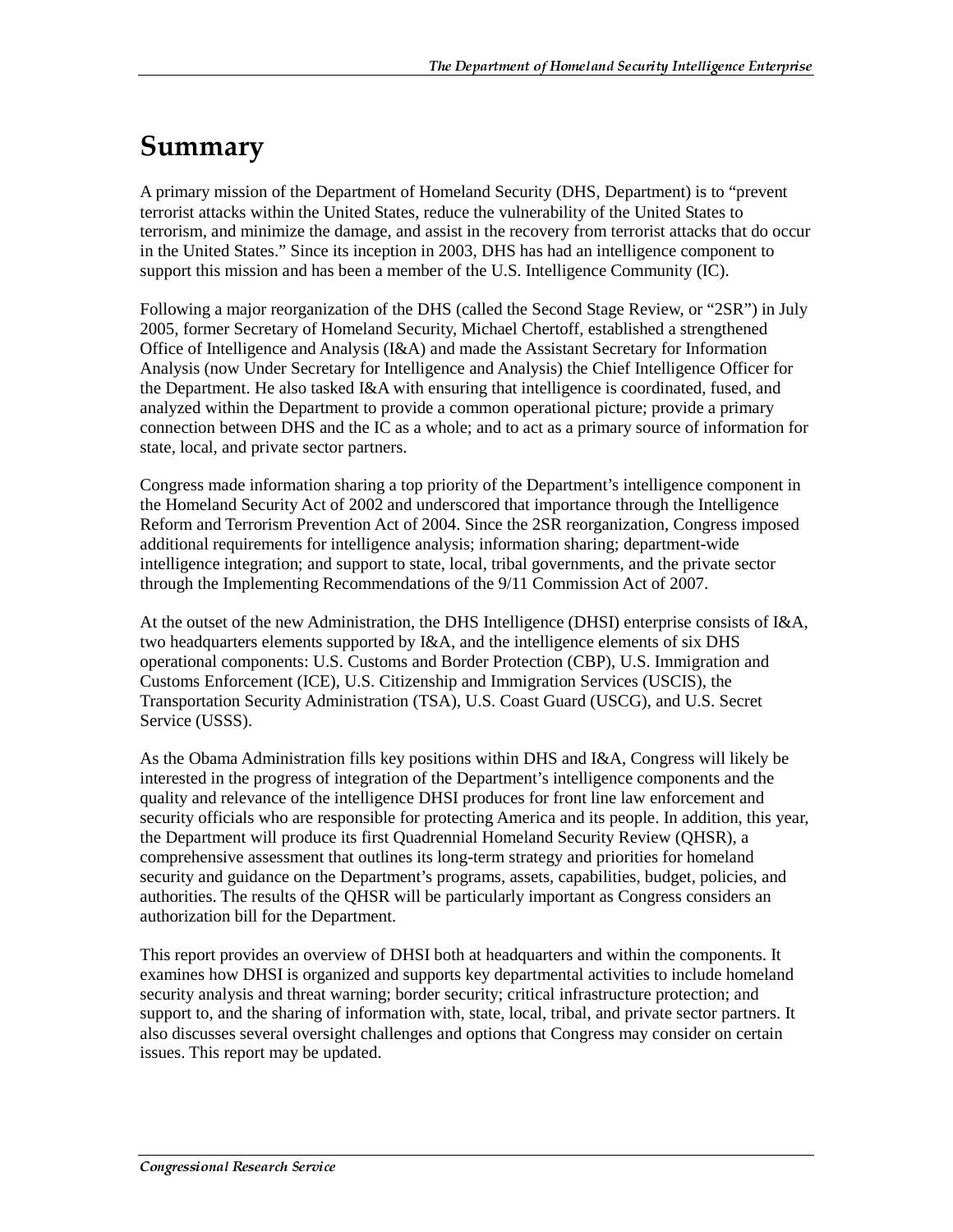## **Contents**

| Intelligence Support To State, Local, Tribal Officials, and the Private Sector 11 |  |
|-----------------------------------------------------------------------------------|--|
| Intelligence Threat Assessment and Coordination Group (ITACG) 12                  |  |
| Office of the Deputy Under Secretary for Mission Integration (DU/S-M) 13          |  |
|                                                                                   |  |
|                                                                                   |  |
| Office of the Deputy Under Secretary for Field Operations (DU/S-F) 15             |  |
|                                                                                   |  |
| Homeland Infrastructure Threat and Risk Analysis Center (HITRAC)  16              |  |
| Operations Coordination and Planning Directorate (OPS)— Intelligence Division 18  |  |
|                                                                                   |  |
|                                                                                   |  |
|                                                                                   |  |
|                                                                                   |  |
|                                                                                   |  |
|                                                                                   |  |
|                                                                                   |  |
|                                                                                   |  |
|                                                                                   |  |
|                                                                                   |  |
|                                                                                   |  |
|                                                                                   |  |
|                                                                                   |  |
|                                                                                   |  |
|                                                                                   |  |
|                                                                                   |  |
|                                                                                   |  |
|                                                                                   |  |
|                                                                                   |  |
|                                                                                   |  |
|                                                                                   |  |
|                                                                                   |  |
|                                                                                   |  |
|                                                                                   |  |
|                                                                                   |  |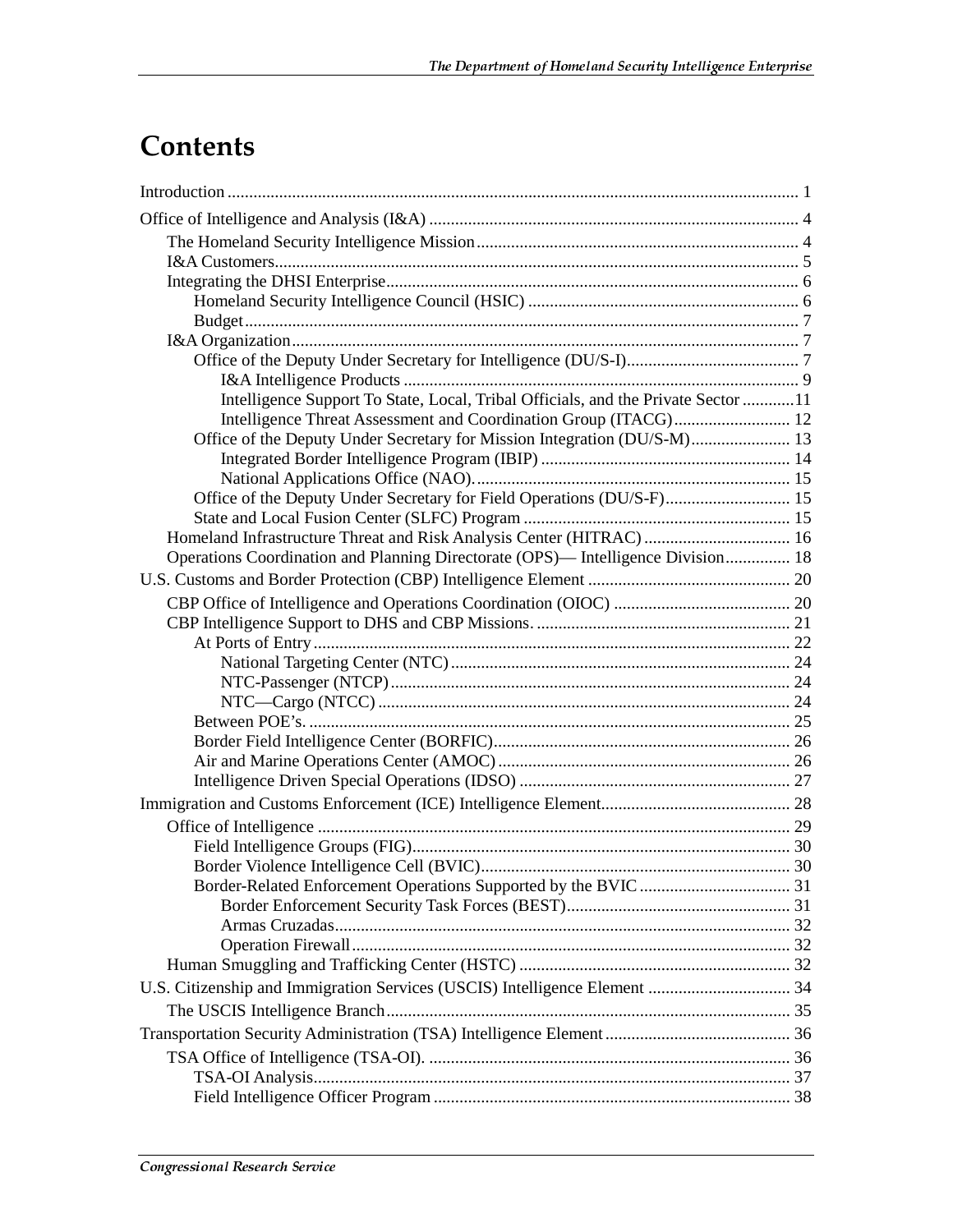| Assistant Commandant for Intelligence and Criminal Investigations 44          |  |
|-------------------------------------------------------------------------------|--|
|                                                                               |  |
|                                                                               |  |
|                                                                               |  |
|                                                                               |  |
|                                                                               |  |
|                                                                               |  |
|                                                                               |  |
|                                                                               |  |
|                                                                               |  |
| U.S. Secret Service (USSS) Protective Intelligence and Assessment Division 47 |  |
|                                                                               |  |
|                                                                               |  |
|                                                                               |  |
|                                                                               |  |
|                                                                               |  |
| Institutionalizing the State and Local Fusion Center (SLFC) Pilot Project     |  |
|                                                                               |  |
|                                                                               |  |
|                                                                               |  |
|                                                                               |  |

## Figures

| Figure 3. Homeland Infrastructure Threat and Risk Analysis Center (HITRAC) 17 |  |
|-------------------------------------------------------------------------------|--|
|                                                                               |  |

## **Contacts**

|--|--|--|--|--|--|--|--|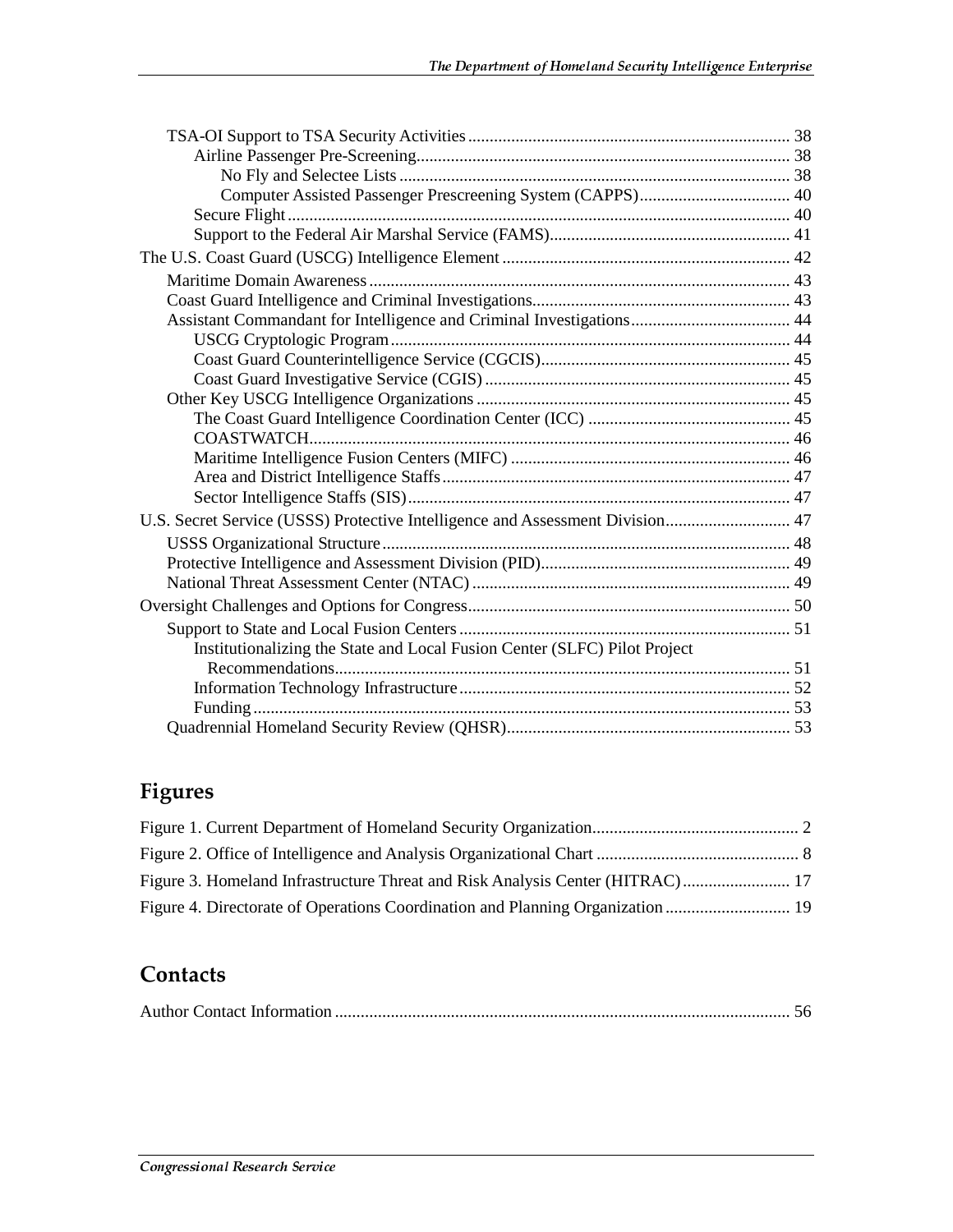## <u>Introduction</u>

A primary mission of the Department of Homeland Security (DHS, the Department) is to "prevent terrorist attacks within the United States, reduce the vulnerability of the United States to terrorism, and minimize the damage, and assist in the recovery from terrorist attacks that do occur in the United States.<sup>1</sup> The current organization of the Department is displayed at **Figure 1**.

To support this mission, DHS has had an intelligence component since its inception in 2003. The Homeland Security Act of 2002 assigned the original DHS intelligence component—the Directorate of Information Analysis and Infrastructure Protection—with responsibility to receive, analyze, and integrate law enforcement and intelligence information in order to "(A) identify and assess the nature and scope of terrorist threats to the homeland; (B) detect and identify threats of terrorism against the United States; and (C) understand such threats in light of actual and potential vulnerabilities of the homeland."<sup>2</sup>

Congress also made information sharing a top priority of the new DHS intelligence organization, requiring it "to disseminate, as appropriate, information analyzed by the Department within the Department, to other agencies of the Federal government with responsibilities related to homeland security, and to agencies of State and local government and private sector entities, with such responsibilities in order to assist in the deterrence, prevention, preemption of, or response to, terrorist attacks against the United States."3

Following the release of the *9/11 Commission Report* in 2004, which identified a breakdown in information sharing as a key factor contributing to the failure to prevent the September 11, 2001 attacks,<sup>4</sup> Congress underscored the importance it attached to information sharing at all levels of government. The Intelligence Reform and Terrorism Prevention Act of 2004<sup>5</sup> required the President to "create an information sharing environment for the sharing of terrorism information in a manner consistent with national security and with applicable legal standards relating to privacy and civil liberties,"<sup>6</sup> and "to designate an individual as the program manager responsible for information sharing across the Federal Government."<sup>7</sup>

In July 2005, following "a systematic evaluation of the Department's operations, policies and structures"<sup>8</sup> (commonly called the Second Stage Review or "2SR"), former Secretary of Homeland Security, Michael Chertoff, initiated a major reorganization of DHS. In his remarks describing the reorganization, he noted that "…intelligence lies at the heart of everything that we

 1 P.L. 107-296, Nov. 25, 2002, §101b(1), 116 STAT. 2142.

<sup>&</sup>lt;sup>2</sup> Ibid., §201d(9), 116 STAT. 2147.

<sup>3</sup> Ibid., §201d(1), 116 STAT. 2146.

<sup>4</sup> National Commission on Terrorist Attacks Upon the United States, *The 9/11 Commission Report*, July 22, 2004, pp. 353-356 and 416-418. http://www.9-11commission.gov. Hereafter: *9/11 Commission Report.*

<sup>5</sup> P.L. 108-458, Dec. 17, 2004.

<sup>6</sup> Ibid, §1016b(1), 118 STAT. 3665.

<sup>7</sup> Ibid, §1016f(1), 118 STAT. 3667. The Program Manager-Information Sharing Environment (PM-ISE), is functionally aligned within the Office of the Director of National Intelligence (ODNI).

<sup>8</sup> DHS, "Secretary Michael Chertoff U.S. DHS Second Stage Review Remarks," press release, July 13, 2005. http://www.dhs.gov/xnews/speeches/speech\_0255.shtm. Hereafter: Chertoff, "DHS Second Stage Review Remarks."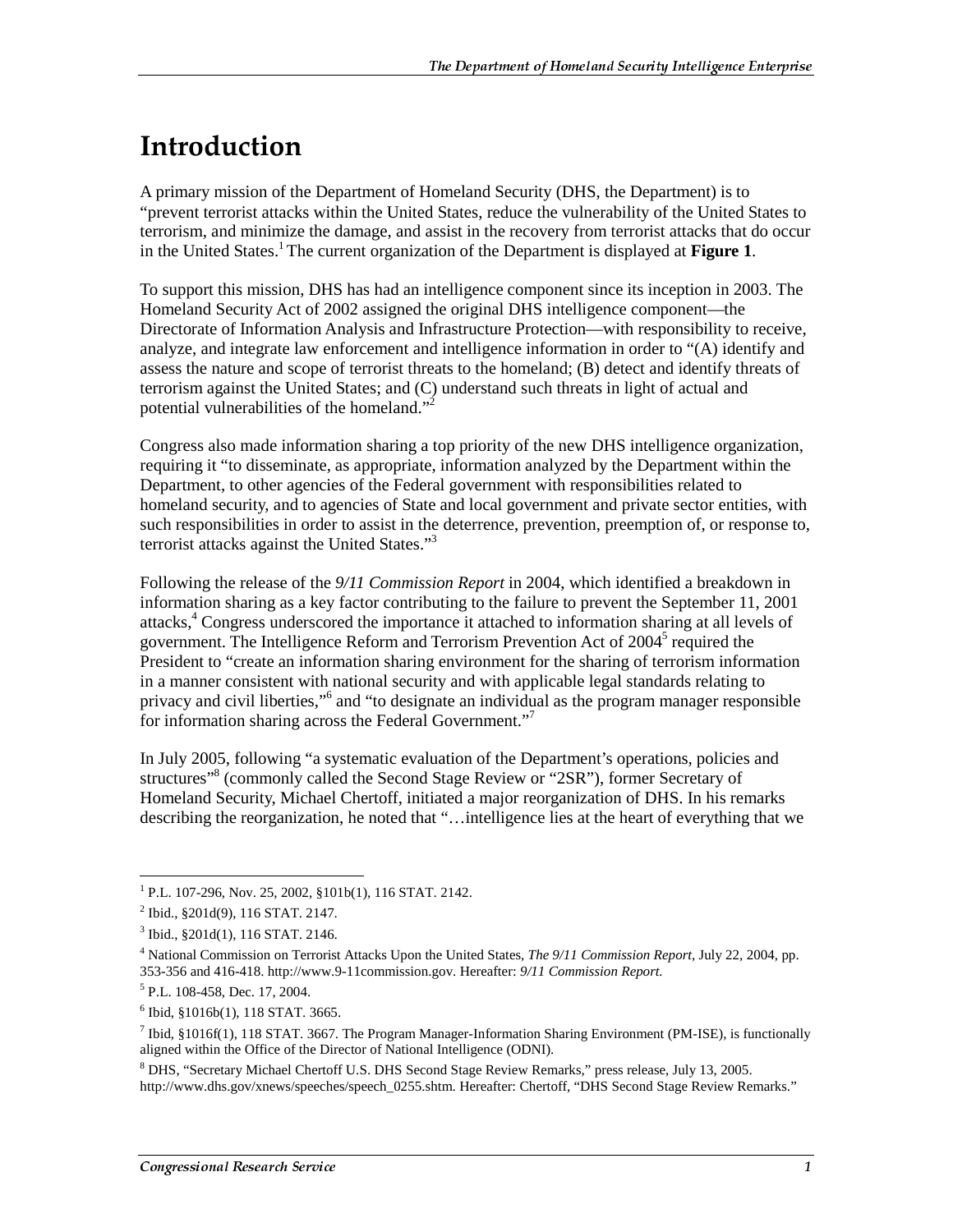do."<sup>9</sup> In an effort to improve how DHS manages its intelligence and information sharing responsibilities, he established a strengthened Office of Intelligence and Analysis (I&A) and made the Assistant Secretary for Information Analysis (now Under Secretary for Intelligence and Analysis) the Chief Intelligence Officer (CINT) for the Department. He also tasked I&A with ensuring that intelligence is coordinated, fused, and analyzed within the Department to provide a common operational picture; provide a primary connection between DHS and the Intelligence Community (IC) as a whole; and to act as a primary source of information for state, local and private sector partners.  $10$ 



Figure 1. Current Department of Homeland Security Organization

Source: DHS, July 18, 2008.

In testimony to a House of Representatives hearing shortly after his selection, the first DHS CINT, stated that "[m]y goal and my role as chief intelligence officer is to see that Homeland Security intelligence, a blend of traditional and nontraditional intelligence that produces unique and actionable insights, takes its place along the other kinds of intelligence as an indispensable tool for securing the nation.<sup>11</sup>

 $\frac{9}{9}$  Ibid.

 $10$  Ibid.

<sup>&</sup>lt;sup>11</sup> U.S. Congress, Joint Hearing of the Intelligence, Information Sharing, and Risk Assessment Subcommittee of the House Committee on Homeland Security and the Terrorism, Human Intelligence, Analysis, and Counterintelligence Subcommittee of the House Permanent Select Committee on Intelligence, "DHS Second Stage Review: The Role of the Chief Intelligence Officer," Testimony of Charles Allen, DHS Chief Intelligence Officer, 109th Cong., 2nd sess., October 19, 2005. Hereafter: Allen Testimony, Oct. 19, 2005.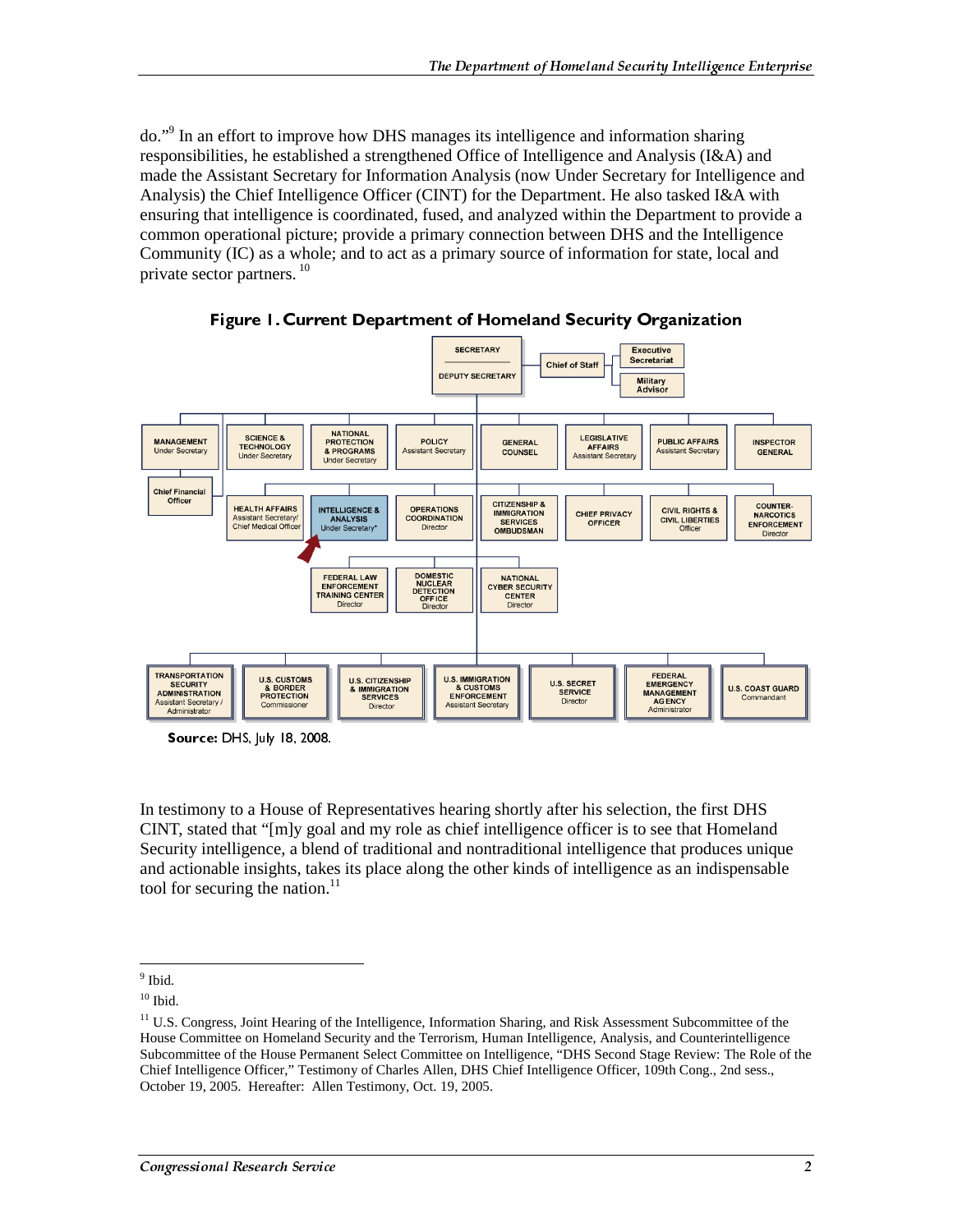He also set five priorities: Improving the quality of intelligence analysis across the department; integrating the DHS Intelligence (DHSI) enterprise; strengthening support to state, local, and tribal authorities and the private sector; ensuring that DHSI takes its place in the IC; and solidifying the relationship with the Congress; and improving transparency and responsiveness.<sup>12</sup>

Since the 2SR reorganization, Congress imposed additional requirements on DHS through the Implementing Recommendations of the  $9/11$  Commission Act of 2007:<sup>13</sup>

- Integrate information and standardize the format of intelligence products produced within DHS and its components.<sup>14</sup>
- Establish department-wide procedures for review and analysis of information provided by state, local, tribal, and private sector elements; integrate that information into DHS intelligence products, and disseminate to Federal partners within the Intelligence Community.<sup>15</sup>
- Evaluate how DHS components are utilizing homeland security information and participating in the Information Sharing Environment.<sup>16</sup>
- Establish a comprehensive information technology network architecture to connect various DHS elements and promote information sharing.<sup>17</sup>
- Establish a DHS State, Local, and Regional Fusion Center Initiative to establish partnerships with state, local, and regional fusion centers.<sup>18</sup>
- Coordinate and oversee the creation of an Interagency Threat Assessment and Coordination Group that will bring state, local, and tribal law enforcement and intelligence analysts "to work in the National Counterterrorism Center (NCTC)<sup>19</sup> with Federal intelligence analysts for the purpose of integrating, analyzing and assisting in the dissemination of federally-coordinated information…."20

The DHSI enterprise consists of those elements within DHS that have an intelligence mission. At the outset of the new Administration, it consists of I&A, the Homeland Infrastructure Threat and Risk Analysis Center, and the Intelligence Division of the Office of Operations Coordination and Planning (all located at the DHS headquarters), and the intelligence elements of six operational components: U.S. Customs and Border Protection (CBP), U.S. Immigration and Customs Enforcement (ICE), U.S. Citizenship and Immigration Services (USCIS), Transportation Security

 $12$  Ibid.

<sup>13</sup> P.L. 110-53, Aug. 3, 2007.

<sup>14</sup> Ibid, §204a, 121 STAT. 307.

<sup>15</sup> Ibid, §204(c)(1)A, 121 STAT. 307.

<sup>16</sup> Ibid, §204(d)(2)A, 121 STAT. 308.

<sup>17</sup> Ibid, §205a, 121 STAT. 308.

<sup>18</sup> Ibid, §511, 121 STAT. 317-18.

<sup>&</sup>lt;sup>19</sup> NCTC was established by Executive Order (E.O.) 13354 in Aug. 2004, and codified in Section 1021 of the *Intelligence Reform and Terrorism Prevention Act of 2004.* It is the primary U.S. Government organization for integrating and analyzing all intelligence pertaining to counterterrorism (except for information pertaining exclusively to domestic terrorism). Through its Directorate of Strategic Operational Planning, it is also the executive branch lead for counterterrorism planning. See NCTC, *About the National Counterterrorism Center.* http://www.nctc.gov/about\_us/about\_nctc.html

<sup>20</sup> P.L. 110-53, §521, 121 STAT. 328.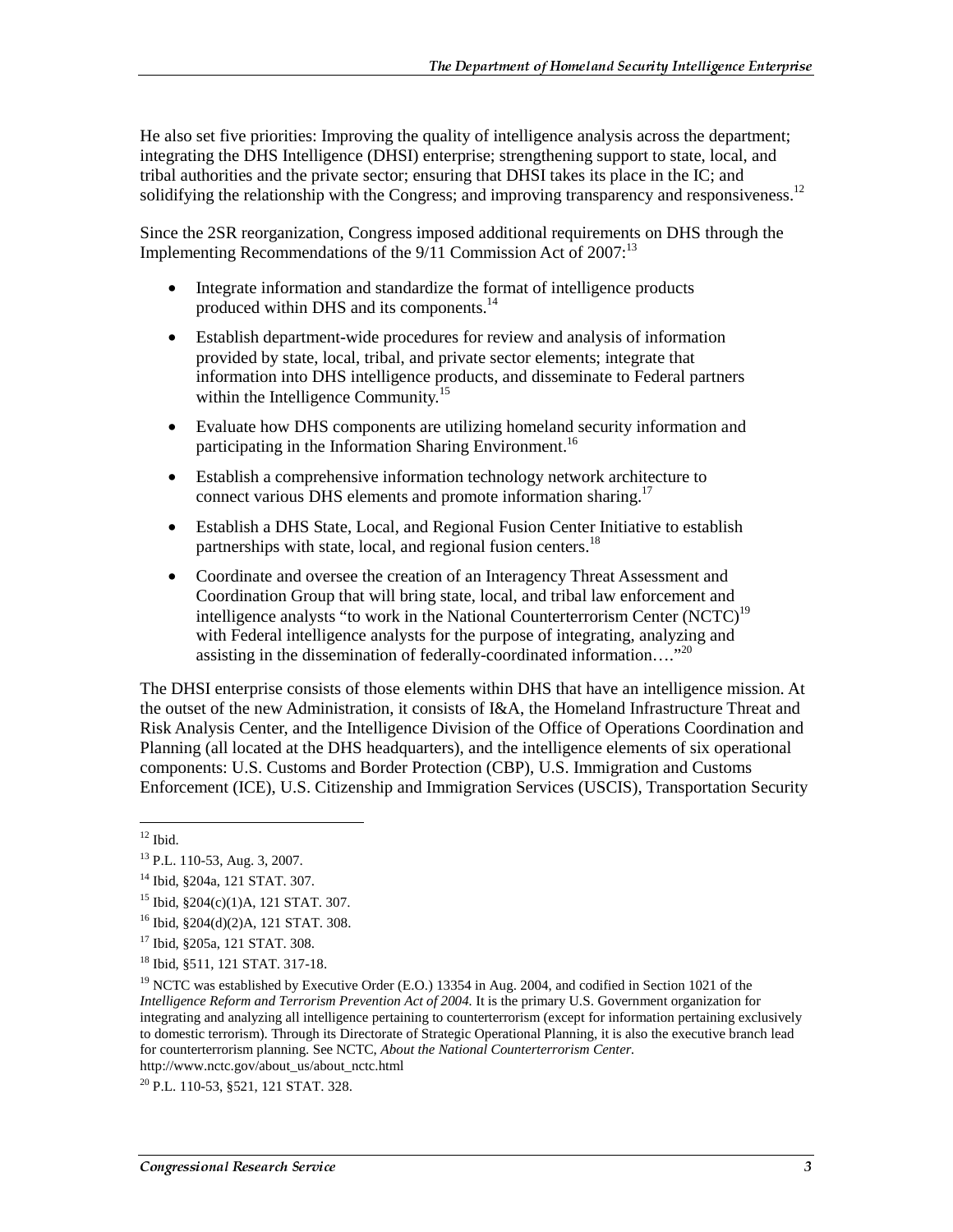Administration (TSA), U.S. Coast Guard (USCG), and U.S. Secret Service (USSS). The Department and USCG are statutory members of the IC.<sup>21</sup>

As the Obama Administration fills key positions within DHS and I&A, Congress will likely be interested in the progress of integration of the Department's intelligence components and the quality and relevance of the intelligence DHSI produces for front line law enforcement and security officials who are responsible for protecting America and its people. In addition, this year, the Department will produce its first Quadrennial Homeland Security Review (QHSR), a comprehensive assessment that outlines its long-term strategy and priorities for homeland security and guidance on the Department's programs, assets, capabilities, budget, policies, and authorities. The results of the QHSR will be particularly important as Congress considers an authorization bill for the Department.

Some have argued that there is a broad homeland security intelligence enterprise that encompasses not only DHSI, but other organizations at the Federal, state, local, tribal, and private sector levels that collect and analyze homeland security information and disseminate intelligence products. This report will focus on DHSI both at headquarters and within the components; how it is organized; and how it supports key departmental activities to include homeland security analysis and threat warning, border security, critical infrastructure protection, and support to and the sharing of information with state, local, tribal, and private sector partners. It will also discuss Congressional oversight challenges and options concerning certain issues.

## **Office of Intelligence and Analysis (I&A)**

## The Homeland Security Intelligence Mission

The mission of I&A is to "ensure that information related to homeland security threats is collected, analyzed, and disseminated to the full spectrum of homeland security customers in the Department, at state, local, and tribal levels, in the private sector, and in the IC."<sup>22</sup> The Under Secretary for I&A is the Chief Intelligence Officer for the Department and is responsible to lead I&A and the entire DHSI enterprise. The Under Secretary is also the Department's chief information sharing officer and is responsible for implementing the objectives of the PM-ISE within DHS. $^{23}$ 

To accomplish its mission, I&A participates in all aspects of the intelligence cycle—"the process by which information is acquired, converted into finished intelligence, and made available to policymakers. Generally the cycle comprises five steps: planning and direction, collection, processing, analysis, and production and dissemination.<sup> $24$ </sup> It is an iterative process in which

<sup>&</sup>lt;sup>21</sup> There are 16 statutory members of the IC: the Departments of Energy, Justice (Drug Enforcement Administration), Homeland Security, State, and Treasury; the Central Intelligence Agency, Defense Intelligence Agency, Federal Bureau of Investigation, National Geospatial-Intelligence Agency, National Reconnaissance Office, National Security Agency; and the intelligence components of the U.S. Army, Navy, Marines, Air Force, and Coast Guard. See 50 U.S.C.  $401a(4)(k)$ .

<sup>22</sup> DHS, *Office of Intelligence and Analysis.* http://www.dhs.gov/xabout/structure/gc\_1220886590914.shtm

<sup>&</sup>lt;sup>23</sup> Office of Management and Budget, *Budget of the United States Government: Fiscal Year 2010*, (Washington, DC: U.S. Government Printing Office, 2009), p. 507. Hereafter: OMB: *USG FY10 Budget*.

<sup>24</sup> Jeffrey T. Richelson, *The U.S. Intelligence Community*, 5th ed, (Boulder, CO: Westview Press, 2008), pp. 3-4. (continued...)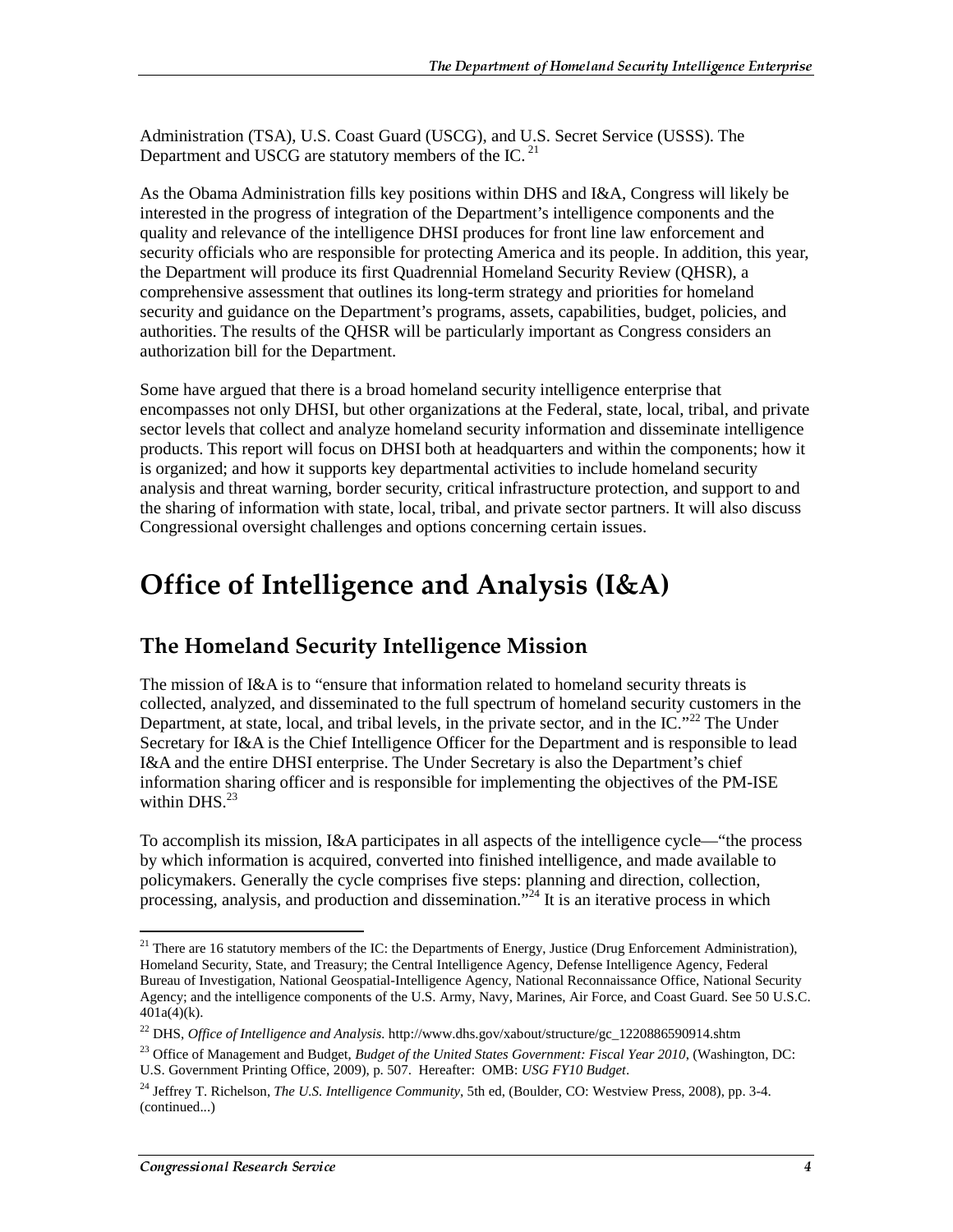collection requirements based on national security threats are developed, and intelligence is collected, analyzed, and disseminated to a broad range of consumers.

DHS does not generally engage in traditional foreign intelligence collection activities such as imagery intelligence, signals intelligence, human intelligence, measurement and signatures intelligence, and foreign open source intelligence.  $^{25}$  But, as former Secretary Chertoff has noted:

Intelligence, as you know, is not only about spies and satellites. Intelligence is about the thousands and thousands of routine, everyday observations and activities. Surveillance, interactions—each of which may be taken in isolation as not a particularly meaningful piece of information, but when fused together, gives us a sense of the patterns and the flow that really is at the core of what intelligence analysis is all about....  $^{26}$ 

I&A combines the unique information collected by DHS components as part of their operational activities (e.g., at airports, seaports, and the border) with foreign intelligence from the IC; law enforcement information from Federal, state, local, and tribal sources; private sector data about critical infrastructure and key resources; and information from domestic open sources to develop homeland security intelligence.<sup>27</sup> This encompasses a broad range of homeland security threats. It includes border security information to counter human smuggling and trafficking, cargo data to prevent the introduction of dangerous items, information to protect critical infrastructure against all hazards, information about infectious diseases, and demographic data and other research about 'violent radicalization.'28

## **I&A Customers**

I&A's "customer set" is broad. Former Under Secretary Charles Allen saw the Department—both headquarters and the operational components—as I&A's primary customer. "Virtually any terrorist attack on the homeland that one can imagine must exploit a border crossing, a port of entry, a critical infrastructure, or one of the other domains that the department has an obligation to secure. DHS Intelligence must learn and adapt faster than the enemy, so that our department with all its partners in the federal, state, and local levels of government and the private sector have the information edge they need to secure our nation."<sup>29</sup> Accordingly, I&A's DHS customers range from the Secretary of Homeland Security all the way to individual border patrol agents, Coast Guard seamen, and airport screeners.

j

<sup>(...</sup>continued)

Hereafter: Richelson, *The U.S. Intelligence Community*.

 $25$  For a detailed description of each of these collection disciplines, see Ibid, chapters 7-12.

<sup>&</sup>lt;sup>26</sup> Chertoff, "DHS Second Stage Review Remarks."

<sup>27</sup> For a discussion of the concept of homeland security intelligence, see CRS Report RL33616, *Homeland Security Intelligence: Perceptions, Statutory Definitions, and Approaches*, by Mark A. Randol.

 $^{28}$  Congress has defined 'violent radicalization' as "the process of adopting or promoting an extremist belief system for the purpose of facilitating ideologically based violence to advance political, religious, or social change." H.R. 1955, *Violent Radicalization and Homegrown Terrorism Prevention Act of 2007,* §899(a)(2).

 $29$  Allen Testimony, Oct. 19, 2005.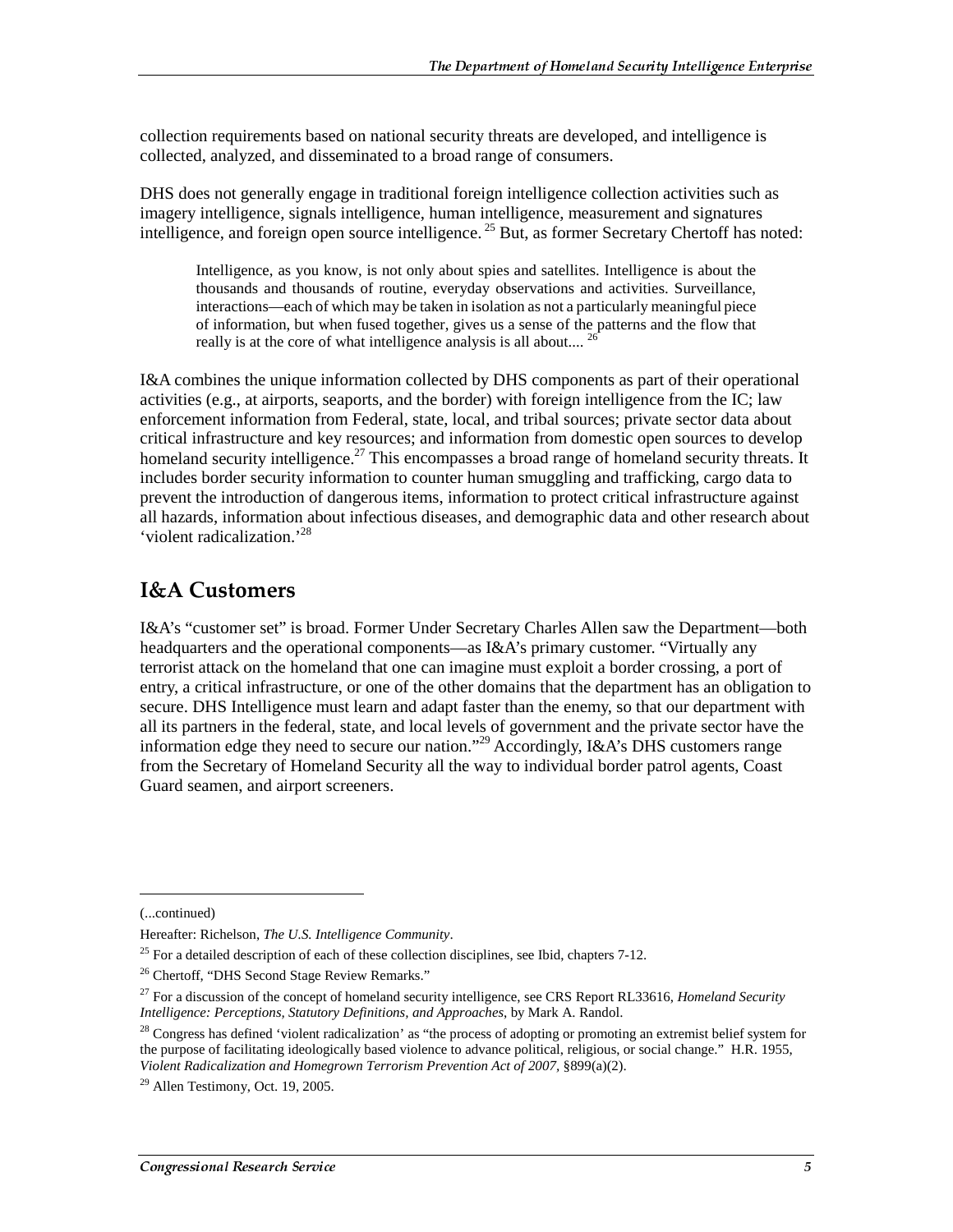I&A is also a full partner within the IC and represents DHS on several IC committees. The Under Secretary, for example, is a member of the Director of National Intelligence  $(DNI)^{30}$  Executive Committee. I&A contributes analytic staff to the National Counterterrorism Center (NCTC).

The office also contributes items to the President's Daily Brief $31$  providing a homeland security perspective on terrorism and other threats to the United States to the nation's leaders.

State, local, and tribal law enforcement—often described as the "first preventers" of terrorism are another important set of customers. They require timely and actionable intelligence to respond to threats. They also need intelligence about the latest terrorist tactics and techniques so that they know what to look for and what to do when they encounter suspicious behavior or dangerous items. Finally, I&A is charged with supporting the operators of the nation's publicly and privately-owned critical infrastructure with threat information and other intelligence that supports their risk management decision making.

## Integrating the DHSI Enterprise

Among the many challenges for DHS since its founding has been the integration of 22 legacy and newly-created agencies. This also includes the integration of intelligence activities of the Department's operational components whose intelligence organizations predate the establishment of DHS. These intelligence elements were created to support the operational missions of their respective components and were tailored accordingly.

One of the objectives of the Department's 2005 2SR reorganization was to enhance integration to include its intelligence effort. The Under Secretary for I&A is also the Chief Intelligence Officer for the entire Department. Congress also made the Under Secretary responsible to "establish the intelligence collection, processing, analysis, and dissemination priorities, policies, processes, standards, guidelines, and procedures for the intelligence components of the Department."<sup>32</sup>

## Homeland Security Intelligence Council (HSIC)

The heads of the DHS intelligence components do not report to the Under Secretary, but to their respective component chiefs. However, pursuant to the Implementing Recommendations of the 9/11 Commission Act of 2007, they are required to advise and coordinate closely with the Under Secretary on their activities in support of the intelligence mission of the Department.<sup>33</sup> The HSIC was established to serve as the mechanism to provide senior-level direction for Department-wide

 $\overline{a}$  $30$  The DNI serves as the head of the IC and is the principal advisor to the President, the National Security Council, and the Homeland Security Council for intelligence matters related to national security. The position was created by Congress in Section 1011 of the *Intelligence Reform and Terrorism Prevention Act of 2004*. The DNI Executive Committee consists of the heads of the IC member agencies.

<sup>&</sup>lt;sup>31</sup> The PDB compiles the IC's highest level intelligence analysis targeted at the key national security issues and concerns of the President. It is given only to the President, the Vice President, and a very select group of Cabinet-level officials designated by the President. See CIA, "Directorate of Intelligence Products." https://www.cia.gov/offices-ofcia/intelligence-analysis/products.html

<sup>32</sup> P.L. 110-53, August 3, 2007, §531, 121 STAT. 3332-3. Amends §201 of the *Homeland Security Act of 2002* by adding paragraphs 18 and 19.

<sup>33</sup> Ibid, §503, 121 STAT. 311-2. Amends the *Homeland Security Act of 2002* by adding §207.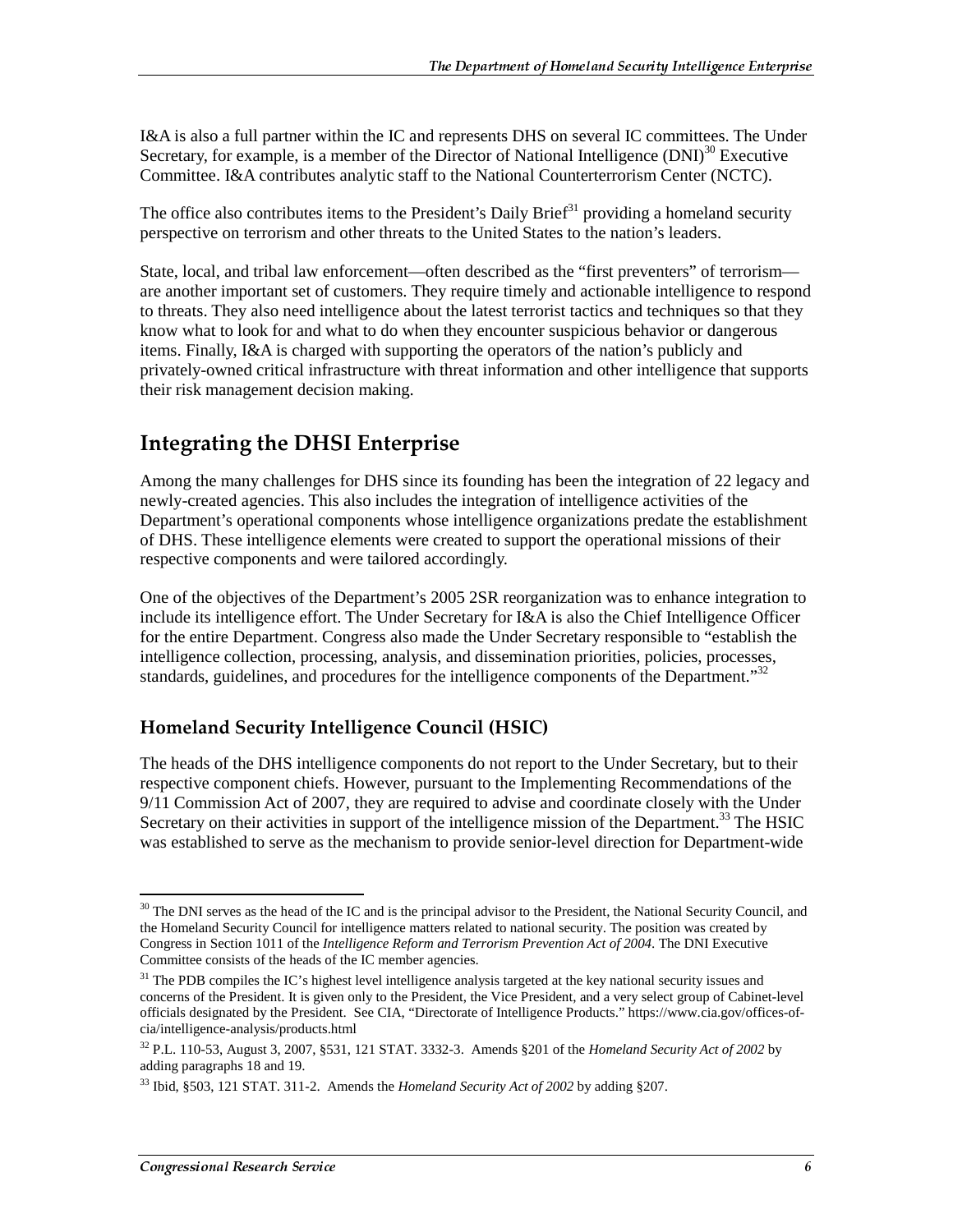intelligence activities and to promote integration efforts. It is chaired by the Under Secretary and is comprised of the heads of the DHS component intelligence offices.

## Budget

I&A is funded through the classified National Intelligence Program (NIP), formerly known as the National Foreign Intelligence Program. For budgetary purposes, intelligence spending is divided between the NIP; Tactical Intelligence and Related Activities, which covers programs supporting the operating units of the armed services; and the Joint Military Intelligence Program, which covers programs, not-necessarily tactical, that are of primary concern to the Department of Defense (DOD). Only a small part of the U.S. Government intelligence budget is made public.<sup>34</sup>

As part of its responsibility to integrate Department intelligence activities, the Under Secretary for I&A is responsible for presenting a consolidated intelligence budget to the Secretary. DHS operational component intelligence activities are generally not part of the NIP—therefore they are not classified—with the exception of the activities of the Coast Guard's National Intelligence Element.<sup>35</sup> Those budgets are listed within each component's appropriation, however they are generally co-mingled with other operational activities.<sup>36</sup> Within the FY2009 homeland security appropriation, the total I&A budget figure (classified) is combined with the budget figure for operational activities (unclassified) within the Analysis and Operations category.<sup>37</sup>

## I&A Organization

I&A is led by an Under Secretary, a position subject to Senate confirmation. The Under Secretary also serves as the department's Chief Intelligence Officer and is supported by a Principal Deputy Under Secretary. The current I&A organization is at **Figure 2.**

## Office of the Deputy Under Secretary for Intelligence (DU/S-I)

The DU/S-I is responsible for the analytic mission of I&A. The office has been focused on five "analytic thrusts" aligned with the principal threats to the Homeland: $38$  border security, including narcotics trafficking, alien and human smuggling, and money laundering; radicalization and extremism; particular groups entering the United States that could be exploited by terrorists or criminals; critical infrastructure and key resources; and weapons of mass destruction (WMD) and health threats.

 $\overline{a}$ <sup>34</sup> The bulk of overall intelligence spending is contained within the DOD budget. Spending for most intelligence programs is described in classified annexes to intelligence and national defense authorization and appropriations legislation. All Members of Congress have access to these annexes, but must make special arrangements to read them. See DNI, *The Intelligence Budget Process.* http://www.intelligence.gov/2-business\_nfip.shtml

<sup>&</sup>lt;sup>35</sup> For a discussion of the USCG National Intelligence Element, see the USCG section of this report.

<sup>36</sup> See CRS Report RL34482, *Homeland Security Department: FY2009 Appropriations*, coordinated by Jennifer E. Lake and Blas Nuñez-Neto.

<sup>37</sup> Ibid, Table 6, p. 14. See also OMB: *USG FY10 Budget*, pp. 506-7.

<sup>&</sup>lt;sup>38</sup> DHS I&A. "Homeland Security Analytic Priorities." http://www.dhs.gov/xabout/structure/gc\_1220886590914.shtm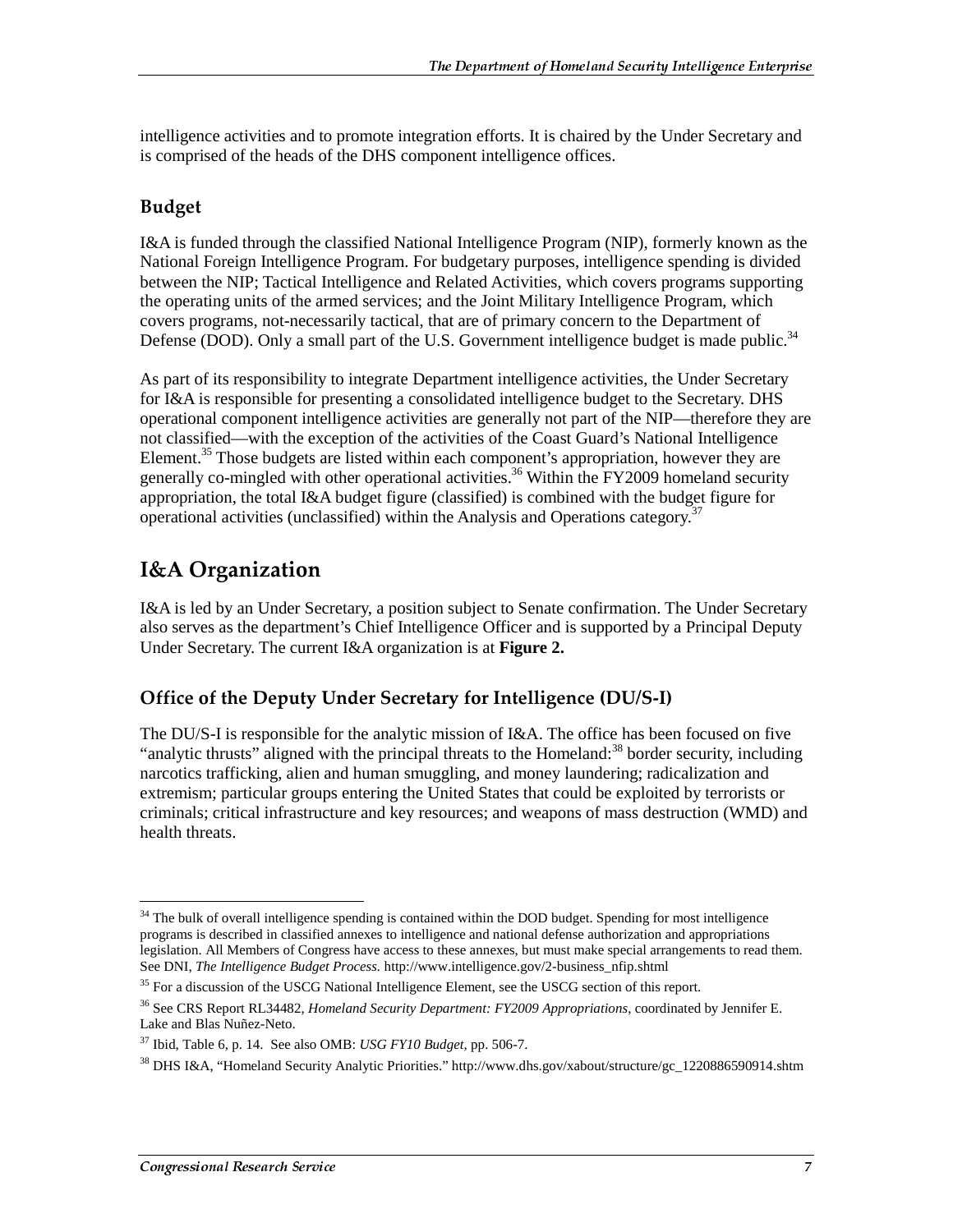There are five divisions within the DU/S-I organization that are engaged in the analytic effort.<sup>39</sup> The Homeland Environment Threat Analysis Division identifies and assesses major threats originating from demographic instabilities, domestic and international radicalization, and future strategic future threats for which DHS must prepare and respond. The Critical Infrastructure Threat Analysis Division integrates all source intelligence from the IC with information from critical infrastructure owners and operators, and, collaboratively with state and local intelligence fusion centers to provide a comprehensive tactical and strategic understanding of physical and cyber threats to the critical infrastructure, including threats from nation-states, international and domestic terrorism, and criminal enterprises.



Figure 2. Office of Intelligence and Analysis Organizational Chart

Source: DHS I&A, March 2009.

The Borders, WMD, and Health Threat Analysis Division monitors, assesses, and reports the threats posed to U.S. borders and to the U.S. population by dangerous people and dangerous things. The Borders branch of this division not only tracks terrorists, but also special interest aliens, transnational gangs such as alien smugglers and narcotics traffickers and how they move their money. $40$ 

The Collection Requirements Division is the focal point for all collection requirements in an effort to ensure that the intelligence needs of DHS components and customers are articulated, clarified, assigned, and fulfilled. This division represents DHS at IC collection requirement committees. It also manages the DHS Open Source Program which produces domestic open

 $\overline{a}$ <sup>39</sup> DHS, Office of Intelligence and Analysis Organizational Chart (with descriptions), Mar. 2009.

<sup>&</sup>lt;sup>40</sup> U.S. Congress, House Homeland Security Committee, Subcommittee on Intelligence, Information Sharing and Terrorism Risk Assessment, *A Report Card on Homeland Security Information Sharing*, Testimony of Charles E. Allen, DHS Under Secretary for I&A, 110th Cong., 2nd sess., September 24, 2008. Hereafter: Allen Testimony, Sep. 24, 2008.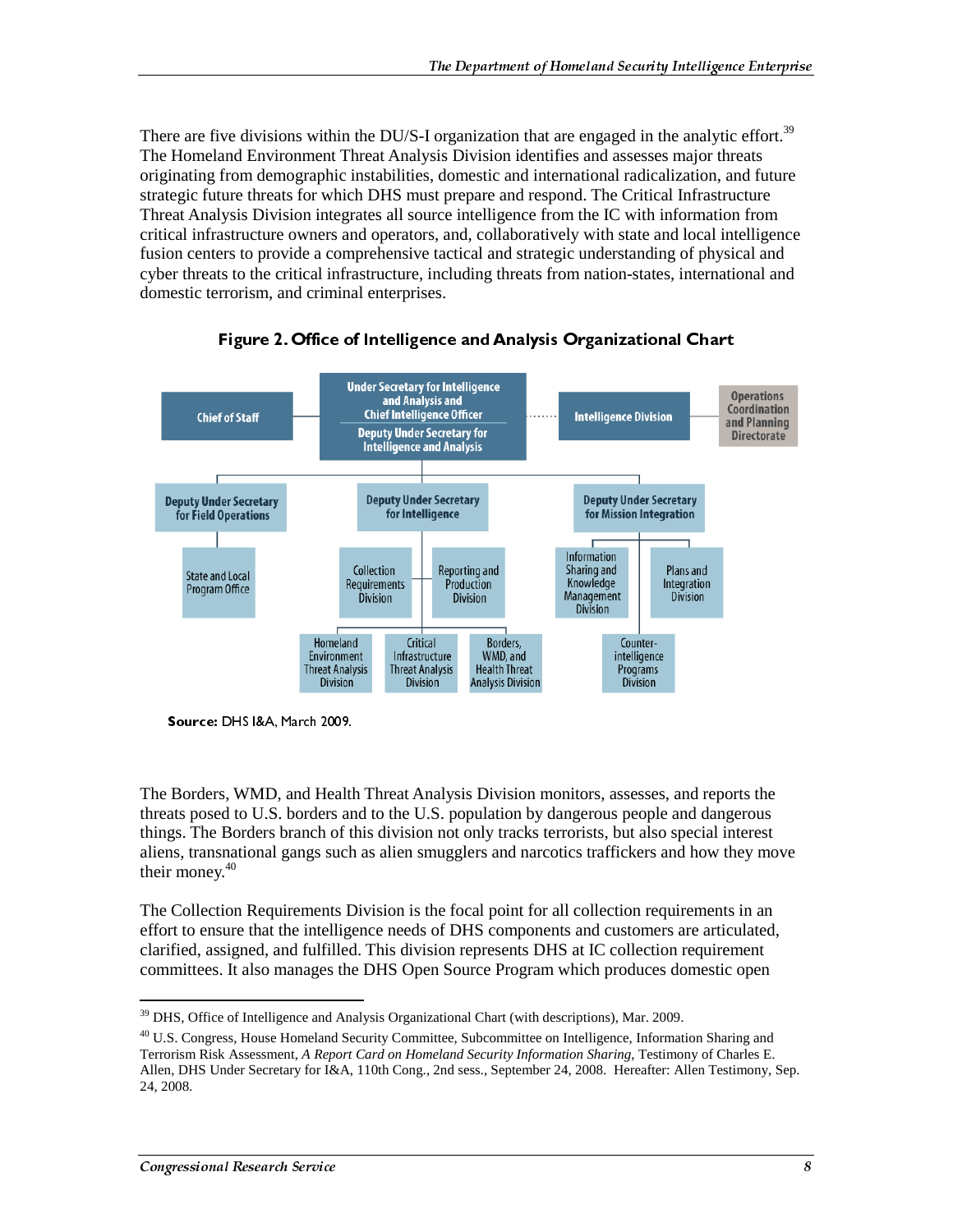source intelligence (OSINT).<sup>41</sup> The Reporting and Production Division integrates DHS and state and local law enforcement information into the IC through Homeland Intelligence Reports. It is also the single point of service across DHSI for state, local, and tribal support requests as well as the central point for dissemination of I&A's finished products.

### I&A Intelligence Products

I&A produces numerous products for its customers. In 2008, there was a realignment and standardization of the I&A finished intelligence product line which now include:

- *Homeland Security Threat Assessment (HSTA)*. This is an annual threat assessment that represents the analytical judgments of DHS and assesses the major threats to the homeland for which the nation must prepare and respond. This includes the actions, capabilities, and intentions of domestic and foreign terrorists and extremists and the possible occurrence of systemic threats. It focuses on domestic extremists, international terrorists operating in the homeland or directing attacks against it, and systemic threats such as pandemics and transnational criminal organizations.<sup>42</sup> The HSTA is produced in classified and "Unclassified/For Official Use Only" versions.
- *Intelligence Warning.* Contains urgent intelligence.
- *Intelligence Note.* Contains timely information or analysis on a current topic.
- *Homeland Security Assessment.* Consists of in-depth analysis on a topic.
- *Homeland Security Monitors.* These are produced monthly in collaboration with the components and may be classified or unclassified. Examples include:
	- Border Security Monitor
	- Cyber Security Monitor
	- Cuba-Gram
- *Reference Aids*. These are less analytical and more descriptive. For example, they might describe what an anthrax lab looks like or the latest on improvised explosive devices (IED) and fuses. They contain photos and diagrams and inform law enforcement and first responders what to look for and what actions to take if they are encountered.
- *Perspective.* These are longer term analytic pieces.

 $\overline{a}$  $41$  OSINT is the "acquisition of any verbal, written, or electronically transmitted material that can be legally acquired; this includes newspapers, magazines, unclassified journals, conference papers and preprints of articles,, as well as the broadcasts of public radio and television stations and various material appearing on the internet." Richelson, *The U.S. Intelligence Community*, p. 317. The collection of foreign open source material is the responsibility of the DNI Open Source Center. For further information on OSINT, see CRS Report RL34270, *Open Source Intelligence (OSINT): Issues for Congress*, by Richard A. Best Jr. and Alfred Cumming. For a review of the progress by DHS to harness OSINT to enhance information sharing, see U.S. Congress, House Committee on Homeland Security, *Giving Voice to Open Source Stakeholders: A Survey of State, Local & Tribal Law Enforcement*, Report Prepared by the Majority Staff, 110th Cong., 2nd sess, Sep. 2008.

<sup>42</sup> DHS*, Homeland Security Threat Assessment*, Executive Summary, Aug 2007, p. 1.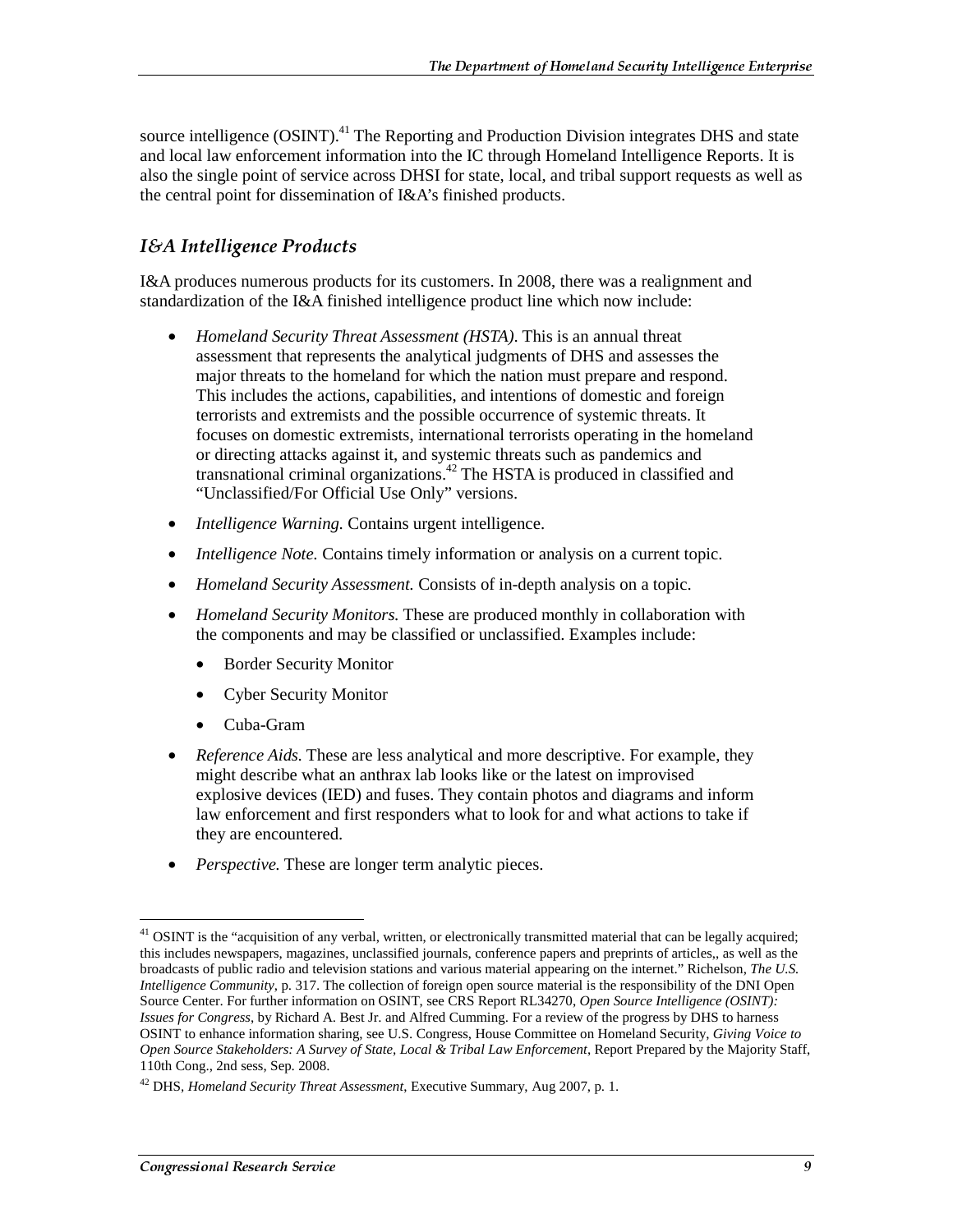• *Joint Homeland Security Assessment/FBI Intelligence Bulletin.* These are joint reports done in conjunction with the FBI.

I&A also produces Homeland Intelligence Reports (HIR) which contain information that has yet to be fully evaluated. These are similar to the Intelligence Information Report  $(IIR)^{43}$  produced by other IC agencies. An HIR could contain information related to border encounters, information shared by a state or local fusion center, or other information of homeland security interest. There are also Homeland Security Intelligence Reports (HSIR) that are produced by the DHS component agencies. HSIR's, however, do contain some analysis.

I&A makes the products of its analysis available to state and local officials through classified and unclassified intelligence networks:<sup>44</sup> The Homeland Security Information Network (HSIN) is a secured, web-based platform that facilitates Sensitive But Unclassified information sharing and collaboration between federal, state, local, tribal, private sector, and international partners. It is managed by the DHS Directorate of Operations Coordination and Planning. The HSIN platform was created to interface with existing information sharing networks to support the diverse communities of interest engaged in preventing, protecting from, responding to, and recovering from all threats, hazards and incidents under the jurisdiction of DHS.<sup>45</sup> It provides real-time, interactive connectivity between states and major urban areas and the National Operations Center  $(NOC).<sup>46</sup>$ 

There are five community of interest portals on HSIN: Emergency Management, Critical Sectors, Law Enforcement, Multi-Mission Agencies, and Intelligence and Analysis (HSIN-Intelligence). The latter portal provides state, local, and tribal authorities access to unclassified intelligence products. The Homeland Security State and Local Intelligence Community of Interest (HS-SLIC) is a nationwide, virtual community of intelligence analysts that operates on a special portal on the HSIN network. The system contains collaborative tools such as discussion thread, chat tool, and secure messaging through which analysts collaborate. HS-SLIC has members from 45 states, the District of Columbia, and seven Federal agencies. The Under Secretary has established a governance board for HS-SLIC with strong participation by state and local officials.

The Homeland Secure Data Network (HSDN) provides access to collateral Secret-level terrorismrelated information. This includes *NCTC Online,* a classified repository that serves as the counterterrorism community's library of terrorism information.<sup>47</sup> I&A has deployed HSDN

 $\overline{a}$  $43$  An IIR is the primary vehicle used to provide human intelligence information to the consumer. It utilizes a message format structure that supports automated data entry into intelligence community databases. See JP 1-02, *DOD Dictionary of Military and Associated Terms*, Apr. 12, 2001, (as amended Oct. 17, 2008), p. 271. http://www.dtic.mil/doctrine/jel/doddict/. Hereafter: *DOD Dictionary*.

<sup>44</sup> Allen Testimony, Sep. 24, 2008.

<sup>45</sup> See DHS, *HSIN*, Feb. 10, 2009. http://www.dhs.gov/xinfoshare/programs/gc\_1156888108137.shtm

<sup>&</sup>lt;sup>46</sup> The NOC, located at the DHS Headquarters in Washington, D.C., operates on a 24/7 basis as the primary nationallevel hub for domestic incident management, operations coordination, and situational awareness. It is staffed by numerous Federal, state, and local agencies and fuses law enforcement, national intelligence, emergency response and private sector reporting. The NOC also has an Intelligence Watch and Warning (IWW) cell staffed with analysts from I&A. See OMB: *USG FY10 Budget*, p. 507.

<sup>47</sup> NCTC, *NCTC and Information Sharing*, September 2006. http://74.125.95.132/search?q=cache:7wjkyv3tA0J:www.nctc.gov/docs/report\_card\_final.pdf+NCTC+Online&cd=1&hl=en&ct=clnk&gl=us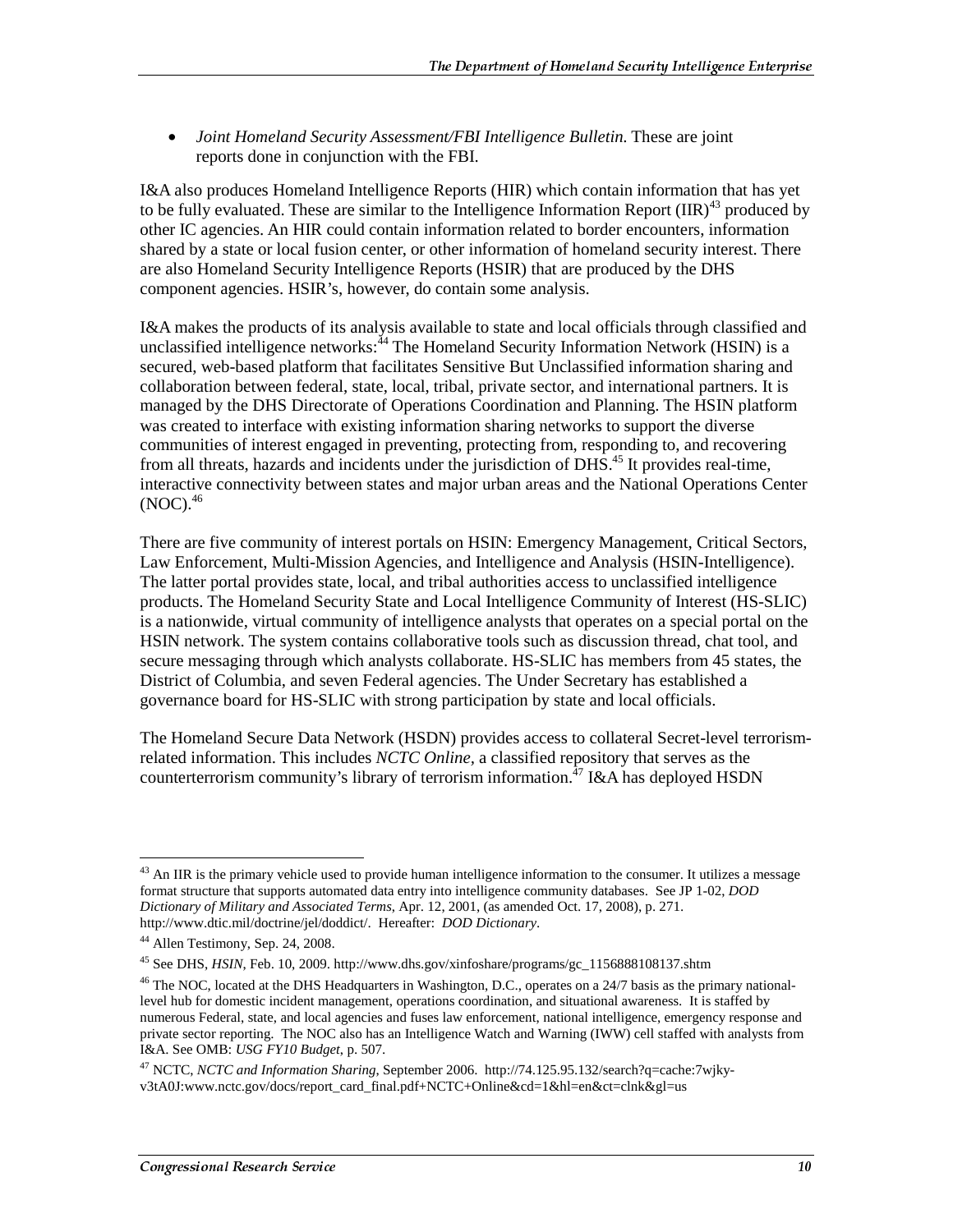terminals to more than 30 state and local fusion centers and intends to install terminals in all of the fusion centers as soon as security requirements are met. $48$ 

#### Intelligence Support To State, Local, Tribal Officials, and the Private Sector

There has been some criticism about the focus of I&A analysis and the relevance of its products to state, local, tribal, and private sector customers. For example, at a homeland security forum in early 2008, some state and local participants expressed unhappiness with the flow of intelligence from DHS. According to the forum's findings, published in the journal *Homeland Security Affairs*, "[t]he Department had become 'irrelevant' to states and localities as a source of intelligence, because that intelligence lacks timeliness and adds so little value to local terrorism efforts. Another participant noted that 'the stream of intelligence from DHS is useless ... "<sup>49</sup> However, later in 2008, state and local officials interviewed by CRS for this report expressed the general view that although this critique may have been true a couple of years ago, it was not true now.<sup>50</sup>

In 2006, former Under Secretary Allen established a State and Local Fusion Center (SLFC) Pilot Project Team to work with six fusion centers<sup>51</sup> in five states to enhance DHS support. At the outset, the team "found a substantial gap still exists between the kind of support the pilot sites said they need and the kind of support they have been receiving from DHS across a range of issues, including the three focus areas of the project."<sup>52</sup> Moreover, they found in their "discussions at the pilot sites, that the quality of intelligence support in the wake of critical domestic and international homeland security-related incidents is a top priority for state and local fusion center leaders and a key determinant of how they evaluate DHS analytic support.<sup>553</sup>

The pilot project team focused on improving DHS response to SLFC requests for information (RFI), improving reporting and analysis that responds to SLFC mission-critical needs, and assisting the centers with their open source exploitation capabilities.<sup>54</sup> Upon completion of the pilot project in late 2007, the team reported enhancements that 'markedly improved DHS SLFC support efforts' at the pilot sites. They also reported that they had worked with I&A officers to

<sup>&</sup>lt;sup>48</sup> U.S. Congress, House Committee on Homeland Security, Subcommittee on Intelligence, Information Sharing, and Terrorism Risk Assessment, *The Future of Fusion Centers: Potential Problems and Dangers*, Statement for the Record of Robert Riegle, Director DHS I&A SLPO, 111th Cong., 1st sess., April 1, 2009, p. 3. Hereafter: Riegle Statement, Apr. 1, 2009.

<sup>&</sup>lt;sup>49</sup> Paul Stockton and Patrick S. Roberts, "Findings from the Forum on Homeland Security After the Bush Administration: Next Steps in Building Unity of Effort," *Homeland Security Affairs*, Vol. IV, No. 2,, June 2008, p. 6.

<sup>&</sup>lt;sup>50</sup> Between July and December 2008, a random selection of 12 fusion center directors from throughout the country were interviewed, as well as a major city police official and a state legislator who specializes in homeland security matters as part of his legislative portfolio. Hereafter: Comments to CRS by state and local officials, 2008.

<sup>&</sup>lt;sup>51</sup> Pilot sites were the Boston Regional Intelligence Center and the Commonwealth Fusion Center in Massachusetts, the Florida Fusion Center, the New York State Intelligence Center, the Statewide Terrorism and Intelligence Center in Illinois, and the Regional Terrorism Threat Analysis Center in Sacramento, California.

<sup>52</sup> Centra Technology, Inc., *Enhancing DHS Information Support to State and Local Fusion Centers: Results of the Chief Intelligence Officer's Pilot Project and Next Steps,* Feb. 20, 2008, p. 4. Hereafter: CINT Pilot Project Team Report.

<sup>53</sup> Ibid, p. 7.

<sup>54</sup> Ibid, p. 4.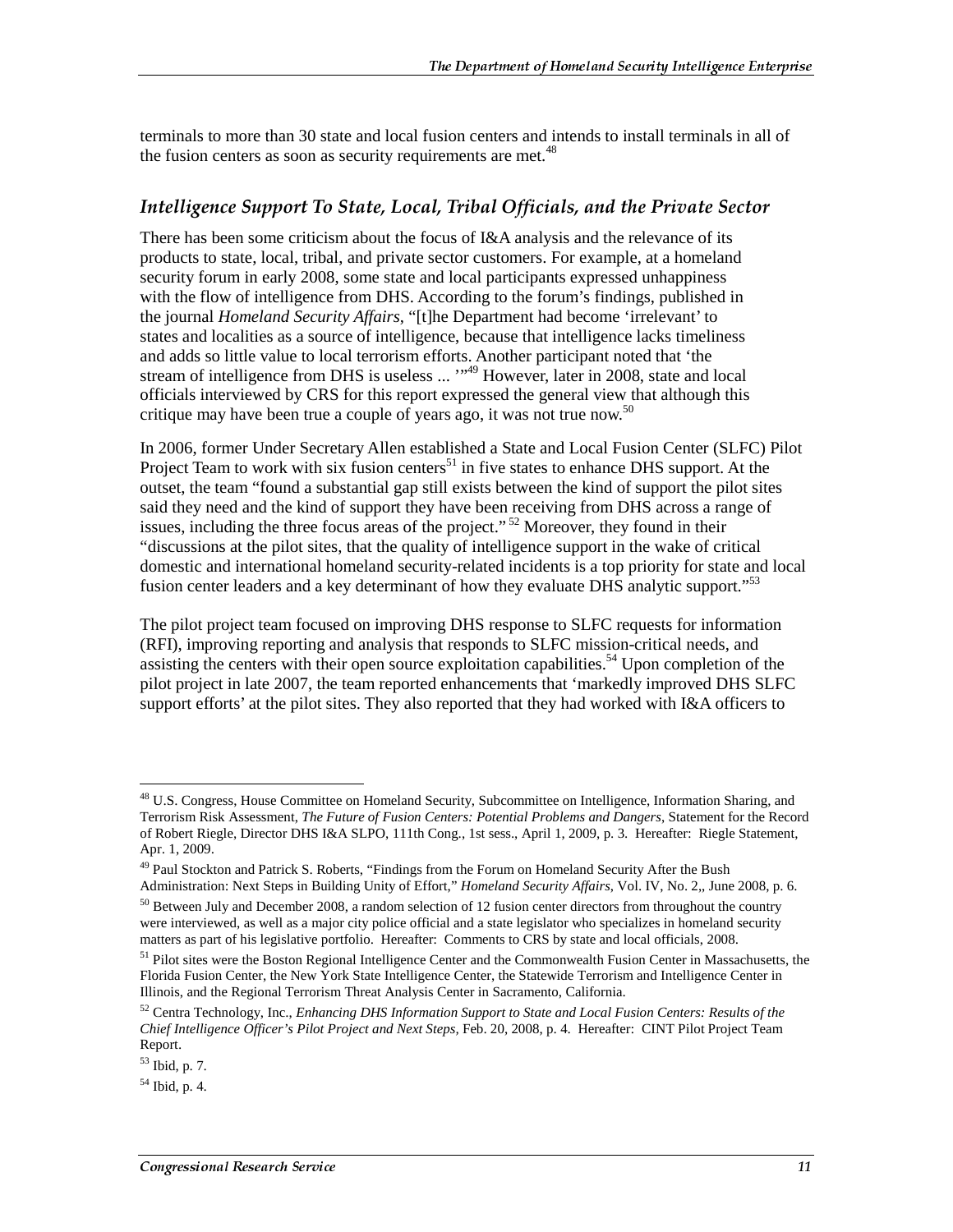develop a proposed action plan involving six core initiatives to implement these enhancements on a nationwide basis.<sup>55</sup>

One of pilot team's recommendations was to establish a staff element that will serve as focal point for all SLFC RFI's. The Director of the SLPO reported that in January 2008, I&A established a "Single Point of Service" program to give state and local customers "a 24-hour, one stop shopping resource to request support, communicate product requirements, and share critical information with DHS and its components." In the last quarter of 2008, that team serviced 659 support requests from 36 states. $56$ 

#### Intelligence Threat Assessment and Coordination Group (ITACG)

Another program intended to improve the focus, relevance, and accessibility of Federal intelligence products for state, local, and tribal officials is the ITACG. In 2007, Congress amended the Homeland Security Act by directing the establishment of the ITACG at NCTC to "improve information sharing within the scope of the Information Sharing Environment ...with state, local, tribal, and private sector officials.<sup> $37$ </sup> Among the objectives of the ITACG is to provide a formal mechanism to inject a state, local, tribal and private sector perspective about the types of intelligence products they need and how these products should be produced and disseminated in order to be of greatest value for these officials.

The ITACG consists of two elements, an ITACG Advisory Council to set policy and develop processes for the integration, analysis and dissemination of federally-coordinated information; and an ITACG Detail comprised of state, local, and tribal homeland security and law enforcement officers and intelligence analysts detailed to work at NCTC with federal intelligence analysts.<sup>58</sup> The Under Secretary for I&A, as the Secretary's designee, was directed to establish and maintain the ITACG Detail and assign a senior intelligence officer from the department, who would report directly to the Director of NCTC and manage the Detail on a day-to-day basis.<sup>59</sup>

One historical barrier to the sharing of intelligence information with state, local, and tribal officials has been the need to protect the sources and methods used to obtain the intelligence information. The requirement for security clearances and "the need to know" principle have been cited as impediments to access by these officials. But, as one observer has pointed out, "The local deputy or officer is not interested in the sources of the information nor the means that were utilized to obtain it. The deputy or officer does need the tactic, technique, procedure, method, or resource being reported on to ensure he or she recognizes precursors of an attack when encountered on the streets."<sup>60</sup> The ITACG Detail is intended to educate and advise NCTC analysts about state, local, tribal, and private sector requirements, and then assist those analysts in the preparation of versions of the products at the lowest possible level of classification to make them accessible to those customers.

 $\overline{a}$ 55 Ibid.

<sup>56</sup> Riegle Statement, Apr. 1, 2009, p. 4.

<sup>57</sup> P.L. 110-53, §521, 121 STAT. 328. Amends *Homeland Security Act of 2002* by adding §210D(a).

<sup>58</sup> Ibid. Amends *Homeland Security Act of 2002* by adding §210D(b).

<sup>59</sup> Ibid, 121 STAT. 330. Amends *Homeland Security Act of 2002* by adding §210E.

<sup>60</sup> U.S. Congress, House Committee on Homeland Security, Subcommittee on Intelligence, Information Sharing, and Terrorism Risk Assessment, *A Report Card on Homeland Security Information Sharing*, Testimony of Lee Baca, Sheriff, Los Angeles County, 110th Cong., 2nd sess., September 24, 2008, p. 3.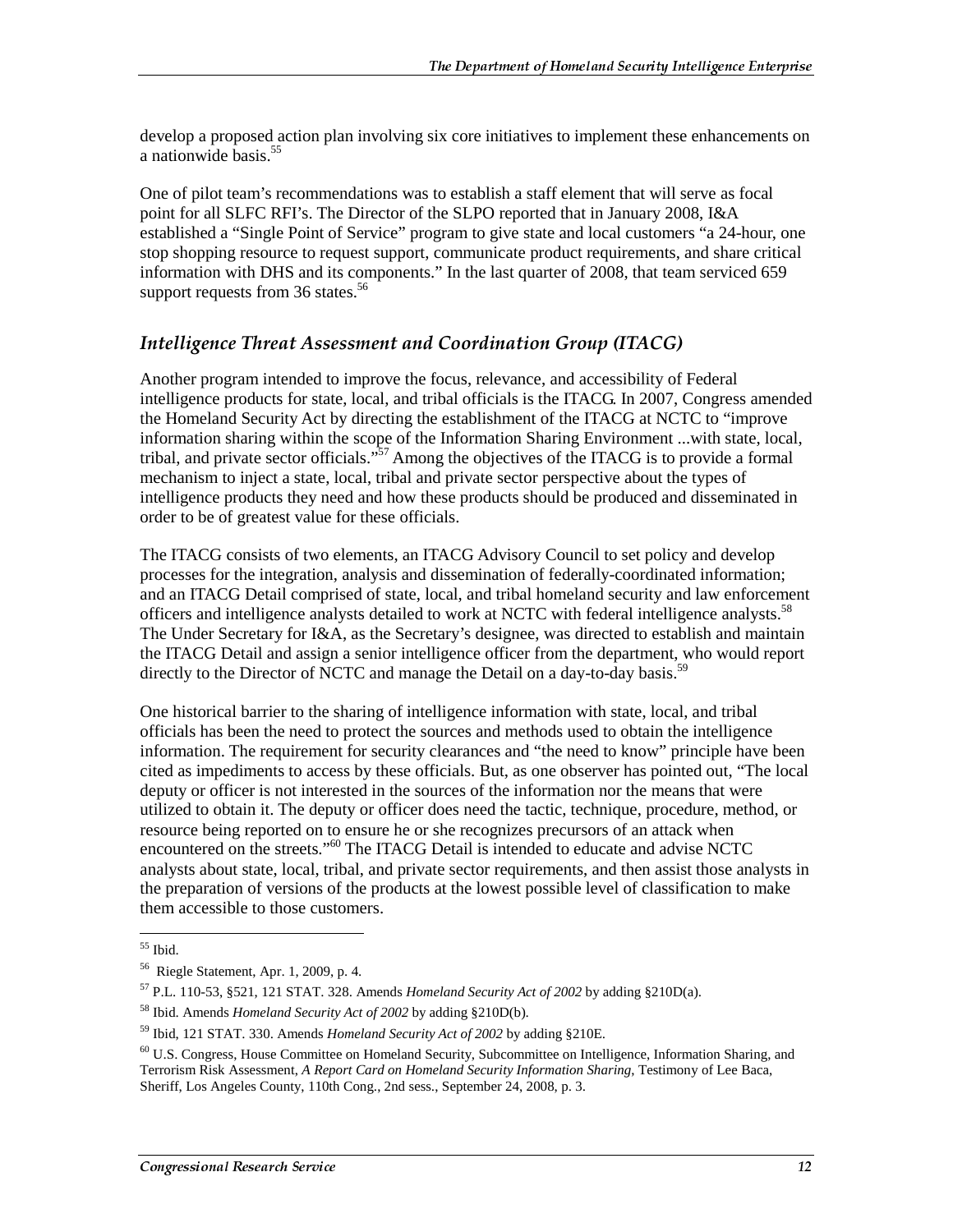The Detail currently consists of four state and local law enforcement officers, a firefighter, and a part-time Tribal representative. In order to provide perspectives for IC reporting that goes beyond law enforcement, the Administration hopes to increase the membership to a total of ten state and local personnel, including a full-time tribal representative, a firefighter, a health and human services representative, a homeland security officer, and a state and local intelligence analyst.<sup>61</sup>

The ITACG Detail has been operational since late January 2008, so it may be too early to judge how effective it has been in influencing the IC's production and dissemination of intelligence products at a level of classification useful for state, local, tribal, and private sector consumers. A senior police official at a major police department commented that "the ITACG is a good step forward, but the problem is that the IC still has a 'Cold War' mindset. The culture needs to change." He did, however, acknowledge being told by a law enforcement member of the ITACG Detail that "when he [the Detail member] reviews products and highlights things, 'the light bulbs are coming on at NCTC.' It is beginning to manifest itself in how the product is written, focusing on the right priorities."62

However, one senior police official is concerned that "the ITACG is limited to editing intelligence and returning those products to originating agencies where the information may or may not reach state and local law enforcement personnel."<sup>63</sup> This police official recommends that the ITACG "be authorized as an approved dissemination point for state and local fusion centers nationwide. ITACG liaison personnel are necessary to maintain a flow of current intelligence and must have authority to release information to state and local agencies."<sup>64</sup>

#### Office of the Deputy Under Secretary for Mission Integration (DU/S-M)

This office is responsible for DHSI integration activities; policies governing enterprise-wide production and standardization of reports; the I&A Strategic Plan; training, and the implementation of a comprehensive information systems architecture.65 As part of its integration responsibilities, the DU/S-M is responsible for program review, department-level analysis, and cross-cutting intelligence initiatives. The DU/S-M also chairs the Intelligence Career Management Board that reports to the HSIC and is responsible for developing core competencies for the intelligence cadre of the Department. It does this through a document called the *Learning Road Map* that describes the tasks intelligence professionals perform, lists the training courses and other opportunities to learn the tasks, and provides measures to assess performance.<sup>66</sup>

<sup>&</sup>lt;sup>61</sup> U.S. Congress, House Committee on Homeland Security, Subcommittee on Intelligence, Information Sharing, and Terrorism Risk Assessment, *A Report Card on Homeland Security Information Sharing*, Statement for the Record of Michael E. Leiter, Director, NCTC, 110th Cong., 2nd sess., September 24, 2008.

 $62$  Interview with CRS, Aug. 6, 2008.

<sup>63</sup> U.S. Congress, House Committee on Homeland Security, Subcommittee on Intelligence, Information Sharing, and Terrorism Risk Assessment, *The Future of Fusion Centers: Potential Problems and Dangers*, Testimony of Leroy D. Baca; Sheriff, Los Angeles County, 111th Cong., 1st sess., April 1, 2009, p. 3.

 $64$  Ibid, p. 4.

 $65$  A progress report on the department's efforts to establish a comprehensive information technology network architecture was submitted to Congress last year. See DHS I&A, *Homeland Security Information Technology Network Architecture Progress Report,* April 15, 2008.

<sup>66</sup> DHS I&A, *Learning Road Map for Intelligence Professionals—Analytics*. p. 3.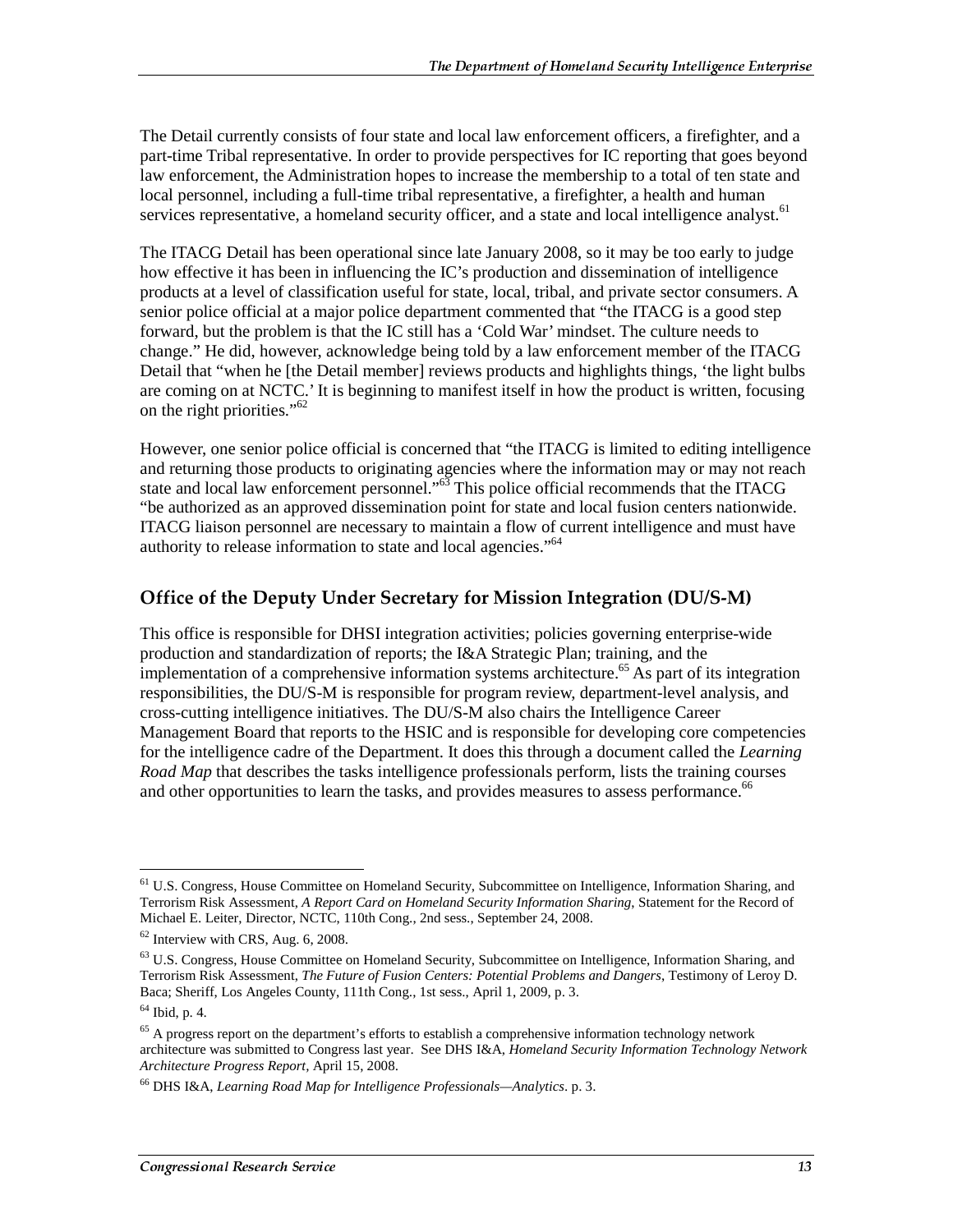The DU/S-M organization also manages I&A responsibilities for the Department's Counterintelligence (CI) Program, the Integrated Border Intelligence Program, and the National Applications Office.

#### Integrated Border Intelligence Program (IBIP)

I&A established the IBIP to enhance its support to border security activities. Under the program, additional personnel and support infrastructure have been committed to support all of the Department's border security operations. The program is designed to link DHS intelligence resources, and those of state and local partners, with the IC in order to deliver actionable intelligence to front-line operators and to fuse national intelligence with law enforcement information.

An important initiative within the IBIP is the Homeland Intelligence Support Team (HIST). The first HIST team was deployed in 2007 to El Paso, Texas. It consists of intelligence officers from I&A whose mission is to coordinate and facilitate the delivery of national intelligence and enhance information fusion to support DHS operational missions at the border. In this regard it serves as a bridge between the national and field levels and between I&A and the component intelligence staffs at the border. It can also push/pull information from state and local law enforcement officials. The HIST also helps provide context to I&A analysts on topics such as border violence. Its focus areas are alien smuggling, border violence, weapons trafficking, illicit finance, drug trafficking, and the nexus between crime and terrorism. Its location at the El Paso Intelligence Center  $(EPIC)^{67}$  gives the HIST staff access to each of the DHS operational components plus 15 other Federal, state, and local agencies.

I&A has also increased staffing of the "Borders Branch" within the DU/S-I organization. One senior I&A official cited this as an example of an evolving focus away from purely terrorism issues to enhanced support for specific departmental concerns. In 2005, there were only three analysts working border issues. By mid-2008, there were 20 on the border team. In the same three years, I&A increased the production of HIR's from 600, of which 3% were related to the border, to 3,563 in FY2008,<sup>68</sup> of which 22% were border related.<sup>69</sup>

 $<sup>67</sup>$  EPIC was established in 1974 as an intelligence center to collect and disseminate information relating to drug, alien,</sup> and weapon smuggling in support of field enforcement entities throughout the region. Following 9/11, counterterrorism also became part of its mission. In response to increased multiagency needs, EPIC has developed into a fully coordinated, tactical intelligence center supported by databases and resources from member agencies. It is jointly operated by the Drug Enforcement Administration (DEA) and CBP. Other agencies represented at EPIC include ICE; USCG; USSS; DOD, Department of the Interior; FBI; Bureau of Alcohol, Tobacco, Firearms and Explosives; U.S. Marshals Service; Federal Aviation Administration; National Drug Intelligence Center; Internal Revenue Service; National Geospatial–Intelligence Agency; Joint Task Force–North; Joint Interagency Task Force– South; Texas Department of Public Safety; Texas Air National Guard; and the El Paso County Sheriff's Office. See DEA, *El Paso Intelligence Center*. http://www.usdoj.gov/dea/programs/epic.htm

<sup>68</sup> DHS, *DHS Annual Performance Report, FY2008-10*, p. 99. http://www.dhs.gov/xlibrary/assets/cfo\_apr\_fy2008.pdf

<sup>69</sup> Interview with I&A senior manager, June 19, 2008.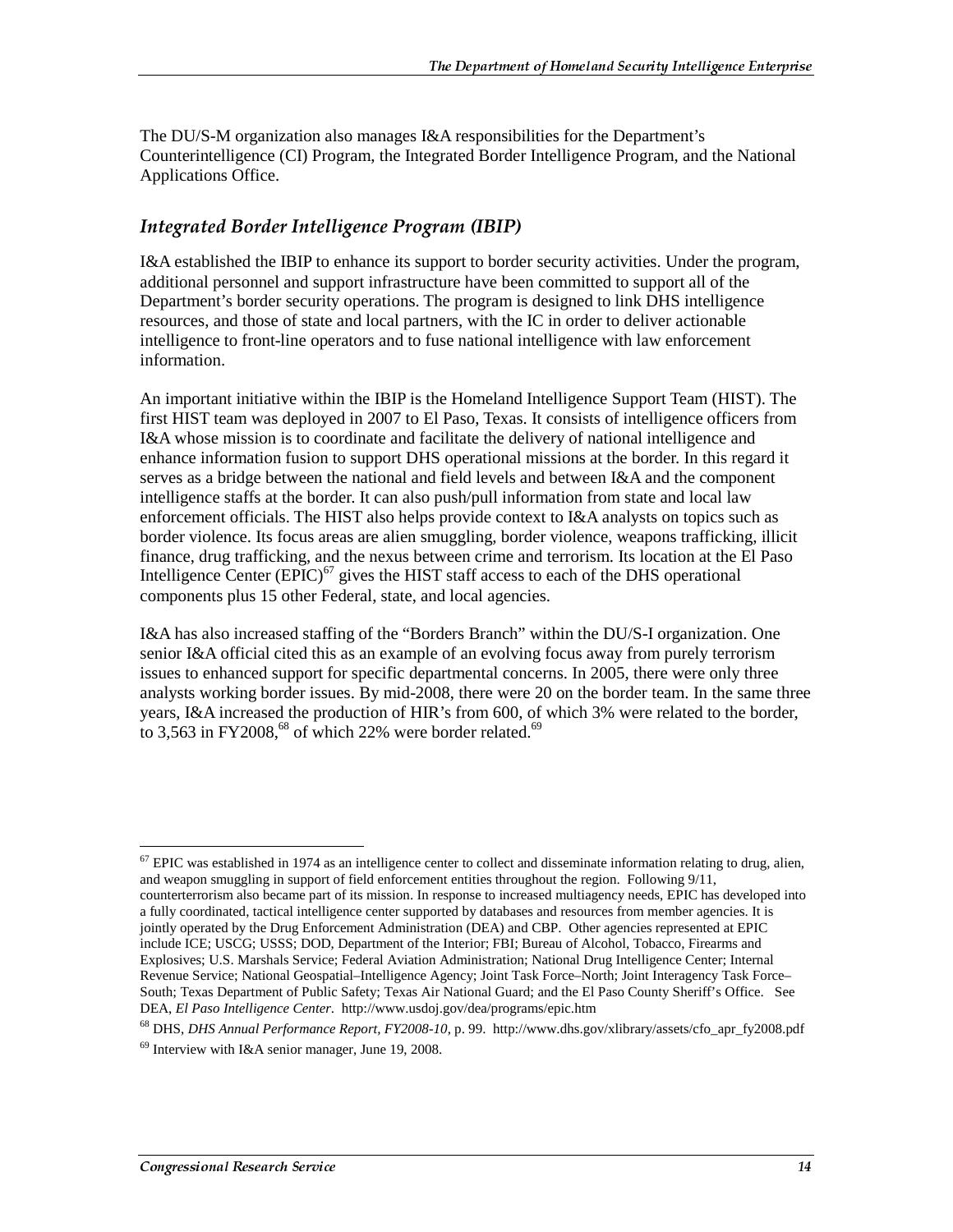## National Applications Office (NAO).

For more than 30 years, the Civil Applications Committee  $(CAC)^{70}$  has facilitated requests by civil agencies to make use of space-based imaging and remote sensing capabilities for purposes such as monitoring volcanic activity, environmental and geological changes, hurricanes, and floods. In its September 2005 report, a DNI study group unanimously recommended that the scope of the CAC be expanded beyond civil applications to include homeland security and law enforcement applications. In May 2007, the DNI designated DHS to be executive agent and functional manager of the NAO whose mission is to facilitate the use of IC technological assets for those purposes.<sup>71</sup> I&A placed this office within the DU/S-M organization.

The establishment of this office, however, has been controversial.<sup>72</sup> In 2008, Congress prohibited the use of funds "to commence or continue operations of the NAO until the Secretary of Homeland Security certifies in FY2009 that NAO programs comply with all existing laws, including all applicable privacy and civil liberties standards and that clear definitions of all proposed domains are established and auditable."<sup>73</sup> Congress also required the Government Accountability Office (GAO) to review the certification and report to Congress.<sup>74</sup>

## Office of the Deputy Under Secretary for Field Operations (DU/S-F)

The DU/S-F manages the State and Local Program Office (SLPO). The SLPO is responsible for the DHS State and Local, Fusion Center Program which coordinates DHS support to state and local intelligence fusion centers and trains, equips, and deploys the department's cadre of field intelligence officers to those centers.<sup>75</sup>

## State and Local Fusion Center (SLFC) Program

In an effort to strengthen intelligence and information sharing and analysis capabilities following the 9/11 attacks, states and major urban areas have established intelligence fusion centers.<sup>76</sup> Congress has defined fusion centers as a "collaborative effort of two or more Federal, state, local, or tribal government agencies that combines resources, expertise, or information with the goal of maximizing the ability of such agencies to detect, prevent, investigate, apprehend, and respond to

 $\overline{a}$ <sup>70</sup> For further information about the CAC, see the background paper published by the CAC Secretariat, July 2001. http://www.fas.org/irp/eprint/cac-fs.pdf

<sup>71</sup> DHS, *Fact Sheet: National Applications Office*, Aug. 15, 2007.

http://www.dhs.gov/xnews/releases/pr\_1187188414685.shtm

<sup>72</sup> For further background on the controversy surrounding the NAO, see CRS Report RL34421, *Satellite Surveillance: Domestic Issues*, by Richard A. Best Jr. and Jennifer K. Elsea, *Satellite Surveillance: Domestic Issues*, by Richard A. Best Jr. and Jennifer K. Elsea.

<sup>73</sup> P.L. 110-329, Sep. 30, 2008, §518(a)2.c.

 $^{74}$  An initial certification review was completed by GAO in 2008. See GAO memo to Congressional Committees, Nov. 6, 2008.

<sup>75</sup> DHS, *Interaction with State and Local Fusion Centers Concept of Operations,* December 2008, p. 12.

<sup>76</sup> For a full discussion of fusion centers, see CRS Report RL34070, *Fusion Centers: Issues and Options for Congress*, by John Rollins. For an informative discussion of one of the earliest efforts at local law enforcement collaboration and intelligence fusion and analysis, see John Sullivan and Alain Bauer*, Los Angeles Terrorist Early Warning Group*, published by the Los Angeles County Sheriff's Department in 2008.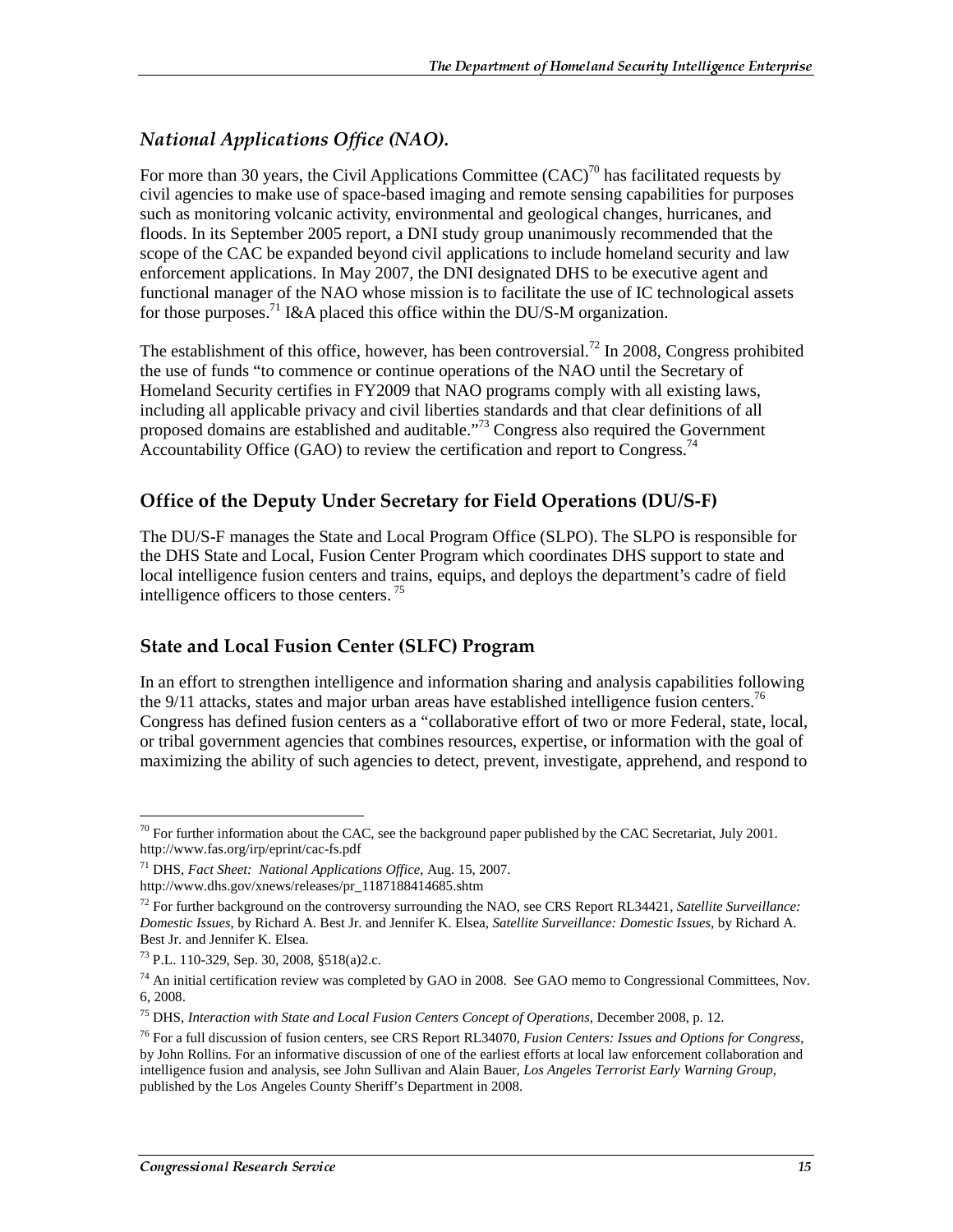criminal or terrorist activity; ... "<sup>77</sup> At the end of 2008, there were 72 centers operational within the United States and its territories covering 49 states, the District of Columbia (DC), and Guam. Fusion centers in Idaho, Puerto Rico, and the U.S. Virgin Islands are in the final stages of development.<sup>78</sup>

Congress mandated that DHS support fusion centers in the Implementing Recommendations of the 9/11 Commission Act of 2007*.* <sup>79</sup> Through the DHS State, Local, and Regional Fusion Center Initiative, I&A supports these centers by providing operational, analytic, reporting, and management advice and assistance; training; information technology systems and connectivity; and intelligence officers and analysts to participating fusion centers to the maximum extent practicable.<sup>80</sup> Day-to-day program management of the Initiative is performed by the SLPO.

I&A intelligence officers assigned to fusion centers are responsible for providing intelligence support, including briefings to state and local officials; reviewing and analyzing suspicious activity reports and writing HIR's based on state and local information; supporting the development of state and local intelligence products; posting material on the HSDN and the HS-SLIC portal; and reaching back to I&A for intelligence products and IT resources.

There are currently 34 officers deployed at 32 locations. DHS has also stated that they hope to deploy an officer to every fusion center in the country by the end of  $FY2010$ .<sup>81</sup> In interviews of several fusion center directors for this report, those that had I&A officers assigned to their centers were pleased with the contributions they were making. The directors who did not have an officer assigned were anxious to get one.<sup>82</sup>

## Homeland Infrastructure Threat and Risk Analysis Center (HITRAC)

HITRAC is the Department's infrastructure-intelligence fusion center. It is not a formal part of I&A, but is jointly resourced and managed by I&A and the Office of Infrastructure Protection, an office within the DHS National Protection and Programs Directorate. HITRAC's mission is to produce and disseminate timely and meaningful threat- and risk-informed analytic products that can effectively influence the development of infrastructure protection strategies. $83$  Its use of intelligence and infrastructure expertise to support risk management decision making is illustrated at **Figure 3**.

HITRAC is organized into two divisions responsible for the Center's principal functions.<sup>84</sup> The Risk Analysis Division performs infrastructure risk analysis and prioritization to support decision making. The division manages Congressionally-mandated and priority initiatives, including the

 $\overline{a}$ 77 P.L. 110-53, §511, 121 STAT. 322. Amends *Homeland Security Act of 2002* by adding §210A(j).

 $^{78}$  National Criminal Intelligence Resource Center, Tallahassee, Florida, Dec. 17, 2008.

<sup>79</sup> P.L. 110-53, §511, 121 STAT. 318. Amends *Homeland Security Act of 2002* by adding §210A(a).

<sup>80</sup> Ibid. 121 STAT. 319. Amends *Homeland Security Act of 2002* by adding §210A(b) and (c).

 $81$  "Riegle Statement, Apr. 1, 2009," p. 3.

<sup>&</sup>lt;sup>82</sup> "Comments to CRS by state and local officials, 2008."

<sup>83</sup> DHS, HITRAC Briefing for CRS on programs and services.

 $84$  Ibid.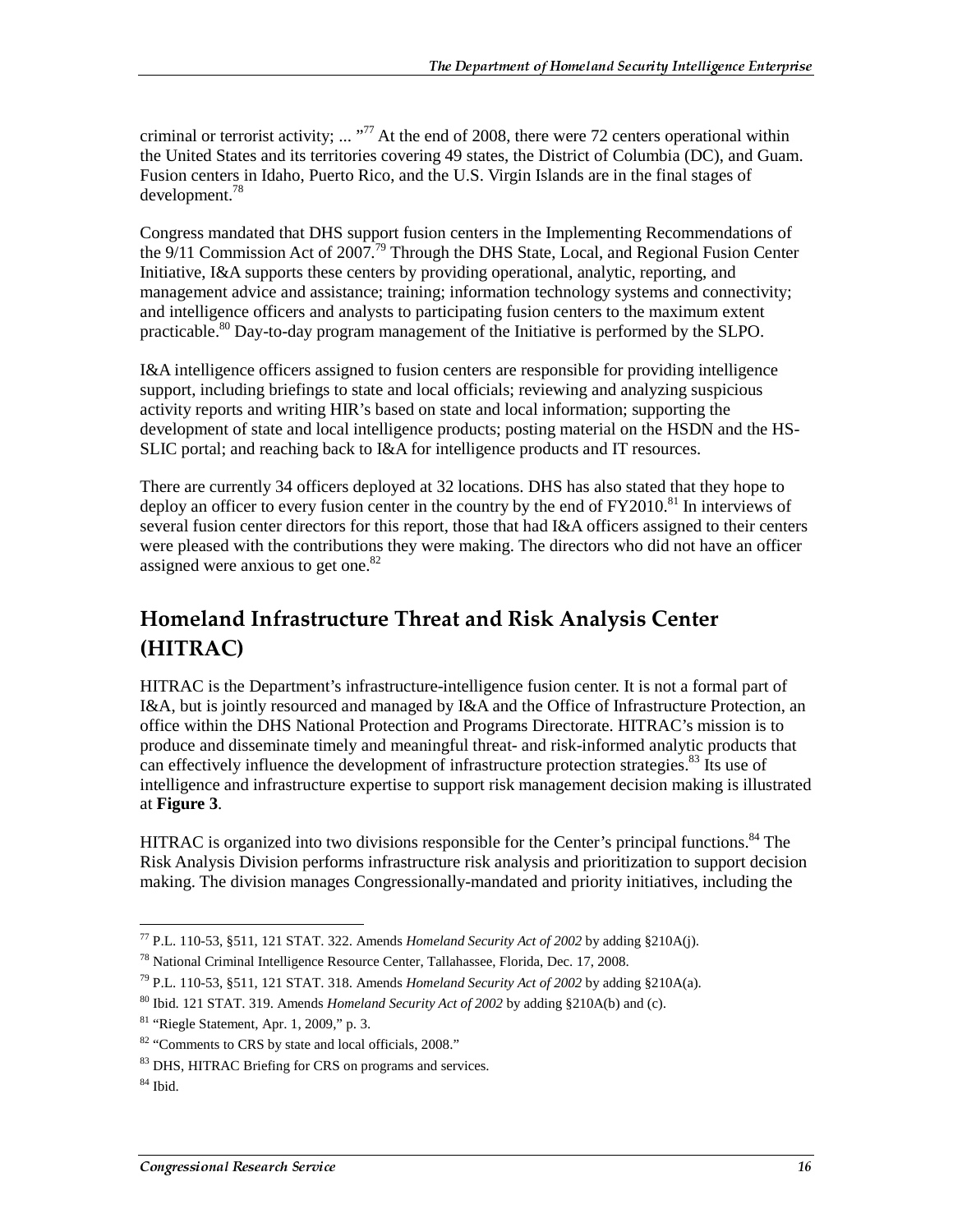Tier 1 and Tier 2 Program<sup>85</sup> and the Critical Foreign Dependencies Initiative (CFDI).<sup>86</sup> The Threat Analysis Division provides three services: critical infrastructure threat analysis, cyber threat analysis, and regional threat analysis including threat assessments to support the Committee on Foreign Investment in the United States (CFIUS).<sup>87</sup>



Figure 3. Homeland Infrastructure Threat and Risk Analysis Center (HITRAC)

Source: DHS HITRAC, Dec. 29, 2008.

<sup>&</sup>lt;sup>85</sup> The Tier 1/Tier 2 Program is intended to identify the Nation's most critical, highly consequential assets and systems. The over 3,000 Tier 1/Tier2 assets and systems are those that, if disrupted, could create a combination of significant casualties, major economic loss, and/or widespread disruptions in governance and nationally critical missions. The Tier 1/Tier 2 Lists are the key components of the Urban Areas Security Initiative and State Homeland Security Grant Programs' infrastructure index, as well as other key infrastructure protection programs. See: DHS, *National Critical Infrastructure Prioritization Program, Tier 1 and Tier 2 Program Overview*. http://www.nonaiswa.org/wordpress/wpcontent/uploads/2009/03/national.ppt

<sup>&</sup>lt;sup>86</sup> CFDI identifies important foreign infrastructure that if attacked or destroyed would critically impact the U.S. The prioritized National Critical Foreign Dependencies List (NCFDL) currently contains over 300 assets and systems in over 50 countries. See: DHS, *Fact Sheet: Critical Infrastructure and Homeland Security Protection Accomplishments*, Sep. 5, 2008. http://www.dhs.gov/xnews/releases/pr\_1220878057557.shtm

<sup>&</sup>lt;sup>87</sup> CFIUS is an interagency committee chaired by the Secretary of the Treasury that reviews transactions that could result in control of a U.S. business by a foreign person in order to determine the effect of such transactions on the national security of the United States. The DHS Directorate of Policy reviews each case and makes a recommendation to the Secretary of Homeland Security regarding the DHS position on the case. HITRAC prepares risk assessments to support the Directorate of Policy's review. See: Department of the Treasury, Office of Investment Security, *CFIUS,* Feb. 20, 2009. http://www.treas.gov/offices/international-affairs/cfius/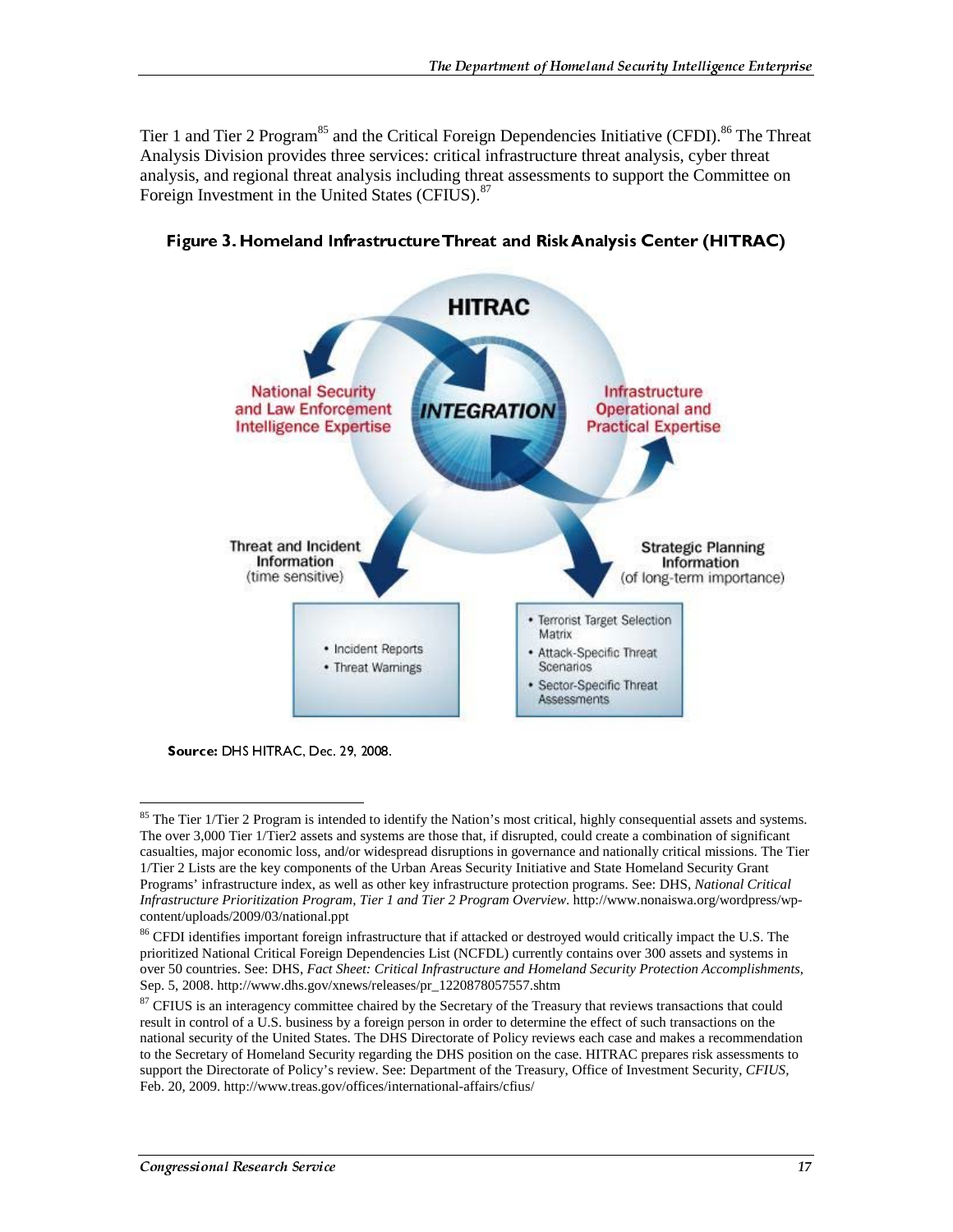HITRAC products<sup>88</sup> include State Threat Assessments that support the State Homeland Security Grant Program; Regional Infrastructure Assessments; Strategic Sector Assessment that provide an overall assessment of potential terrorist threats to critical infrastructure and key resources; Quarterly Suspicious Activity Analysis of suspicious incident reports to identify signs or patterns of activity that might pose a threat; Infrastructure Intelligence Notes that are intended to provide the private sector with a timely perspective on events, activities, or information of importance to support their specific sector-level security planning; and Homeland Security Assessments and Joint Homeland Security Assessments that communicate intelligence information that impacts the security of U.S. persons and infrastructure.

## Operations Coordination and Planning Directorate (OPS)— Intelligence Division

In an effort "to improve its operations coordination and planning capability for non-routine, multi-Component operations to protect, prevent, respond to, and recover from significant threats and hazards,<sup>89</sup> former Secretary Chertoff in 2008 directed the enhancement of an already extant DHS organization—OPS—which was built on the foundation of the former Office of Operations Coordination. I&A provides staff to the OPS Intelligence Division, including its director.

A persistent challenge for the Department since its founding has been the integration of 22 legacy and newly-created agencies. Although the Homeland Security Act of 2002 transferred most operational responsibilities to DHS, many of these components derive their authorities from earlier legislation.<sup>90</sup> The execution of these authorities and responsibilities provides them with nominal operational independence. The Department has sought to develop an effective department-wide operations planning and coordination capability to support DHS integration. But, when operational activities involve only one or two components or routine operations, the need and incentive for "department-level" planning and coordination is diminished.

A further imperative for department-wide operational planning and coordination is to support crisis and contingency planning and operations to support the Secretary of Homeland Security in his/her HSPD-5 role as the principal Federal official for domestic incident management.<sup>91</sup> That role not only involves coordinating activities within DHS and its components, but also all

 $\overline{a}$ 88 DHS, HITRAC Information Briefing to CRS, Dec. 12, 2008.

<sup>89</sup> DHS, Memorandum from Secretary Chertoff to DHS Components, "Enhancement of DHS Operations Coordination and Planning Capability," May 22, 2008, p. 1. Hereafter: Chertoff Memo, May 22, 2008.

 $90$  For example, the statutory authority for most Federal disaster response activities especially as they pertain to the Federal Emergency Management Agency (FEMA), is the *Robert T. Stafford Disaster Relief and Emergency Assistance Act,* P.L. 100-707, Nov. 23, 1988. Authority for immigration enforcement and administration is the *Immigration and Nationalization Act of 1952* (codified as amended at 8 U.S.C. §1101); Customs authorities are generally derived from the *Tariff Act of 1930*, June 17, 1930 (see 19 U.S.C. §§1461, 1467, 1496, 1581, and 1582). Section 114(d) of the *Aviation and Transportation Security Act of 2001*, P.L. 107-71, Nov. 19, 2001, (now codified as 49 U.S.C. §114), assigned TSA responsibility for security of all modes of transportation. The USCG derives authority for its 11 mission programs from many statutes. The authority, for example, to make inquiries, examinations, inspections, searches, seizures, and arrests upon the high seas and U.S. territorial waters is 14 U.S.C. §89.

<sup>91</sup> According to Homeland Security Presidential Directive (HSPD)-5, *Management of Domestic Incidents*, February 28, 2003: "To prevent, prepare for, respond to, and recover from terrorist attacks, major disasters, and other emergencies, the United States Government shall establish a single, comprehensive approach to domestic incident management.... The Secretary of Homeland Security is the principal Federal official for domestic incident management." http://www.fas.org/irp/offdocs/nspd/hspd-5.html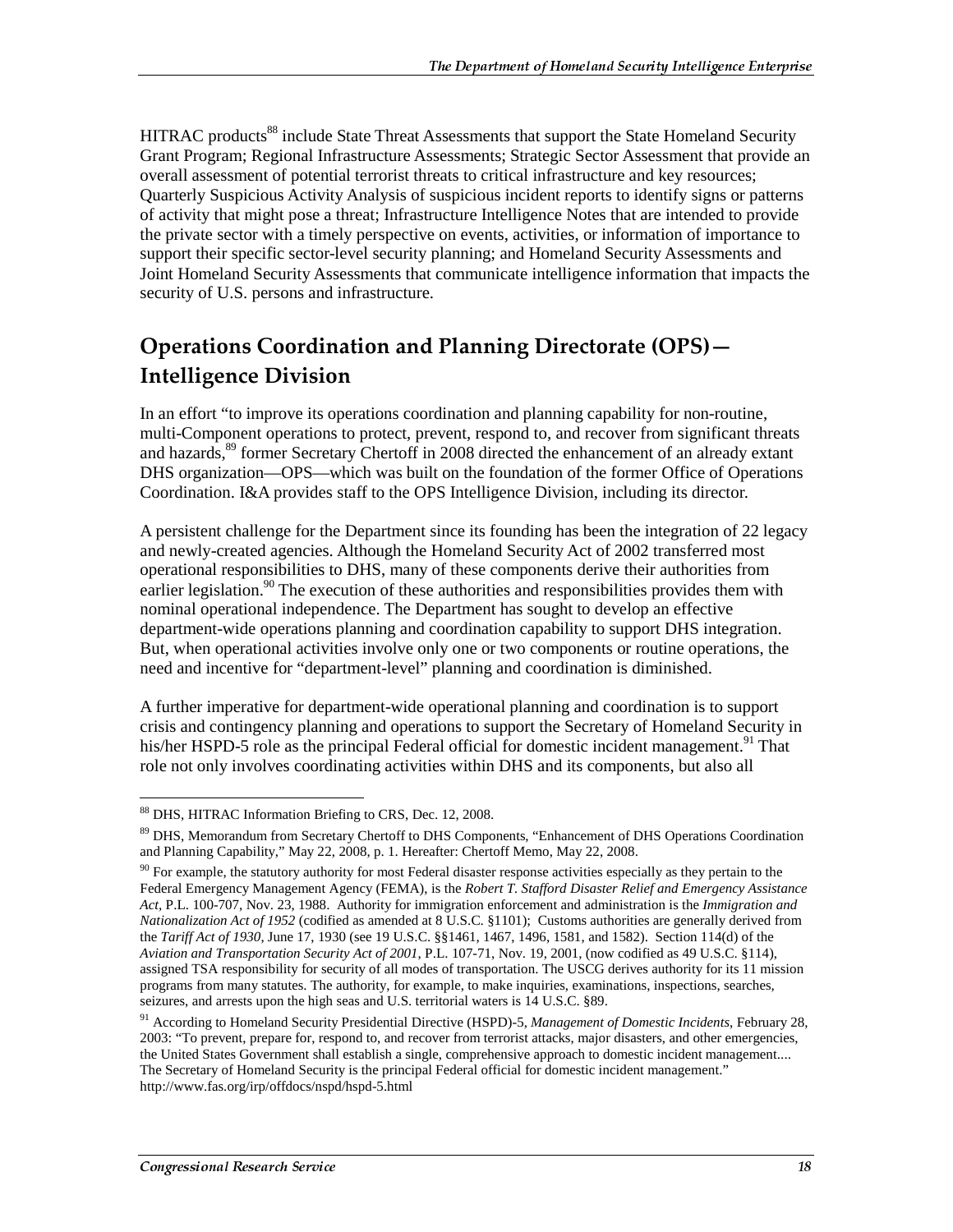"Federal operations within the United States to prepare for, respond to, and recover from terrorist attacks, major disasters, and other emergencies.<sup>592</sup>

The Intelligence Division at OPS is staffed by selected I&A personnel who are responsible to provide timely, tailored intelligence products and services to support Departmental and interagency plans and operational coordination efforts. The division reaches back to, coordinates with, and leverages I&A parent elements, I&A representatives at state and local fusion centers, component intelligence organizations, and IC agencies as required, for threat-related intelligence, analysis, and other support.<sup>93</sup> How the division is integrated into the OPS structure is shown in **Figure 4**.

In short, the key function of the OPS Intelligence Division is the application of intelligence research and analysis to conditions on the ground that must be considered for effective planning and operations and the development of a Common Intelligence Picture (CIP).



Figure 4. Directorate of Operations Coordination and Planning Organization

Source: DHS OPS, June 22, 2008.

 $92$  HSPD-5, paragraph 4.

<sup>93</sup> Chertoff Memo, May 22, 2008, p. 2.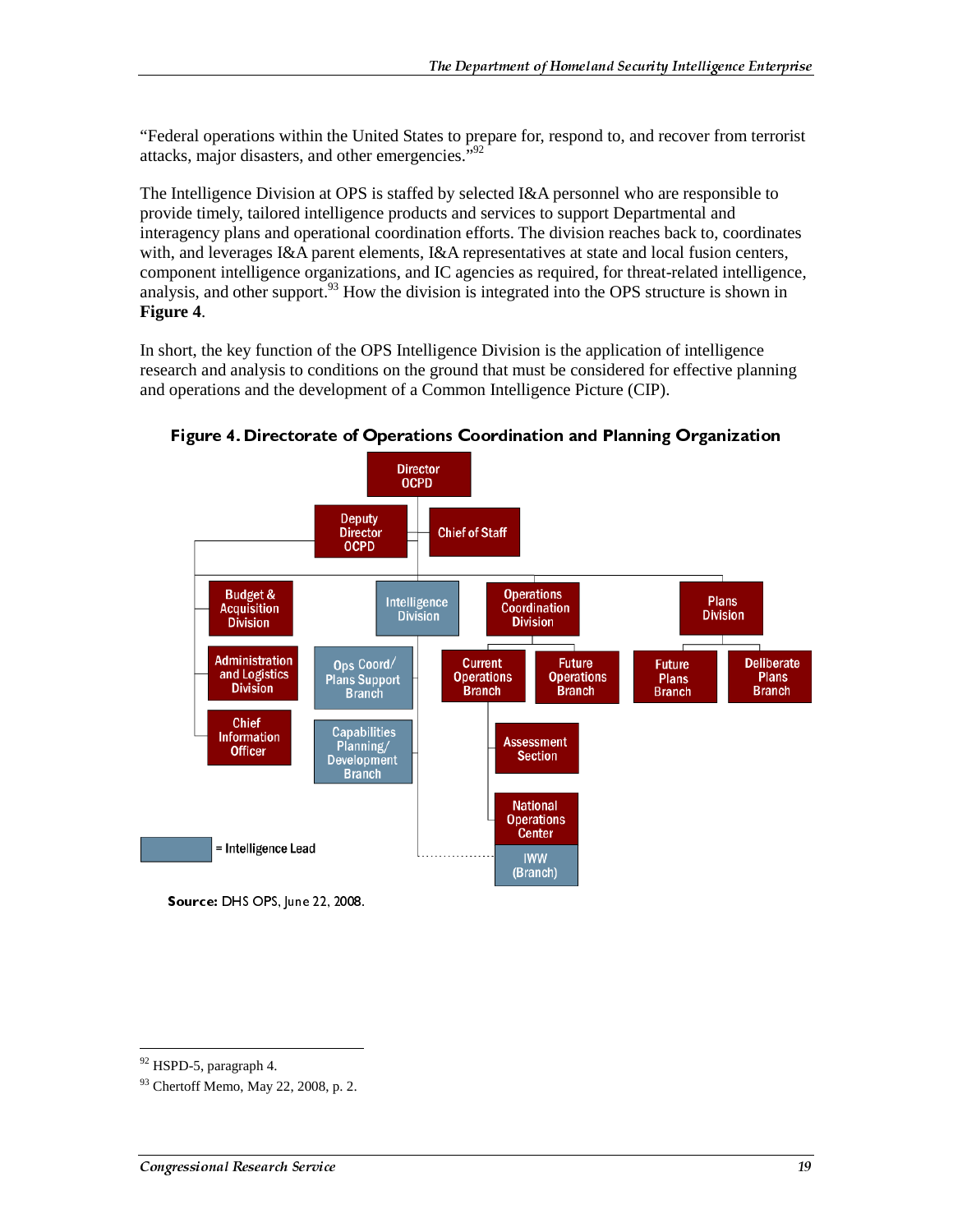Former Secretary Chertoff provided insight into what a Common Intelligence Picture for DHS should look like:

Understanding the enemy's intent and capabilities affects how we operate at our borders, how we assess risk in protecting infrastructure, how we discern the kind of threats for which we must be prepared to respond…. We need to have a common picture across this Department, of the intelligence that we generate and the intelligence that we require. We need to fuse that information and combine it with information from other members of the intelligence community, as well as information from our state and local and international partners.<sup>94</sup>

Contributing to the development of a Common Intelligence Picture for the department as a whole is one of the important roles for the OPS Intelligence Division.

## **U.S. Customs and Border Protection (CBP) Intelligence Element**

CBP is the agency responsible for securing the nation's borders at and between ports of entry (POE).<sup>95</sup> It was established in 2003, as a result of the Homeland Security Act of 2002, consolidating the inspection and patrol functions of the legacy U.S. Customs Service, the Immigration and Naturalization Service (INS), the U.S. Border Patrol (BP), and the Animal and Plant Health Inspection Service (APHIS).<sup>96</sup> CBP's primary mission is to prevent the entry of terrorists and the instruments of terrorism into the United States. But it also has responsibility to prevent illegal immigration; regulate and facilitate international trade; collect import duties; enforce U.S. trade and drug laws; and protect Americans and U.S. agricultural and economic interests by preventing the importation of harmful pests, diseases, and contaminated, diseased, infested, or adulterated agricultural and food products.

CBP works to implement its various missions by inspecting persons and goods to determine if they are authorized to enter the United States. CBP officers and Border Patrol agents intercept illegal narcotics, firearms, counterfeit merchandise, and other types of contraband. They also interdict unauthorized aliens and enforce more than 400 laws and regulations at the border.

## CBP Office of Intelligence and Operations Coordination (OIOC)

In October 2007, CBP reorganized its intelligence and anti-terrorism functions by establishing the OIOC headed by an Assistant Commissioner. It provides intelligence support to CBP's effort to detect, identify, target, and interdict terrorists, terrorist threats, weapons of mass destruction

 $\overline{a}$ <sup>94</sup> Chertoff, "DHS Second Stage Review Remarks."

<sup>&</sup>lt;sup>95</sup> A "Port of Entry" or POE, is an officially designated location (seaports, airports, and or land border locations) where CBP officers or employees are assigned to accept entries of merchandise, clear passengers, collect duties, and enforce the various provisions of CBP and related laws. Ports also perform agriculture inspections to protect the United States from potential carriers of animal and plant pests or diseases that could cause serious damage to America's crops, livestock, pets, and the environment. See: CBP, "Ports of Entry and User Fee Airports." http://www.cbp.gov/xp/cgov/trade/trade\_outreach/ports.xml.

<sup>96</sup> P.L. 107-296, Subtitles C and D.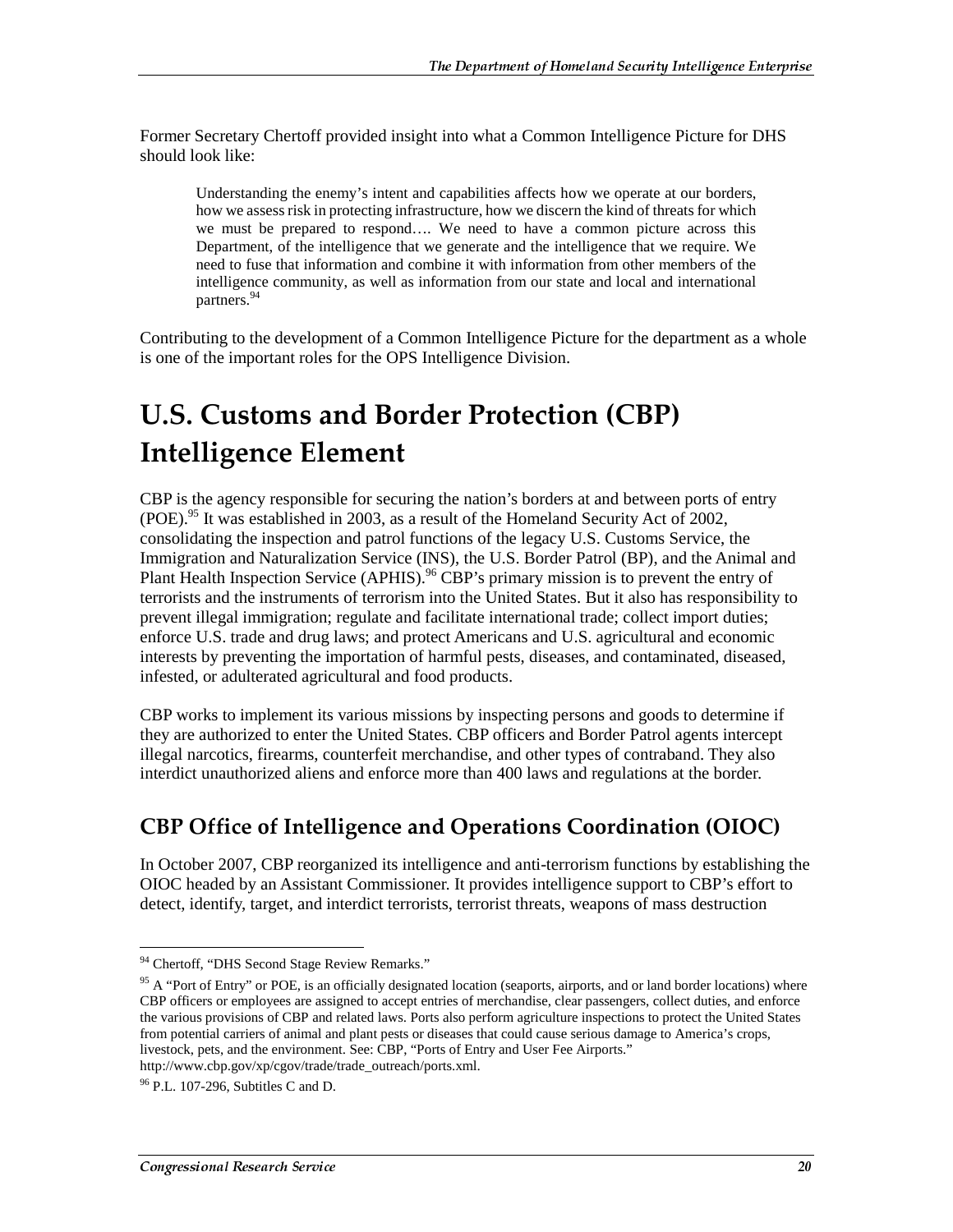(WMD), illegal aliens and alien smuggling groups, narcotics traffickers, and other criminals attempting to penetrate or use the borders of the United States to facilitate their illegal activities.<sup>97</sup>

The Assistant Commissioner for OIOC is also responsible for managing the *coordination* of field operations among and beyond CBP elements and for CBP's continuity of operations program.<sup>98</sup> The OIOC also functions as the situational awareness hub for CBP charged with providing timely and relevant information and actionable intelligence to operators and decision-makers. The OIOC is divided into four divisions, Incident Management, Field Coordination, Analysis and Targeting, and Intelligence and Situational Awareness. OIOC analysts are stationed at its headquarters and are posted to other agencies in a liaison capacity, such as NCTC, the NJTTF, and the Human Smuggling and Trafficking Center (HSTC).

## **CBP Intelligence Support to DHS and CBP Missions.**

CBP intelligence operations are designed to support the full range of CBP missions, particularly its primary mission of preventing the entry of terrorists and the instruments of terrorism. To that end, the CBP OIOC is engaged in the entire intelligence cycle, including planning, collection, processing, production, and dissemination of "all source" information and intelligence to support CBP's operational elements, as well as their partners within DHS and other government agencies.<sup>99</sup>

Although CBP does not engage in traditional foreign intelligence collection activities, it receives information from DHS I&A, the IC, and law enforcement agencies. In addition, CBP gathers and analyzes large amounts of data concerning persons and cargo inbound to the U.S. as well as information derived from the apprehensions of illegal aliens, drug seizures, and other border enforcement activities. For example, CBP collects advance passenger information  $(API)^{100}$  for all air and ship passengers and crew traveling to or from the United States. During its border inspection activities, CBP officers may also examine documents, books, and other printed material, as well as computers disks, hard drives, and other electronic or digital storage devices.<sup>101</sup> All of this data is potentially useful to other Federal agencies with national security missions.

 $\overline{a}$ <sup>97</sup> CBP, "OIOC Organizational Information."

http://www.cbp.gov/xp/cgov/about/organization/assist\_comm\_off/about\_oioc.xml 98 Ibid.

<sup>99</sup> CBP, "Commissioner's Message—New Office of Intelligence and Operations Coordination," July 23, 2007.

 $100$  API data consists of the information on the biographical page of the person's passport, plus additional information on the flight or voyage generated by the airline or shipping line. API includes the traveler's surname, first name, and any middle names; date of birth; gender; citizenship; and type of travel document used for identification, document number, and place of issue. API also includes departure point and time, arrival point and time, and air carrier and flight number.

<sup>&</sup>lt;sup>101</sup> A CBP officer's border search authority is derived from federal statutes and regulations, including 19 C.F.R. 162.6, which states that, "All persons, baggage and merchandise arriving in the Customs territory of the United States from places outside thereof are liable to inspection by a CBP officer." Unless exempt by diplomatic status, all persons entering the United States, including U.S. citizens, are subject to examination and search by CBP officers. Source: CBP, "CBP Authority to Search," June 12, 2008. Hereafter: "CBP Authority to Search."

http://cbp.gov/xp/cgov/travel/admissability/authority\_to\_search.xml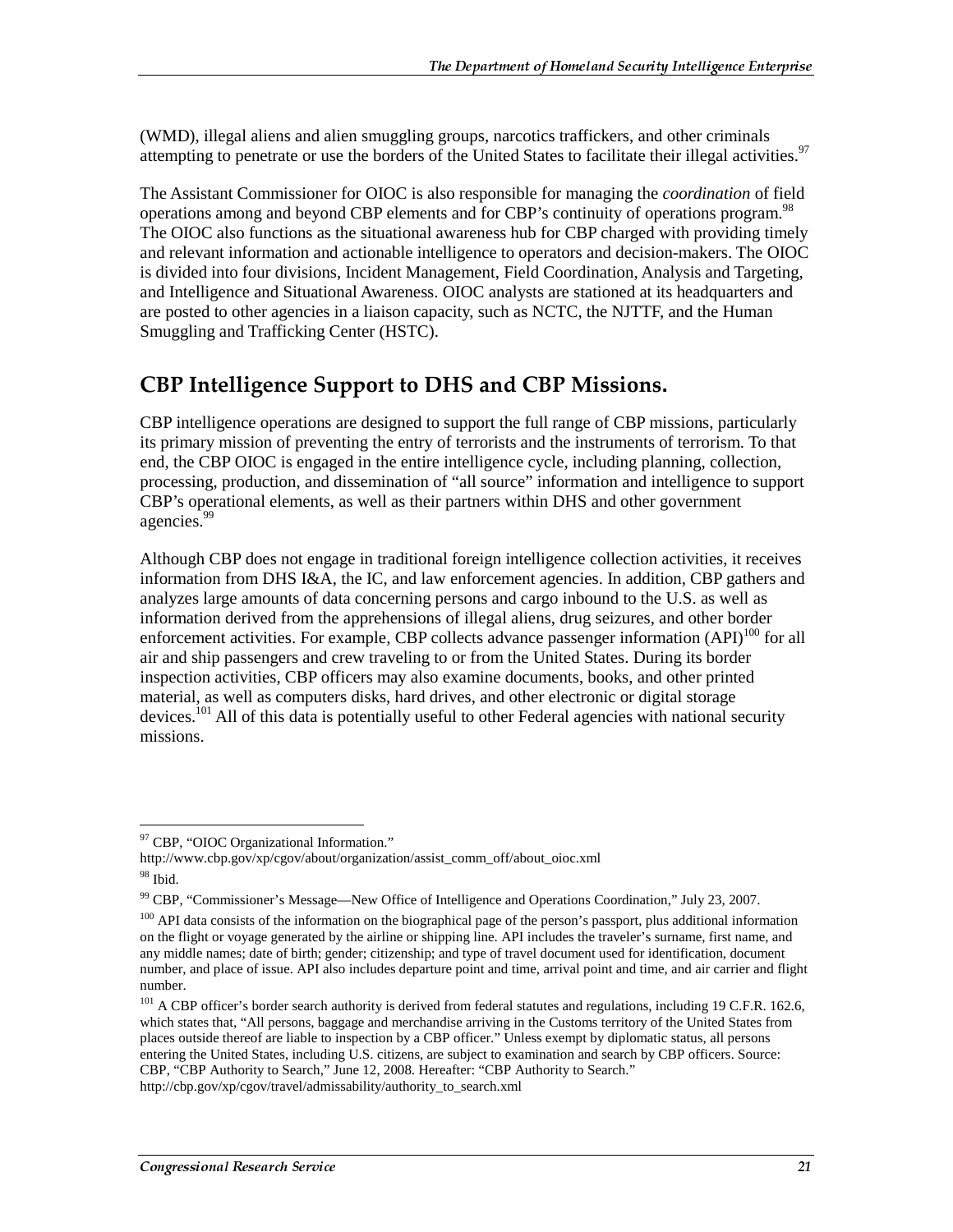### At Ports of Entry

CBP officers conduct screening activities to determine the admissibility of persons and goods and interdict dangerous people, dangerous items, and contraband. Given the volume of people and goods seeking entry into the U.S. every year, it is impractical for CBP to physically inspect every person or shipment that arrives at a U.S. port.<sup>102</sup> Therefore, CBP analyzes trade data and cargo, crew, and passenger manifest information to 'target' its inspection resources towards those persons or cargo shipments that potentially pose the highest risk. Intelligence from other Federal agencies, in the form of 'lookouts,' and other law enforcement and intelligence reporting, is also reviewed.

The targeting mechanism used by CBP is the Automated Targeting System (ATS). ATS is composed of six modules that focus on exports, imports, passengers and crew (airline passenger and crew on international flights, passengers and crew on sea carriers), private vehicles crossing at land borders, and import trends over time. These modules employ weighted rule sets<sup>103</sup> to identify high-risk passengers and cargo shipments.

In the cargo environment, ATS employs these rule sets to assign scores based on factors associated with risk. Above a certain threshold risk score, cargo is subject to further inspection.<sup>104</sup> A variety of data<sup>105</sup> is used within ATS to perform risk analysis. For cargo, ATS uses data from the Automated Commercial System (ACS), Automated Broker Interface (ABI), Automated Manifest System (AMS), and the new Automated Commercial Environment.<sup>106</sup>

The passenger component of ATS (ATS-P) processes traveler information against other information available to ATS, and applies threat-based scenarios comprised of risk-based rules to assist CBP officers in identifying individuals who require additional screening or in determining whether individuals should be allowed or denied entry into the United States. The risk-based rules

http://www.cbp.gov/xp/cgov/newsroom/fact\_sheets/trade/ace\_factsheets/

 $\overline{a}$ <sup>102</sup> In FY2008, at 327 ports of entry, CBP inspected over 396 million travelers; 122 million cars, trucks, buses, trains, vessels, and aircraft; and 25 million sea, truck, and rail containers. CBP also collected \$32.5 billion in revenue, apprehended over 1 million aliens attempting to enter the United States illegally, and seized more than 2.78 million pounds of illegal narcotics. Source: CBP, *Securing America's Borders – CBP 2008 Fiscal Year in Review,* November 5, 2008. http://www.cbp.gov/xp/cgov/newsroom/highlights/08year\_review.xml

<sup>&</sup>lt;sup>103</sup> These rules are developed using sophisticated concepts of business activity intended to identify suspicious or unusual behavior. See DHS Chief Privacy Officer, *Privacy Impact Assessment (PIA) CBP ATS,* November 22, 2006., p. 3. Hereafter: *DHS Privacy Impact Assessment on ATS*.

<sup>&</sup>lt;sup>104</sup> National targeting thresholds are set by the National Targeting Center and are evaluated and adjusted in response to intelligence and analysis.

<sup>&</sup>lt;sup>105</sup> Data include electronically filed bills, entries, and entry summaries for cargo imports; shippers' export declarations and transportation bookings and bills for cargo exports; manifests for arriving and departing passengers; land border crossing and referral records for vehicles crossing the border, airline reservation data; non-immigrant entry records; and records from secondary referrals, incident logs, suspect and violator indices, and seizures. A full list of data by module can be found at *DHS Privacy Impact Assessment on ATS,* Appendix A, pp. 25-27.

<sup>&</sup>lt;sup>106</sup> ACS is the legacy system used by CBP to track, control, and process all commercial goods imported into the United States. ABI is the part of ACS that permits qualified participants to file import data electronically. AMS is used by carriers to file advance declarations of their international containers and cargo contents. ACE is CBP's new import and export cargo manifest processing system intended to facilitate trade and strengthen border security. Deployed in phases, ACE will be expanded to provide cargo processing capabilities across all modes of transportation and replace existing systems with a single, multi-modal manifest system for land, air, rail and sea cargo in a secure, paper-free, web-enabled environment. See CBP, "ACE At a Glance Fact Sheet," Aug. 11, 2008.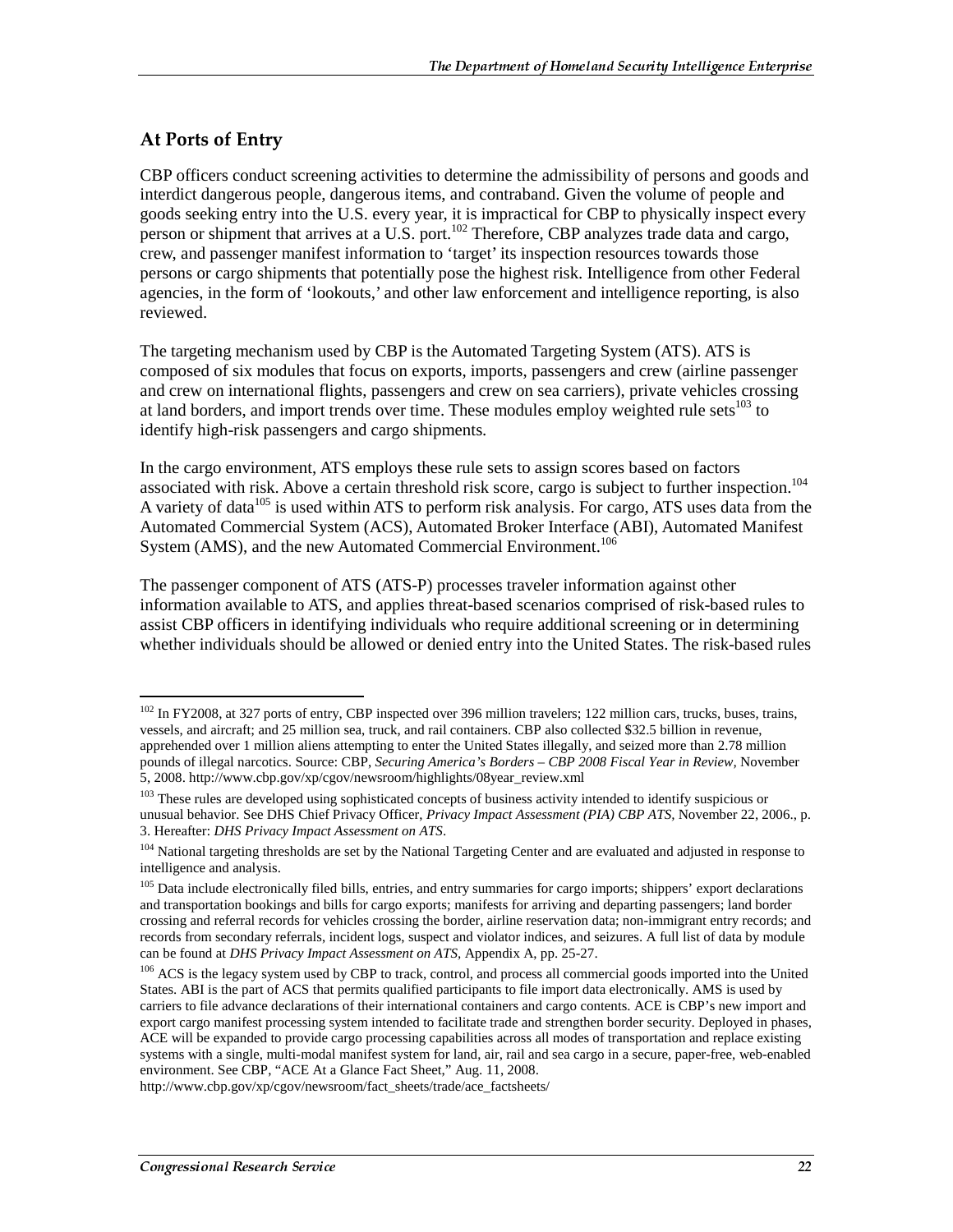are derived from discrete data elements, including criteria that pertain to specific operational/tactical objectives or local enforcement efforts.

Unlike in the cargo environment, ATS-P does not use a score to determine an individual's risk level; instead, it compares information in ATS source databases against watch lists, criminal records, warrants, and patterns of suspicious activity identified through past investigations and intelligence. <sup>107</sup> ATS-P uses information from the following databases to assist in the development of the risk assessments discussed above:

- Advance Passenger Information System  $(APIS)^{108}$
- Non Immigrant Information System  $(NIIS)^{109}$
- Suspect and Violator Indices  $(SAVI)^{110}$
- Department of State visa databases<sup>111</sup>
- Passenger Name Record (PNR) systems<sup>112</sup>
- Treasury Enforcement Communications System  $(TECS)^{113}$
- Terrorist Screening Database<sup>114</sup>

http://www.uscis.gov/portal/site/uscis/menuitem.5af9bb95919f35e66f614176543f6d1a/?vgnextoid=f63fd0676988d010 VgnVCM10000048f3d6a1RCRD&vgnextchannel=34139c7755cb9010VgnVCM10000045f3d6a1RCRD&survey=1

<sup>111</sup> These include the Consular Lookout and Support System (CLASS), used by State Department to house information about people who have violated the terms of their visas; and the Consolidated Consular Database (CCD), which integrates State Department information used by foreign visa officers.

<sup>112</sup> PNR is the information contained within the computerized reservation systems of air and sea carriers. PNR data include, but are not limited to full itinerary; co-travelers; contact information; travel agency, form of payment; seat assignment; bag tag numbers, and changes to the reservation. A full list of PNR data fields is at *DHS Privacy Impact Assessment on ATS,* Appendix B, p. 28.

<sup>113</sup> TECS is a computerized information system designed to identify individuals and businesses suspected of, or involved in violation of Federal law. Resident on TECS at the CBP Data Center is the Interagency Border Information System (IBIS) which tracks information on suspected individuals, businesses, vehicles, aircraft, and vessels and includes terrorist and other law enforcement lookouts, and visa, immigration, and border crossing data. TECS also provides access to the FBI's National Crime Information Center (NCIC) and the National Law Enforcement Telecommunication Systems (NLETS), the latter of which provides direct access to state motor vehicle departments. See "CBP Authority to Search;" and Department of Treasury, "System of Records Notice," 66 *Federal Register* 53029, Oct. 18, 2001.

<sup>114</sup> The TSDB is the single U.S. Government terrorist watchlist database. Prior to 9/11, there were at least a dozen separate watchlists maintained by various agencies. Homeland Security Presidential Directive (HSPD) 6, issued in 2003, directed the Terrorist Screening Center (TSC) to consolidate all U.S. Government watchlist information. The TSC is a multi-agency organization administered by the FBI. It provides subsets of the TSDB (e.g., TSA's "No Fly" list) to U.S. Government screening agencies and provides 24/7 operational support to those agencies to accurately match names within the TSDB and individuals being screened. See Office of the Inspector General Audit Division, *Follow Up Audit of the Terrorist Screening Center*, Department of Justice, Audit Report 07-41, Washington, DC, (continued...)

 $\overline{a}$ <sup>107</sup> DHS Privacy Impact Assessment on ATS, p. 5.

<sup>&</sup>lt;sup>108</sup> APIS is the electronic data interchange system for air carrier transmission to CBP of electronic passenger, crew member, and non-crew member manifest data. See DHS, "Advance Electronic Transmission of Passenger and Crew Member Manifests for Commercial Aircraft and Vessels; Final Rule," 72 *Federal Register* 48320, Aug. 23, 2007. Hereafter referred to as *DHS Advance Electronic Transmission of Manifests Final Rule*, Aug. 23, 2007.

<sup>&</sup>lt;sup>109</sup> The NIIS is a repository of records tracking persons arriving in or departing from the United States as nonimmigrant visitors. See USCIS, *System Notice for Non Immigrant Information System*.

<sup>&</sup>lt;sup>110</sup> SAVI consists of records of individuals suspected of or who have violated Customs laws. See Department of Treasury, "System of Records Notice," 66 *Federal Register* 53025 and 53031, Oct. 18, 2001.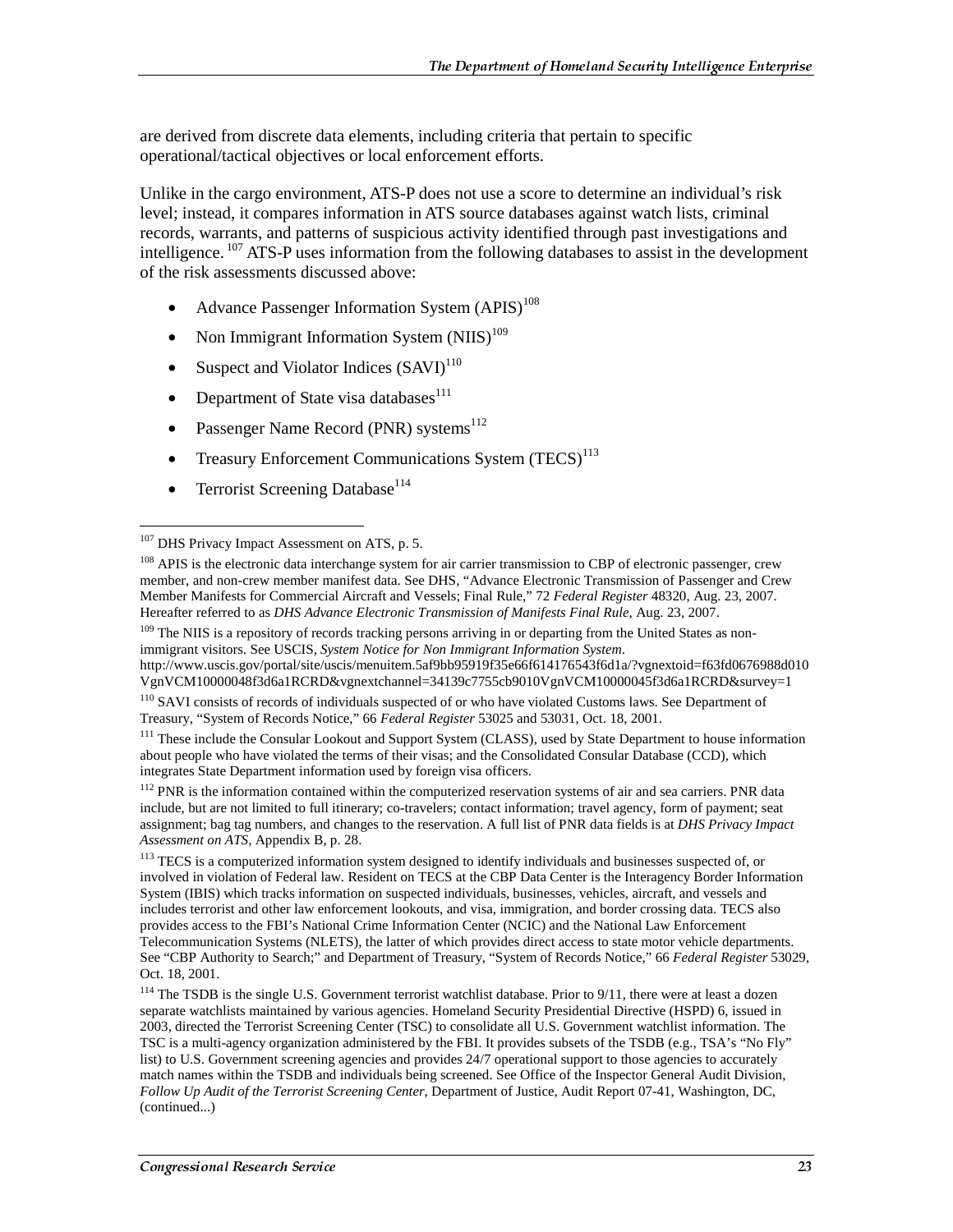The results of queries in ATS-P are designed to signal to CBP officers that further inspection of a person may be warranted, even though an individual may not have been previously associated with a law enforcement action or otherwise noted as a person of concern to law enforcement.

## National Targeting Center (NTC)

The NTC utilizes the Automated Targeting System to support CBP officers at POE's. It is not an intelligence organization, but is a part of the CBP Office of Field Operations. It is a significant consumer of intelligence information, upon which it conducts analysis and bases recommendations for security actions. It is also a major source of information about passenger and cargo movements that can be exploited for intelligence purposes.

The NTC grew out of efforts by the legacy U.S. Customs Service to develop targeting techniques at the port level to detect drug smuggling and currency violations in both the passenger and cargo environments. Post-9/11, Customs began adapting these targeting practices towards anti-terrorist and other national security concerns. In November of 2001, following the 9/11 attacks, the NTC began operations on a 24/7 basis. In March 2007, the NTC was divided into two elements, NTC-Passenger and NTC-Cargo.

### NTC-Passenger (NTCP)

The NTCP works closely with the OIOC and other intelligence and law enforcement organizations to develop targeting rule sets for ATS-P. They then work with analytical units located at POE's to provide targeting information and real-time response to requests from CBP officers in the field for information on potentially high-risk passengers seeking entry into the United States.<sup>115</sup> One of the most important sources of information analyzed by NTCP is API data which commercial carriers are required to submit to CBP on all air and ship passengers and crew traveling to the United States.<sup>116</sup> The data is examined to determine possible matches with various inspection systems and watchlists that include lookouts on known and suspected terrorists or other persons of interest to U.S. law enforcement agencies.

## $NTC-Cargo (NTCC)$

The NTCC supports efforts to detect and prevent dangerous cargo from entering the United States. It examines advance electronic manifest information that CBP requires to be submitted for all modes of transportation.<sup>117</sup> It then uses advanced, computerized risk-assessment techniques within ATS to sort the information according to more than 100 variables. Citing security concerns, federal officials refused to list those variables, but some officials said that the port of origin, the nature of the cargo, and the track records of the exporter and importer were among the

j

<sup>(...</sup>continued)

September 2007, p. i, http://www.usdoj.gov/oig/reports/FBI/a0741/final.pdf.

<sup>115</sup> CBP, *Performance and Accountability Report, FY2007*, Nov. 13, 2007, p. 17.

<sup>&</sup>lt;sup>116</sup> Effective Feb. 18, 2008, carriers must provide CBP with API data in advance of passenger boarding of aircraft or vessels. See *DHS Advance Electronic Transmission of Manifests Final Rule*, Aug. 23, 2007.

<sup>&</sup>lt;sup>117</sup> Twenty-four hours in advance of lading for cargo loaded on US-bound vessels; four hours or wheels-up for international air cargo; four hours in advance of arrival for inbound rail cargo; and one hour in advance of arrival for cargo on inbound trucks (30 minutes in advance of arrival for FAST shipments).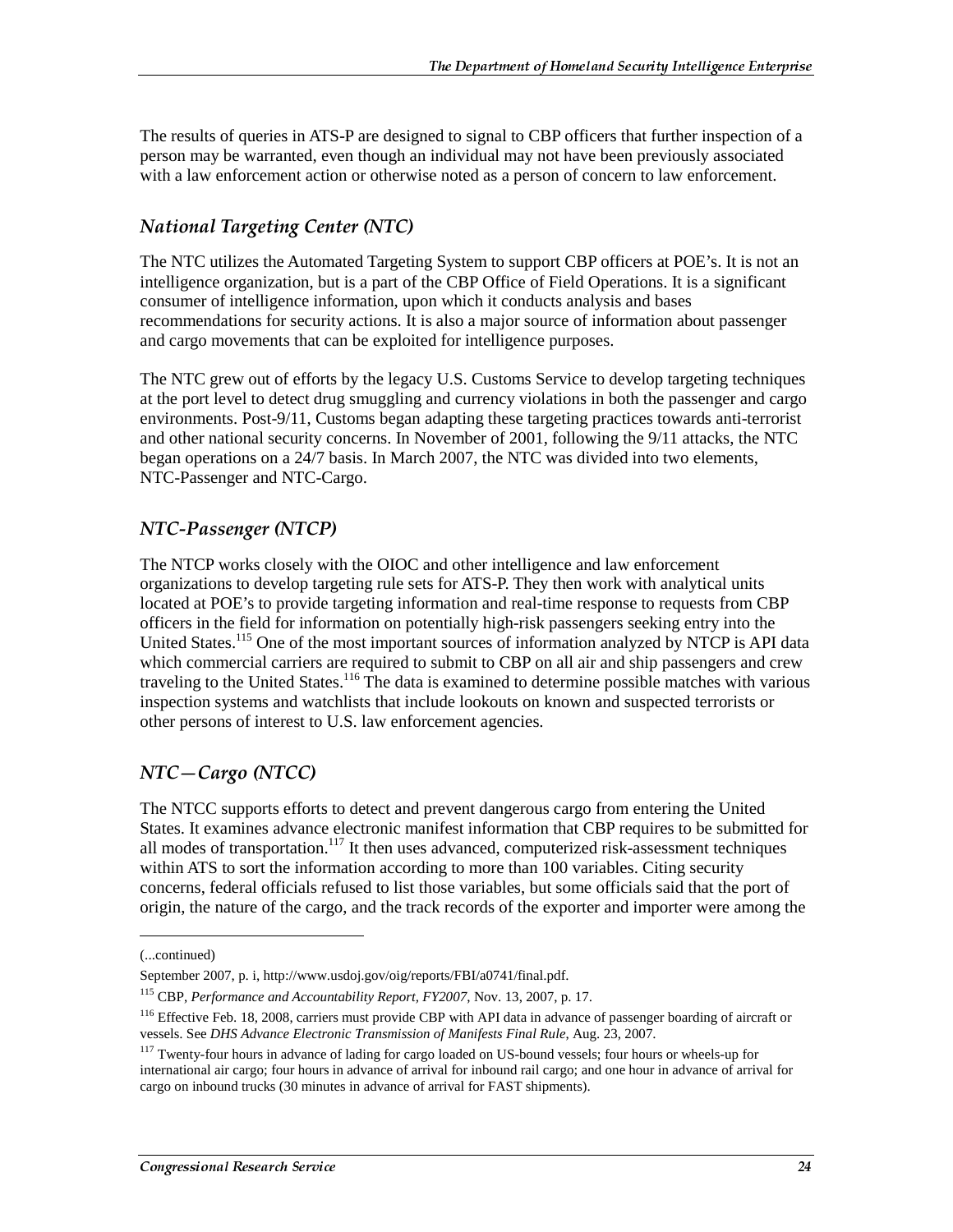criteria.<sup>118</sup> In addition, the NTCC provides significant support to Cargo Security Initiative ports where CBP has stationed targeting teams to identity containers for inspection prior to their being loaded on U.S.-bound vessels.

The NTCC works closely with OIOC to develop targeting rule sets for the cargo component of ATS. They also collaborate with NTCP who notifies NTCC of any passenger matches to terroristrelated or other law enforcement lookouts. NTCC will then run those matches against various databases to determine if those individuals are involved with any cargo businesses or specific cargo shipments.

The NTCC focuses particular attention on types of cargo that could be ingredients for weapons of mass destruction (WMD), weapons of mass effect, chemical precursors of illegal drugs, and conventional weapons and explosives. Sweeps based on specified targeting parameters are conducted daily to target suspect chemical, biological, radiological, conventional weapons, explosives, and ammonium nitrate shipments.<sup>119</sup> In early 2008, working with ICE and DEA, this targeting identified suspicious bills of lading, which led to the seizure of chemicals associated with the manufacture of methamphetamines.<sup>120</sup> In late 2007, targeting and analysis within NTCC led to the intercept and seizure of over \$3 million worth of assault rifles and small arms destined for Central America.<sup>121</sup>

#### Between POE's.

While CBP officers work primarily at POE's, Border Patrol agents patrol vast areas along the northern and southern international land borders of the United States that lie in between the POE's, as well as the coasts of Florida, Puerto Rico, and the U.S. Virgin Islands. The Office of Air and Marine (A&M ) supports this mission through its operations within the air and maritime environments. Two centers that provide intelligence support to these operations are the Border Field Intelligence Center (BORFIC) and the Air and Marine Operations Center (AMOC). In addition, the Border Patrol has placed intelligence units within each of its 20 Border Patrol Sectors.<sup>122</sup>

OIOC supports BP and A&M with real-time intelligence and strategic analyses about the conveyances, routes, and other methods that undocumented aliens, human smugglers, drug traffickers, and other criminals use to enter or smuggle persons or contraband into the United States. An example of this strategic intelligence analysis was an April 2006 report<sup>123</sup> co-produced by CBP and the NCTC. The report, which surveyed the arrest records of "special interest aliens"

<sup>118</sup> Seth Schiesel, "Their Mission: Intercepting Deadly Cargo," *New York Times*, Mar. 20, 2003.

<sup>&</sup>lt;sup>119</sup> CBP, "NTCC," a briefing provided to CRS on July 21, 2008.

<sup>120</sup> Ibid.

 $121$  Ibid.

<sup>&</sup>lt;sup>122</sup> The Border Patrol Sectors (listed alphabetically): Blaine, Washington; Buffalo, New York; Del Rio, Texas; Detroit (Selfridge Air National Guard Base), Michigan; El Centro, California; El Paso, Texas; Grand Forks, North Dakota; Havre, Montana; Houlton, Maine; Laredo, Texas; Marfa, Texas; Miami, Florida; New Orleans, Louisiana; Ramey, (Aguadilla), Puerto Rico; Rio Grande Valley, Texas; San Diego, California; Spokane, Washington; Swanton, Vermont; Tucson, Arizona; and Yuma, Arizona.

<sup>123</sup> NCTC, *SIA Trends Reveal Vulnerabilities Along Route to U.S.,* Apr. 6, 2006.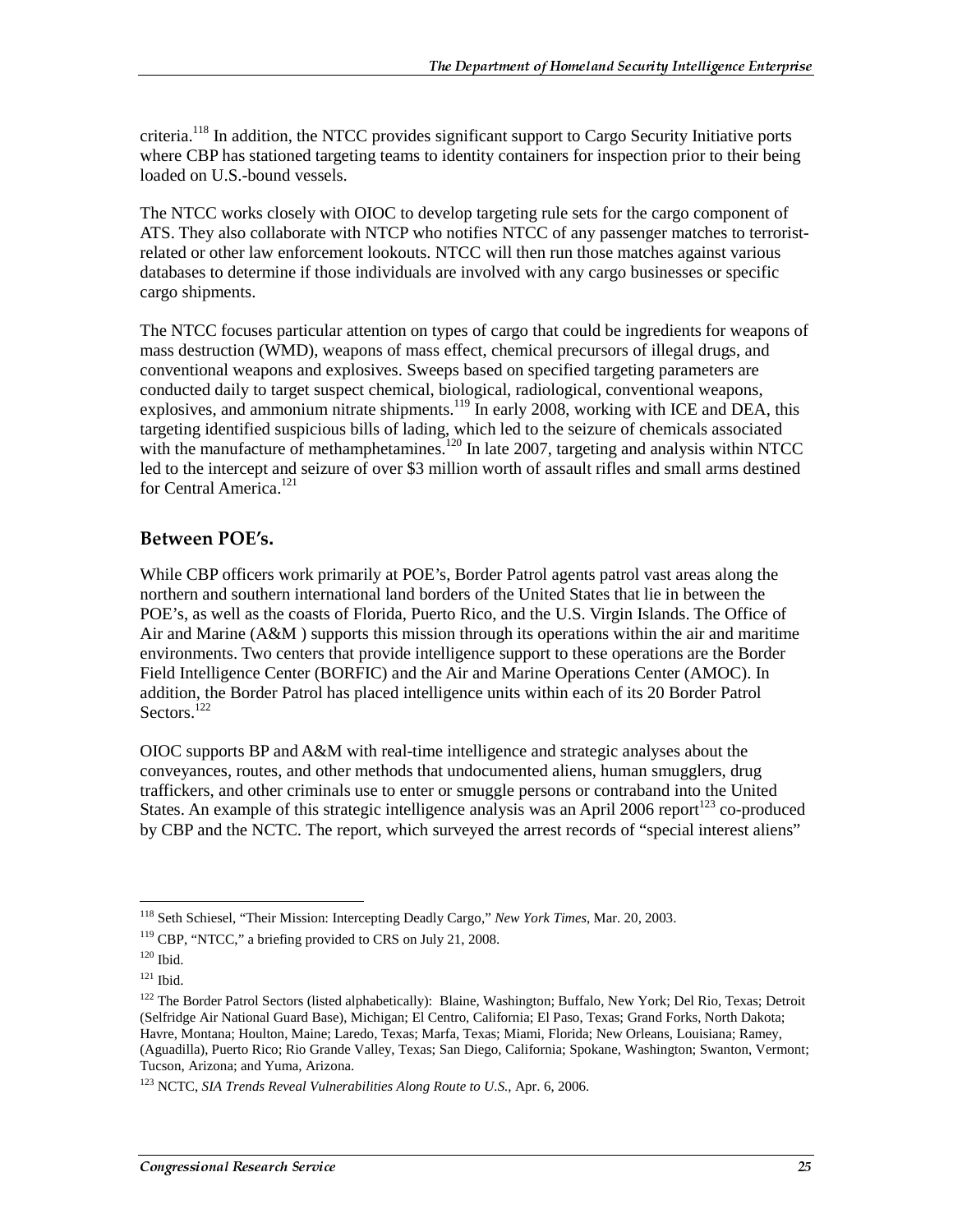$(SIA)^{124}$  caught at the U.S. southern border, revealed how these individuals entered the U.S. and how terrorists could exploit such vulnerabilities.

In response to this information, DHS developed and implemented a multi-pronged plan to address those vulnerabilities. The plan included targeted training and other efforts to eliminate the proliferation and use of false passports from one African country; and training to build the detection capabilities of several Western Hemisphere countries that were noted to be used by SIA's with false or altered passports in transit to the United States.

#### Border Field Intelligence Center (BORFIC)

Originally established as the Border *Patrol* Field Intelligence Center in 2004 in El Paso, Texas, BORFIC conducts all-source intelligence activities to support the border security mission of the BP and other DHS and CBP elements to predict, detect, deter, and interdict terrorists, terrorist weapons, and human traffickers and contraband smugglers entering the United States.<sup>125</sup> In October 2007, the organization was fully integrated into the CBP OIOC and its name changed to the Border Field Intelligence Center.

BORFIC is responsible for supporting security efforts on both the northern and southern borders. It exchanges intelligence and law enforcement information with numerous Federal, state, local, and tribal organizations agencies and actively participates in several interagency and bilateral groups. These include the El Paso Interagency Intelligence Working Group which includes EPIC, DOD's Joint Task Force-North, and the FBI; the Bilateral Interdiction Working Group with Mexico, the Integrated Border Intelligence Teams (IBETS)<sup>126</sup> with Canada, and the Caribbean Border Interagency Group. BORFIC shares law enforcement intelligence information with state and local fusion centers through the HS-SLIC portal. In addition, BORFIC has four personnel assigned to the El Paso Intelligence Center (EPIC) who work in tandem with I&A's Homeland Intelligence Support Team also located there.

#### Air and Marine Operations Center (AMOC)

Located in Riverside, California, the AMOC is a 24/7, multi-agency coordination center that detects, sorts, and monitors air and marine tracks of interest<sup>127</sup> across the nation's borders and

 $\overline{a}$ <sup>124</sup> The term Special Interest Alien (SIA) covers individuals traveling illegally to the United States and originating in Afghanistan, Algeria, Bahrain, Bangladesh, Djibouti, Egypt, Eritrea, Indonesia, Iran, Iraq, Jordan, Kazakhstan, Kuwait, Lebanon, Libya, Malaysia, Mauritania, Morocco, Oman, Pakistan, Philippines, Qatar, Saudi Arabia, Somalia, Sudan, Syria, Tajikistan, Thailand, Tunisia, Turkey, Turkmenistan, United Arab Emirates, Uzbekistan, Yemen, Gaza, and the West Bank. See: Ibid., p. 1. Countries and territories are presumed to be included on the SIA list due to the connections of some of their citizens to international terrorism.

<sup>&</sup>lt;sup>125</sup> CBP BORFIC, Briefing for CRS, Dec. 3, 2008.

<sup>&</sup>lt;sup>126</sup> The IBETS are a joint effort of U.S. and Canadian law enforcement and security agencies to combine and coordinate their intelligence and law enforcement expertise to identify and stop the high-risk movement of people and goods between the ports of entry on the Canada - United States border. On the Canadian side, IBETS are co-managed by the Canadian Border Security Agency (CBSA) and the Royal Canadian Mounted Police. U.S. participating agencies are CBP, ICE, and the USCG. There are IBETs operating in 15 regions along the border. Source: CBSA, *Canada-U.S. IBETS*. http://www.cbsa-asfc.gc.ca/security-securite/ibet-eipf-eng.html#mission

 $127$  Among the reasons for an aircraft or vessel to be considered a track of interest is that it is unidentified, uncooperative (i.e., not responding to air traffic control or law enforcement direction), or otherwise behaving suspiciously.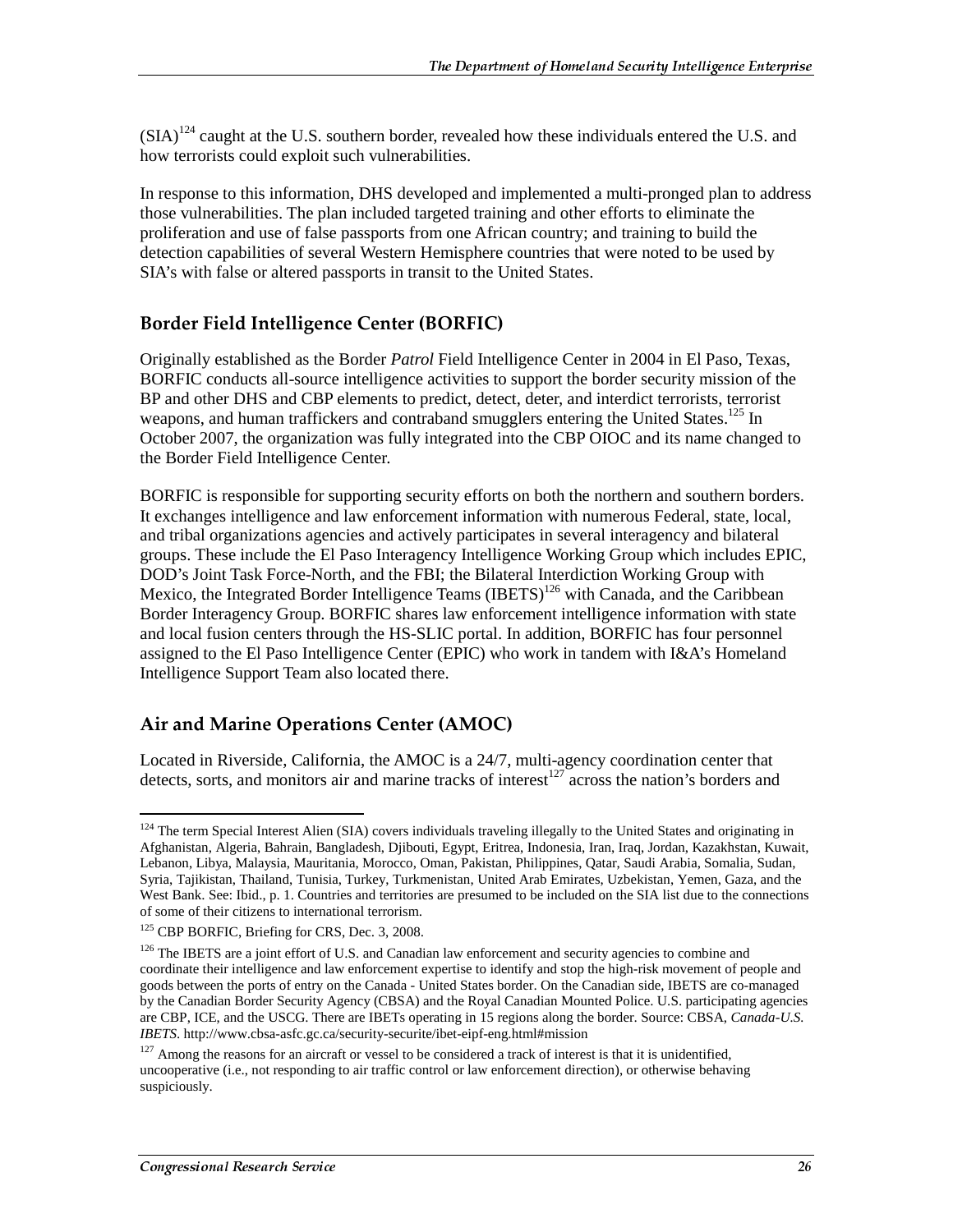maritime approaches. A subordinate center located in Puerto Rico performs the same mission for the Caribbean region. The AMOC also serves as host activity for the central operations of CBP's long-range unmanned aircraft systems and is the CBP focal point for the coordination of unmanned aircraft system maritime operations with the USCG. The AMOC is staffed with intelligence operations specialists who provide connectivity to the OIOC, DHS, and the IC. It also has liaison officers assigned from the USCG, FAA, DOD National Guard Bureau, and the Government of Mexico.<sup>128</sup>

The AMOC produces a comprehensive air surveillance radar picture through its Air and Marine Operations Surveillance System (AMOSS). Fusing input from up to 450 sensors, including an extensive network of military and civilian radars across the United States and Canada, the AMOSS can process up to 24,000 fused tracks every 12 seconds and input up to 1,000 flight plans per minute.<sup>129</sup> This allows the AMOC to provide real-time data on suspicious or noncooperative aircraft and marine vessels to A&M, BP, and the USCG to support interdiction operations as well as to other DHS intelligence and operations centers. In addition to aircraft and vessel location data, Detection Systems Specialists at the AMOC have access to numerous law enforcement and other databases that allow them to provide operational units with information regarding the flight plans, history, ownership, and registration of aircraft and vessels and criminal background information on pilots and vessel crew.

In addition to its land and maritime border security mission, the AMOC also supports the multiagency effort to provide airspace security for the National Capital Region. As a participating agency within the National Capital Region Coordination Center, the AMOC provides its comprehensive radar picture and law enforcement sorting, detection, and investigative capabilities to assist in identifying and determining the threat posed by aircraft that are not compliant with the flight rules in effect for the Washington, D.C. Metropolitan Area Air Defense Identification Zone (DC ADIZ).<sup>130</sup>

### Intelligence Driven Special Operations (IDSO)

OIOC collaborates with CBP Office of Field Operations to develop IDSO's based on threat information. IDSO's not only address immediate threat concerns, but also serve to counter predictability in CBP inspection operations. They are enforcement actions that are based upon specific intelligence or current trends and are vetted through the DHS CINT.<sup>131</sup> For example, if an increase in aliens entering the United States illegally from or through a particular country were

 $\overline{a}$ 128 U.S. Government Accountability Office, *Opportunities Exist to Enhance Collaboration at 24/7 Operations Centers Staffed by Multiple DHS Agencies, 07-89,* Oct. 2006, pp. 13-14.

<sup>&</sup>lt;sup>129</sup> Spanky Kirsch, "Multifunction Phased Array Radar's Contribution to Secure Skies and Borders," DHS Science and Technology Directorate, slide presentation, Oct. 11, 2007, slide 24.

http://www.ofcm.gov/mpar-symposium/presentations.htm

<sup>&</sup>lt;sup>130</sup> The DC ADIZ is that area of airspace in which the ready identification, location, and control of aircraft is required in the interests of national security. Specifically, it is that airspace from the surface to 18,000 feet within a 30-mile radius of the Reagan Washington National Airport (DCA). See Federal Aviation Administration (FAA) Notice to Airmen (NOTAM) 7/0206, effective Aug. 30, 2007.

<sup>&</sup>lt;sup>131</sup> Written Testimony of CBP Director of the Office of Intelligence, L. Thomas Bortmes, in U.S. Congress, Hearing of the Intelligence, Information Sharing, and Risk Assessment Subcommittee of the House Committee on Homeland Security, "DHS Intelligence and Border Security: Delivering Operational Intelligence." 109th Cong., 2nd sess., June 28, 2006, (Washington: U.S. GPO, 2007).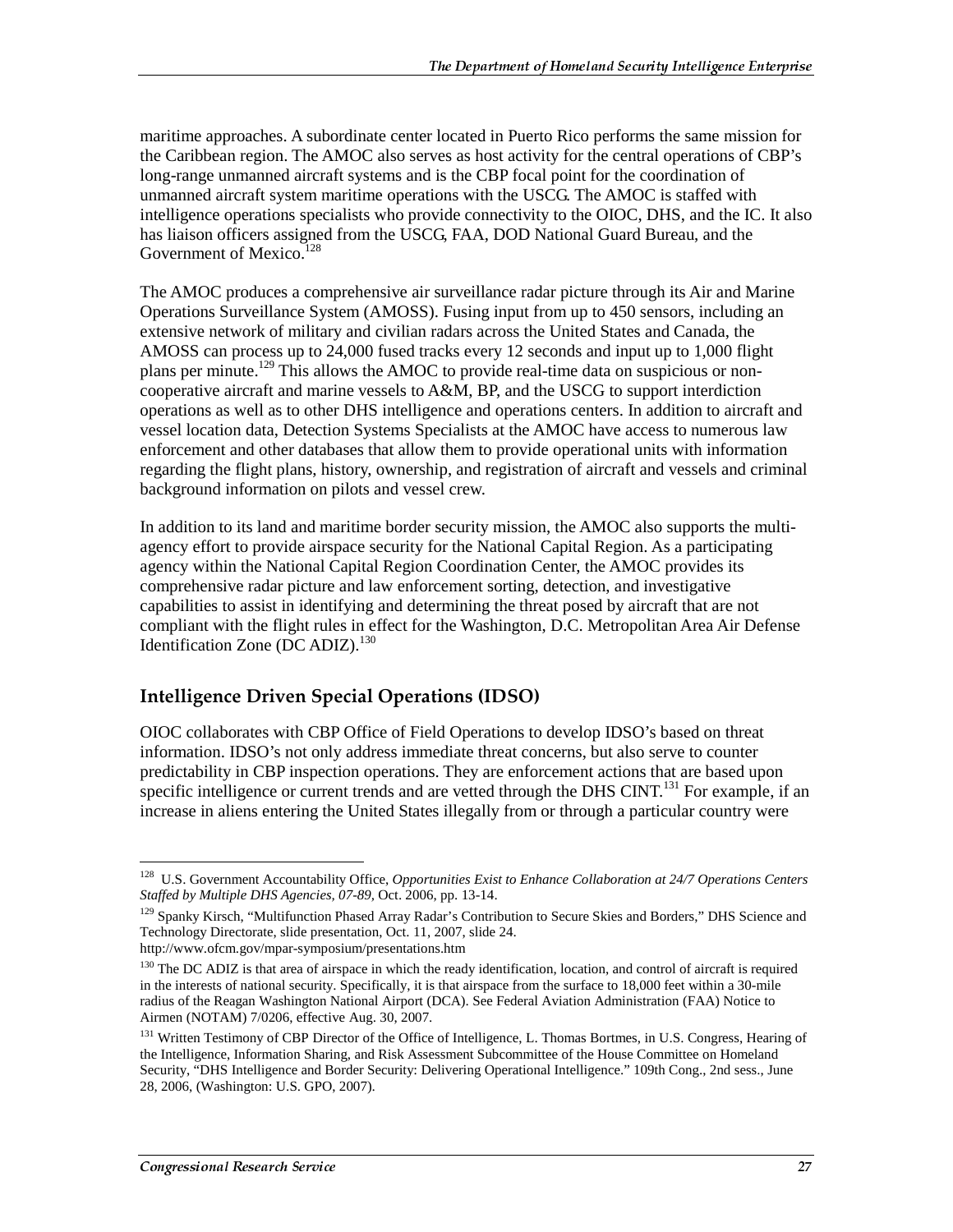documented, CBP could develop an IDSO to intensify inspection activity on persons and routes from that country.

An IDSO based on specific intelligence was conducted following the March 2004 Madrid train bombings. CBP analysis revealed an increase in aliens attempting to enter the U.S. illegally using freight and passenger railcars along the northern border. In response, CBP assigned officers and resources to targeted POE's to intensify inspections of railcars; NTC intensified its screening of persons and cargo, the BP assisted in capturing and detaining illegal aliens; and CBP intelligence intensified its checks of foreign nationals through the IC. $^{132}$ 

## **Immigration and Customs Enforcement (ICE) Intelligence Element**

ICE is the largest investigative organization within DHS. It was established in 2003 and incorporated into DHS by consolidating the investigative elements of the former U.S. Customs Service and Immigration and Naturalization Service (INS) and by transferring the Federal Protective Service from the General Services Administration (GSA).

ICE's mission is to protect the American people from the illegal introduction of goods and the entry of terrorists and other criminals seeking to cross our Nation's borders and to protect U.S. Government facilities and occupants.<sup>133</sup> ICE investigates violations of U.S. customs and immigration laws by targeting the people, money, and materials that support terrorism and other criminal activities that pose a threat to national security. It has five operational divisions:

- Office of Investigations (OI). OI is responsible for investigating a wide range of domestic and international activities arising from the illegal movement of people and goods into, within, and out of the United States.134 Of note, ICE Special Agents are the largest non-FBI component of the Joint Terrorism Task Forces  $(TTTF)$ .  $^{135}$
- Detention and Removal Operations (DRO). DRO is the primary enforcement arm within ICE for the identification, apprehension and removal of illegal aliens from the United States.<sup>136</sup>
- Federal Protective Service (FPS). The FPS is responsible for policing, securing, and ensuring a safe environment in which federal agencies can conduct their business.137

 $\overline{a}$ <sup>132</sup> CBP briefing to CRS, May 25, 2004.

<sup>133</sup> ICE, *FY2009 Fact Sheet*, Oct. 28, 2008. http://www.ice.gov/pi/news/factsheets/

<sup>134</sup> ICE, *ICE Programs, Office of Investigations*. http://www.ice.gov/investigations/index.htm

<sup>&</sup>lt;sup>135</sup> Joint Terrorism Task Forces (JTTFs) are investigative units consisting of law enforcement and other specialists from dozens of U.S. Federal, state, and local law enforcement and intelligence agencies. They are led by DOJ and the FBI. The National JTTF was established in July 2002. Forty agencies are represented in the NJTTF, which has become a focal point for information sharing and the management of large-scale projects that involve multiple agencies. See DOJ, *Joint Terrorism Task Force*. http://www.usdoj.gov/jttf/

<sup>136</sup> ICE, *ICE Programs, Detention and Removal Operations*. http://www.ice.gov/pi/dro/index.htm

<sup>137</sup> ICE, *FPS Factsheet*, Nov 20, 2008. http://www.ice.gov/doclib/pi/news/factsheets/federal\_protective\_service.pdf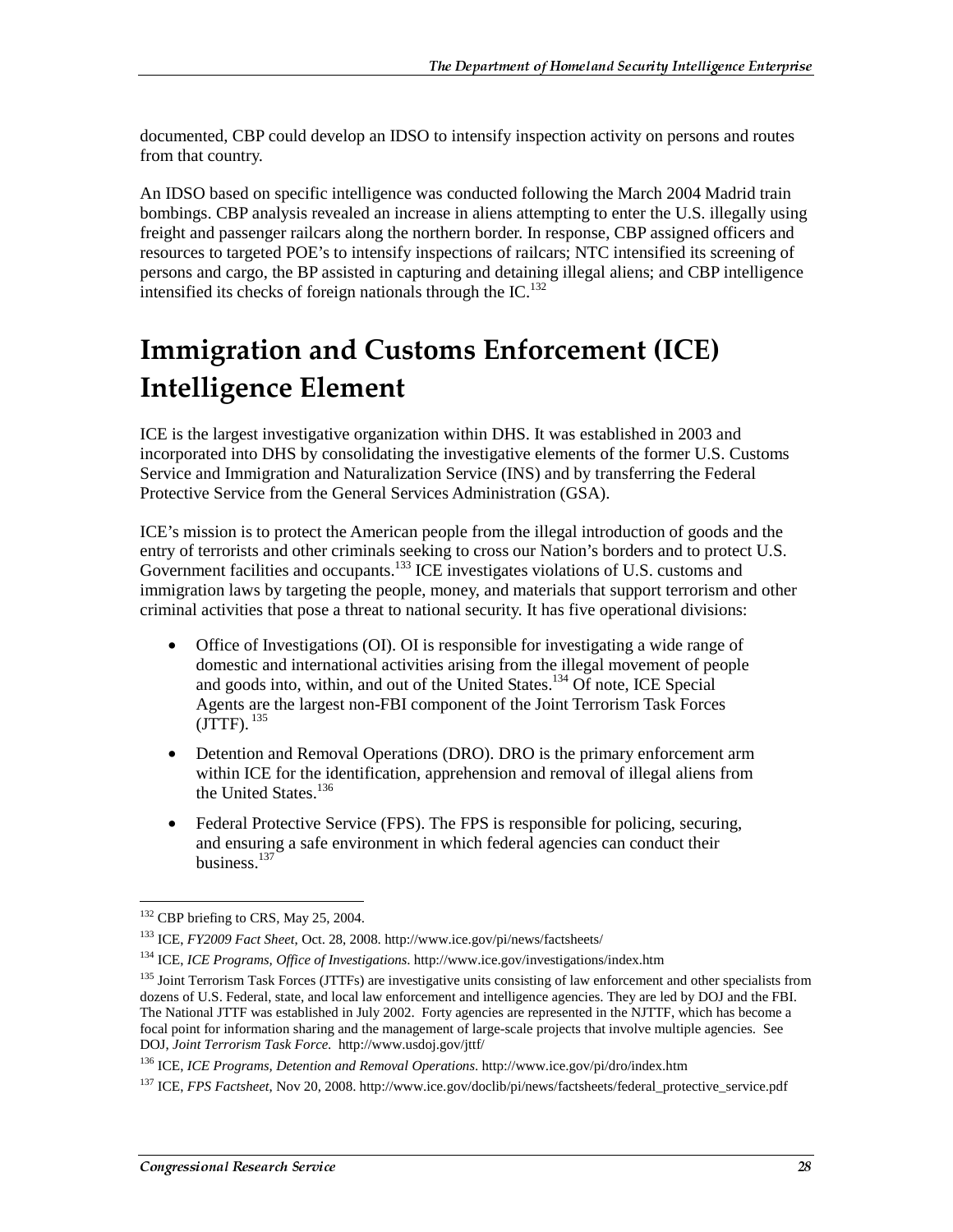- Office of International Affairs (OIA). With 54 offices abroad, OIA develops partnerships with foreign governments to advance the homeland security  $\text{mission}$ <sup>138</sup>
- Office of Intelligence, discussed below.

## Office of Intelligence

ICE's intelligence activities are coordinated and managed within the Office of Intelligence. The office is responsible for collecting, analyzing, and disseminating strategic and tactical intelligence for use by the operational elements of ICE and DHS. ICE intelligence activities focus on information related to the movement of people, money and materials into, within and out of the United States. Its objective is to provide timely, accurate, and useful intelligence to support a range of investigative activities by identifying patterns, trends, routes, and methods of criminal activity; predicting emerging and future threats; and identifying potential systemic vulnerabilities and methods to mitigate those vulnerabilities.<sup>139</sup>

Although ICE is not a member of the IC, the Office of Intelligence participates in all aspects of the intelligence cycle. In support of the agency's mission, the office collects and analyzes information from a variety of sources including the IC, other federal agencies, other components of DHS, state, local and foreign agencies. It also analyzes the considerable information derived from ICE operational activity, such as investigations, document exploitation, and interviews of detainees. Information sources include classified intelligence reporting, law enforcement sensitive information, and open source material such as commercial and trade data. Consumers of ICE intelligence products are ICE investigators; DRO and FPS officials; the ICE and DHS leadership; DHS partners, particularly CBP; the Department of State; FBI; the Drug Enforcement Administration; the Bureau of Alcohol, Tobacco, and Firearms, and state and local law enforcement agencies.

The Office of Intelligence is led by a Director and consists of four divisions and 26 Field Intelligence Groups.<sup> $140$ </sup> The Intelligence Operations Division coordinates and provides intelligence support to ICE field components, including the ICE Special Agent-in-Charge (SAC) offices, DRO field offices, and FPS regions. The Intelligence Programs Division analyzes information obtained from intelligence, law enforcement, and open sources and produces finished intelligence products to support ICE, DHS, and other intelligence and law enforcement consumers.

The Intelligence Programs Division has the following specialized units: Counter Proliferation Intelligence, Human Smuggling and Public Safety (HSPSU), Contraband, Illicit Finance/Trade Fraud, and International Intelligence. Another unit, the Tactical Intelligence Center located in Bay Saint Louis, Mississippi, works with the National Security Agency and the HSPSU to integrate and analyze signals intelligence, human intelligence, and law enforcement information to identify new human smuggling targets for ICE investigations, assist NSA in SIGINT targeting, and support the HSPSU in performing strategic level intelligence analysis.

 $\overline{a}$ 138 ICE, *ICE Offices*. http://www.ice.gov/about/operations.htm

<sup>139</sup> ICE Office of Intelligence, *Mission Overview and Guide to Products and Services,* June 2008, p. 1.

 $140$  The missions of these divisions are described in detail in Ibid, pp. 2-5.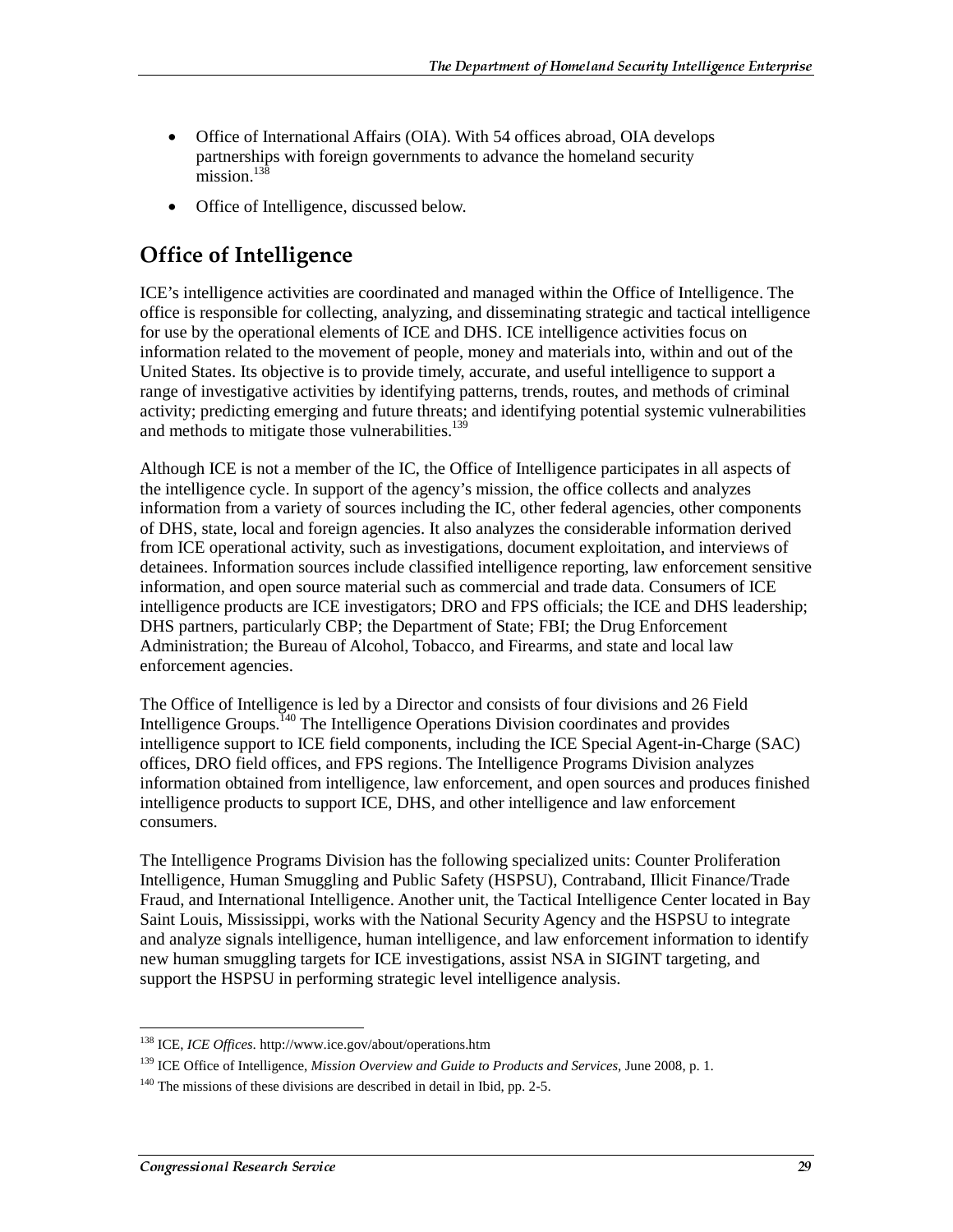The Collection Management and Requirements Division coordinates the intelligence collection and reports efforts within ICE. In this regard, it works closely with other DHS and IC elements to articulate ICE intelligence requirements to collection elements within the IC to ensure the flow of needed information to ICE. This division also manages the ICE Intelligence Watch and two other programs of note:

- Intelligence Document Exploitation (IDocX). Under this program, captured media, such as hard copy documents, audio recordings, and electronic media are exploited in order to develop intelligence products. Hard copy documents, for example, are converted into digitized data allowing ICE to create a vital resource for analysis, pattern recognition, and information sharing accessible to intelligence analysts and investigators.
- Operation Last Call. This is a nationwide effort to collect, analyze, and disseminate intelligence derived from the thousands of individuals who enter the ICE detention and removal system each year. Special emphasis is placed on the cultivation of sources with knowledge of or access to information relating to threats against the homeland, human smuggling and trafficking, contraband smuggling, terrorist or other criminal organizations, and other activities of operational interest to ICE or the IC.

The Intelligence Systems and Security Division has oversight over the information technology systems to include all classified and unclassified applications, systems, and networks of the Office of Intelligence.

## Field Intelligence Groups (FIG)

The Office of Intelligence field organization consists of 26 FIG's that are aligned and co-located with ICE SAIC offices throughout the United States. They replaced the former Field Intelligence Units in a recent reorganization of the ICE field intelligence structure intended to improve connectivity and working relationships with ICE operational elements as well as enhance coordination with other Federal, state, local, and cross border partners.<sup>141</sup>

Each FIG is managed by a field intelligence director or advisor and is staffed by a mix of intelligence and operational personnel. FIG personnel identify and analyze criminal trends, threats, methods and systemic vulnerabilities related to ICE strategic priorities within their office's area of responsibility. FIG intelligence reports, assessments, and other products primarily support the ICE leadership and field managers, but are also disseminated to other DHS, law enforcement, and IC member agencies.

## Border Violence Intelligence Cell (BVIC)

The BVIC was established in January 2008 in order to provide intelligence support for ICE weapons smuggling investigations and government-wide efforts to combat violence along the United States-Mexico border.<sup>142</sup> It is located at EPIC within the Crime-Terror Nexus Unit. The

 $\overline{a}$ <sup>141</sup> This summary of FIG mission and functions is from Ibid., p. 1.

<sup>142</sup> ICE, *BVIC Fact Sheet*, June 2008.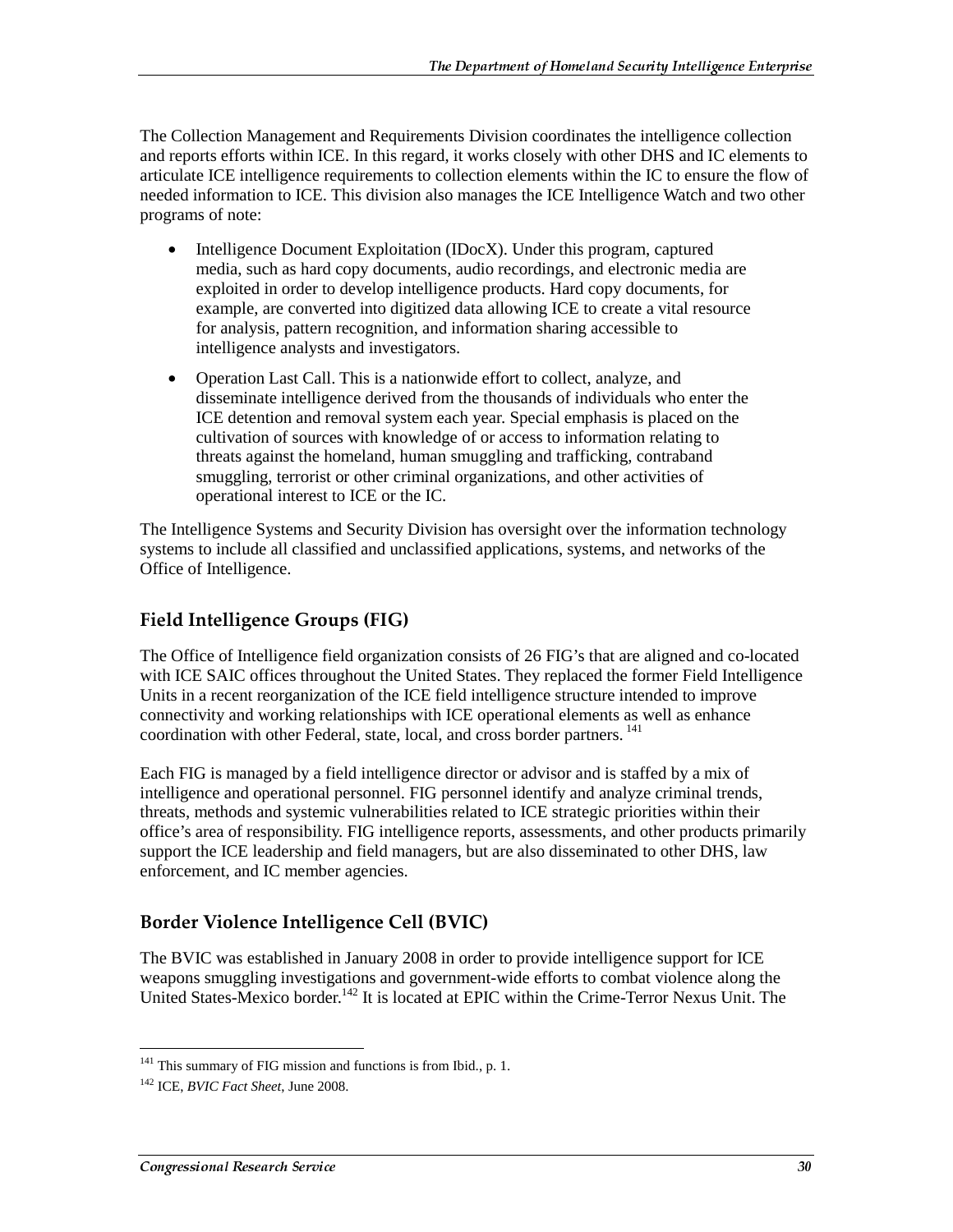BVIC works closely with I&A's Homeland Intelligence Support Team, and other partners at EPIC.

As the level of violence along the U.S.- Mexican border intensified in the past two years, ICE has partnered with Mexican and other U.S. law enforcement agencies on three initiatives described below to enhance border security, disrupt transnational criminal organizations, and stop the illegal flow of firearms from the United States into Mexico. These are the Border Enforcement Security Task Forces (BEST), Armas Cruzadas, and Operation Firewall. The BVIC supports all three programs. At the BVIC, all-source intelligence is analyzed and operational leads are provided to the BEST task forces and ICE attaché offices. The BVIC also analyzes data from arrests and seizures by the BEST task forces and exchange intelligence with Mexican law enforcement agencies.

In November 2008, the BVIC, in collaboration with CBP and DHS I&A, produced an Intelligence Report, *United States Southbound Weapons Smuggling Assessment*, which examined U.S. southbound weapon smuggling trends. This report was designed to support the BEST's and other operational components in planning and conducting outbound firearms smuggling operations. In December 2008, the BVIC also co-authored a strategic-level analysis for the ICE and DHS leadership on the same issue.

## Border-Related Enforcement Operations Supported by the BVIC

ICE is engaged in several operational initiatives. The following three have a border focus and are supported by the BVIC.

### Border Enforcement Security Task Forces (BEST)

The BEST initiative<sup>143</sup> consists of a series of multi-agency investigative task forces, of which ICE is the lead agency. They seek to identify, disrupt, and dismantle criminal organizations posing significant threats to border security. Other agency participants include CBP, the Drug Enforcement Administration (DEA), Bureau of Alcohol, Tobacco, and Firearms (ATF), FBI, USCG, and the U.S. Attorney's offices, and state and local law enforcement. The Mexican law enforcement agency Secretaria de Seguridad Publica is a partner along the southern border. The Royal Canadian Mounted Police and Canadian Border Services Agency are partners on the northern border.

There are currently 12 BEST task forces, eight on the southwest border, two on the northern border and two at major seaports (Los Angeles and Miami). Each BEST concentrates on the prevalent threat in their area. On the southern border, this entails cross-border violence; weapons smuggling and trafficking; illegal drug and other contraband smuggling; money laundering and bulk cash smuggling; and human smuggling and trafficking.

 $\overline{a}$ 143 ICE, *BEST Fact Sheet,* Dec. 3, 2008.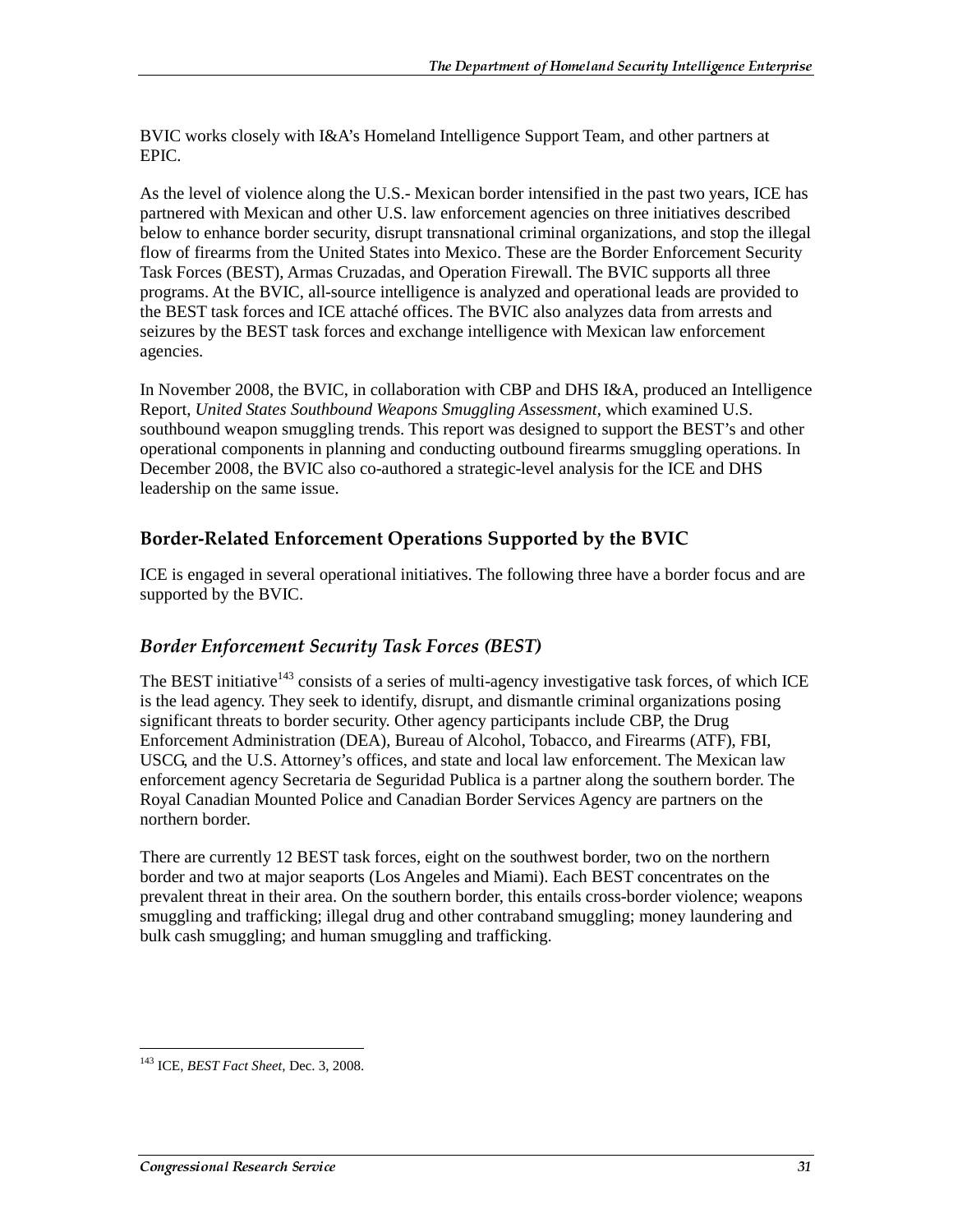#### Armas Cruzadas

Armas Cruzadas is a partnership between U.S. and Mexican law enforcement agencies. <sup>144</sup> Its objective is to synchronize bilateral law enforcement and intelligence sharing operations in order to identify, disrupt, and dismantle trans-border weapons smuggling networks. Among the activities under Armas Cruzadas, ICE Border Liaisons are deployed to the border to strengthen bilateral communication. There is also a Weapons Virtual Task Force, a virtual online community where U.S. and Mexican investigators can share intelligence and communicate in a secure environment.<sup>145</sup>

For the United States, ICE is a major participant agency in Armas Cruzadas because of its authority as the Federal agency responsible for investigating cases involving weapons being smuggled out of the United States. ATF participates as a result of its authority over weapons being illegally sold and transported within the United States. CBP is also a participating agency due to its border security responsibilities.

### Operation Firewall

Operation Firewall is an initiative to combat bulk cash smuggling, one of the methods that transnational criminal organizations use to move the proceeds from their criminal activities to fund future operations. ICE has found that as successful enforcement has made the transfer of illicit funds between banks and other financial institutions more difficult, criminal organizations are increasing their use of bulk cash smuggling.<sup>146</sup> Operation Firewall is a joint effort with CBP to target the full array of methods used to smuggle bulk cash, including commercial and private passenger vehicles, commercial airline shipments and passengers, and pedestrians crossing U.S. borders with Mexico and Canada. 147

## Human Smuggling and Trafficking Center (HSTC)

The HSTC was established in 2004 and serves as the U.S. Government's intelligence fusion center and information clearinghouse for all federal agencies addressing human smuggling, human trafficking, and the facilitation of terrorist mobility. Human smugglers seek to profit from the illegal *transportation* of persons into a country. Human traffickers seek to profit from transporting a person into a country for the purpose of *exploiting* them. As a profitable destination for smuggled and trafficked persons, both are major problems for the United States. Numerous transnational organized crime groups are involved in the trade.

 $\overline{a}$ 144 ICE, *Armas Cruzadas Fact Sheet*, Nov. 12, 2008.

<sup>145</sup> U.S. Congress, Senate Committee on Judiciary, Subcommittee on Crime and Drugs, *Law Enforcement Responses to Mexican Drug Cartels*, Statement of Kumar C. Kibble, Deputy Director, ICE Office of Investigations, 111th Cong., Mar. 17, 2009.

<sup>146</sup> U.S. Congress, House Appropriations Committee, Subcommittee on Homeland Security, *Border Security Enforcement Task Force,* Statement of Marcy Forman, Director, ICE Office of Investigations, 111th Cong., Mar. 10, 2009.

<sup>147</sup> ICE*, Operation Firewall Fact Sheet*, Feb 6, 2008.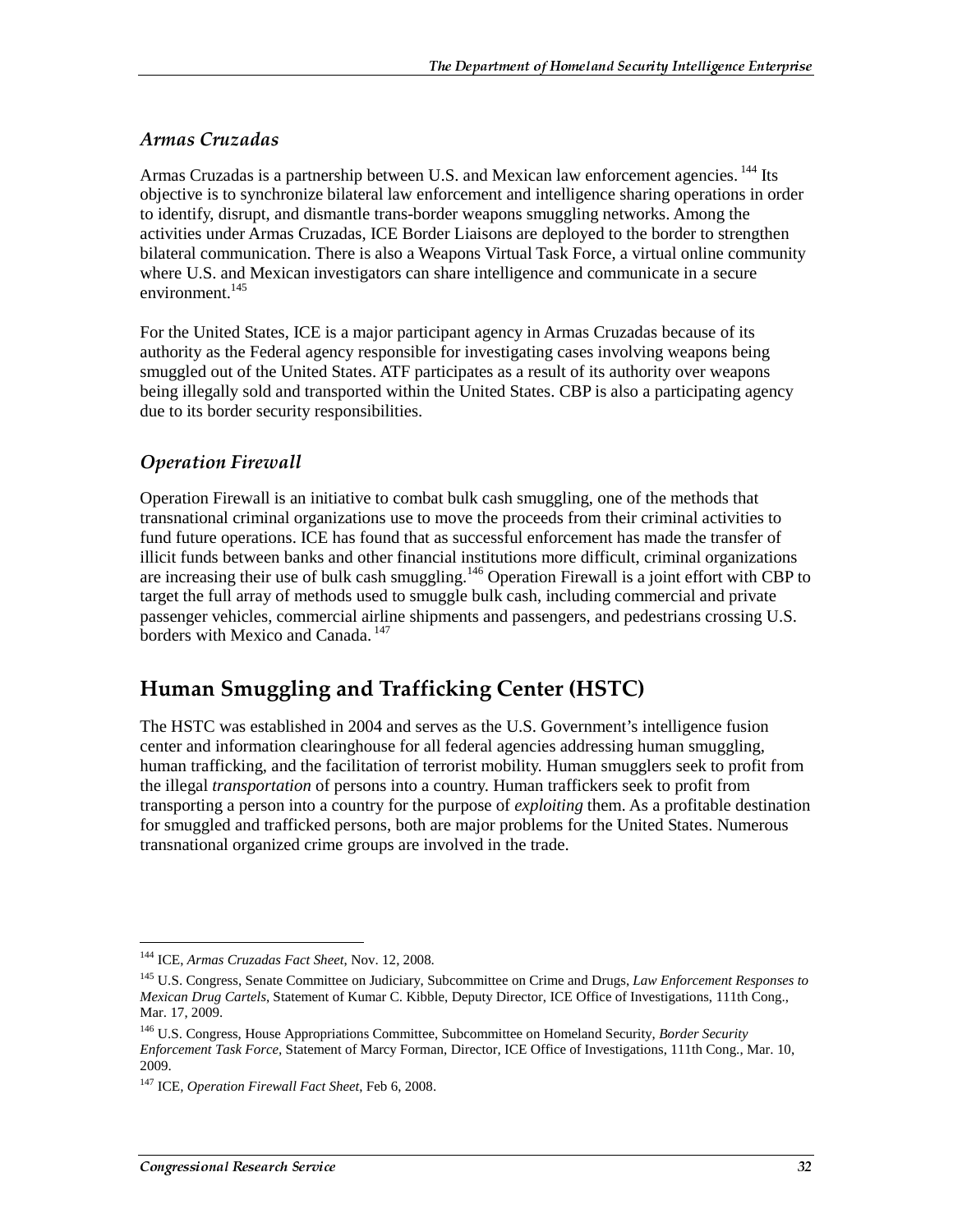Congress formally established the HSTC in the Intelligence Reform Act and Terrorism Prevention Act of 2004.<sup>148</sup> In 2007, Congress strengthened the Center's manning and funding in Section 721 of the Implementing Recommendations of the 9/11 Commission Act of 2007*.*

The HSTC focuses on the transnational issues that share one common link—illicit international travel. It brings together federal agency representatives from the policy, law enforcement, intelligence, and diplomatic areas to work together on a full-time basis to convert intelligence into effective law enforcement and diplomatic action. The HSTC prepares strategic reports for U.S. law enforcement and U.S. policy-makers. The HSTC is congressionally mandated to produce an annual report about vulnerabilities in travel systems.

The HSTC also serves as a focal point for international police agencies and provides a mechanism for the exchange of information between the United States and its allies. HSTC is the official point of contact for  $\text{INTERPOL}^{149}$  on trafficking matters for the USG. Members of the HSTC conduct frequent training to law enforcement officials, consular officials, prosecutors and non-governmental organizations, both foreign and domestically.

ICE is a major contributor of personnel to the HSTC. The Center's Director is an ICE employee. The ICE Office of Intelligence provides intelligence support through the Intelligence Program Division's Human Smuggling and Public Safety Unit.

The shortage of staff at the Center has impeded its ability to accomplish its mission. According to the HSTC charter, "[t]he principal determinant of the success of the Center will be its ability to draw on and integrate the diverse experience and perspectives of its full-time staff ... it is critical that key members of the community of interest provide well-qualified personnel to the Center."150 Various agency members of the community of interest have made commitments to detail personnel to the Center but have been inconsistent in doing so. For example, there are no staff currently detailed to the Center from DOD, FBI, or CIA.

Congress may review legislatively-mandating minimum staffing by agencies critical to the Center's success. At present, each participating agency provides staff "out of hide," meaning they are not reimbursed for the personnel they detail to HSTC. To alleviate this impact, Congress may also consider dedicated funding for the detailee positions at the Center.

 $\overline{a}$ 148 P.L. 108-458, Dec. 17, 2004, §7202(c), 118 Stat. 3813.

<sup>&</sup>lt;sup>149</sup> INTERPOL (International Criminal Police Organization) is the world's largest police organization. It assists law enforcement agencies in each of its 187 member countries to combat all forms of transnational crime. See INTERPOL at http://www.interpol.int/

<sup>&</sup>lt;sup>150</sup> HSTC, *Charter*, (as amended), Dec 10, 2007, p. 8. The Charter (on p. 2) describes its Community of Interest as "All of the U.S. Government agencies, including missions abroad, having policy, law enforcement, intelligence, diplomatic and/or administrative responsibilities related to migrant smuggling and/or trafficking in persons; the community of interest includes, but is not limited to, the following: (1) the Departments of State, Defense, Homeland Security, Justice and Labor; (2) various federal law enforcement agencies, including the Directorate of Border and Transportation Security, the FBI, USCG, and the Diplomatic Security Service; and (3) several national intelligence agencies, including the CIA and NSA.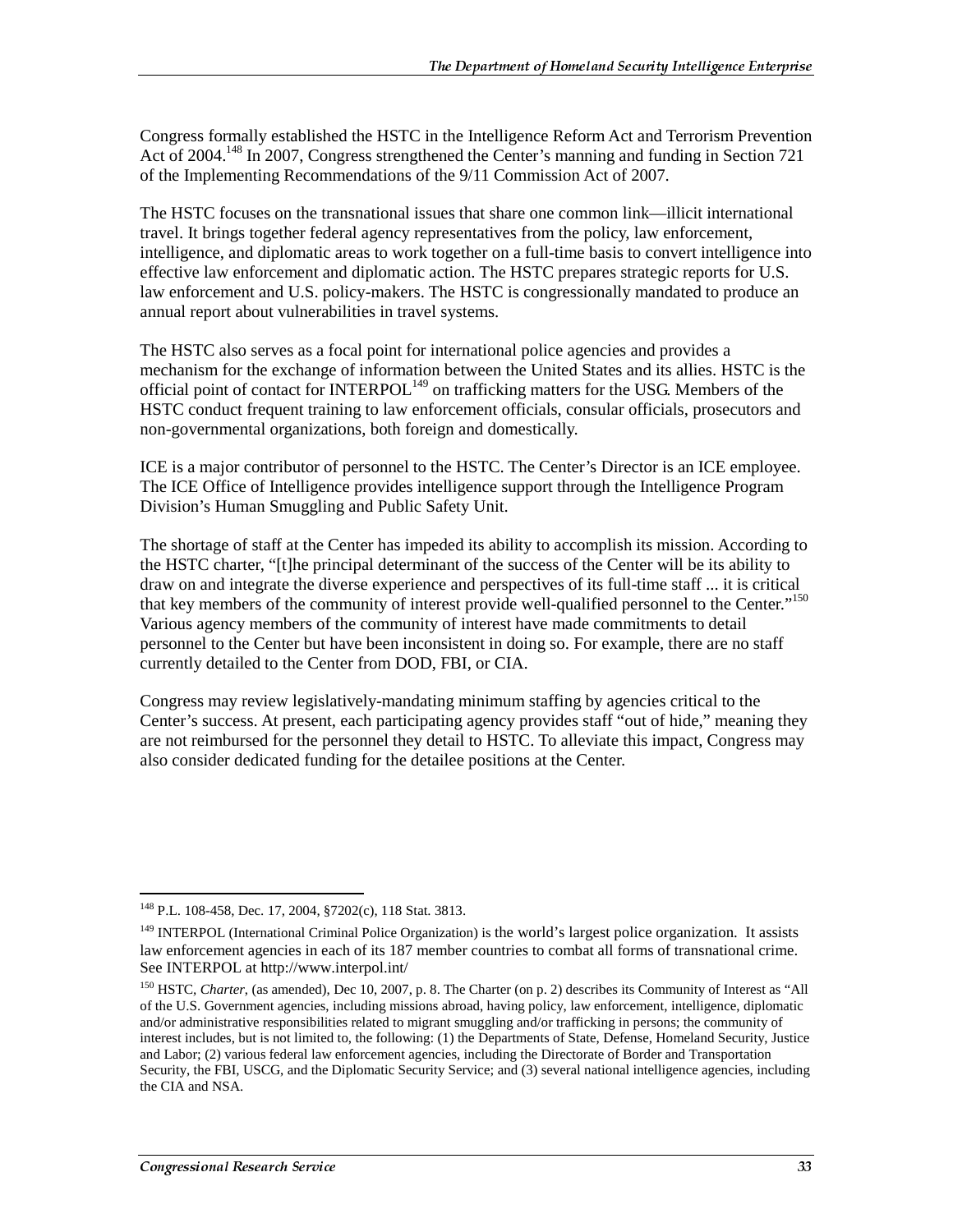## U.S. Citizenship and Immigration Services (USCIS) **Intelligence Element**

As the agency that oversees lawful immigration to the United States, USCIS establishes immigration services, policies and priorities to preserve America's legacy as a nation of immigrants while ensuring that no one is admitted who is a threat to public safety.<sup>151</sup> The Homeland Security Act of 2002 established USCIS as a component of DHS in 2003 and transferred to the new agency the immigration and citizenship adjudication functions of the former INS.<sup>152</sup> The three principal immigrant service activities of USCIS are the adjudication of immigration petitions; the adjudication of naturalization petitions for lawful permanent residents to become U.S. citizens; and the consideration of refugee and asylum claims, and related humanitarian and international concerns.<sup>153</sup>

USCIS is not a law enforcement agency nor a member of the IC and the vast majority of its funding is derived from fees collected from immigration benefit applicants and petitioners.<sup>154</sup> Thus its activities are limited to adjudication of immigration benefits, which includes conducting background checks on applications and petitions. As part of that process, USCIS collects biometrics, in the form of digital photographs and fingerprints. On average each day, USCIS processes 30,000 applications for immigration benefits, issues 7,000 Permanent Resident Cards (Green Cards), adjudicates 200 refugee applications, and naturalizes 3,000 new civilian citizens and 27 new citizens who are member of the U.S. Armed Forces.<sup>155</sup>

USCIS also has the authority to detect and combat immigration fraud.156 Individuals and organizations intent on harming the United States have become increasingly sophisticated in their methods of gaining entry into the country.<sup>157</sup> The nexus between immigration benefit fraud and threats to national security was illustrated in the 1993 World Trade Center bombing when the plot's mastermind, Mahmud Abouhalima, received a residency visa as an "agricultural worker" despite the fact that he was employed as a New York City cab driver. <sup>158</sup>

 $\overline{a}$ <sup>151</sup> USCIS, "About Us."

http://www.uscis.gov/portal/site/uscis/menuitem.eb1d4c2a3e5b9ac89243c6a7543f6d1a/?vgnextoid=2af29c7755cb9010 VgnVCM10000045f3d6a1RCRD&vgnextchannel=2af29c7755cb9010VgnVCM10000045f3d6a1RCRD

<sup>152</sup> P.L. 107-296, November 25, 2002, §451, 116 Stat. 2195. See also CRS Report RL33319, *Toward More Effective Immigration Policies: Selected Organizational Issues*, by Ruth Ellen Wasem. The Executive Office for Immigration Review (EOIR), which includes the Immigration Court and the Board of Immigration Appeals, and which reviews decisions made by USCIS, remains under the jurisdiction of the Department of Justice. See EOIR, *Background Information*. http://www.usdoj.gov/eoir/background.htm

<sup>153</sup> CRS Report RL32235, *U.S. Immigration Policy on Permanent Admissions*, by Ruth Ellen Wasem.

<sup>&</sup>lt;sup>154</sup> In the FY09 appropriations bill (P.L. 110-329, Sep. 30, 2008), USCIS received \$102 million in direct appropriations versus \$2,539 million in gross budget authority through revenues from collected fees. See CRS Report RL34482, *Homeland Security Department: FY2009 Appropriations*, by Jennifer E. Lake et al., p. 93.

<sup>155</sup> USCIS FY2007 Annual Report, p. 11.

<sup>156</sup> See CRS Report RL34007, *Immigration Fraud: Policies, Investigations, and Issues*, by Ruth Ellen Wasem.

<sup>&</sup>lt;sup>157</sup> USCIS, USCIS Strategic Plan 2008-2012, p. 7.

<sup>&</sup>lt;sup>158</sup> Abouhalima applied for the amnesty available to farm workers in 1986 immigration legislation, received temporary legal residence in 1988, and became a lawful permanent resident two years after that. See *Time,* "The Secret Life of Mahmud the Red," Oct. 4, 1993. http://www.time.com/time/magazine/article/0,9171,979338,00.html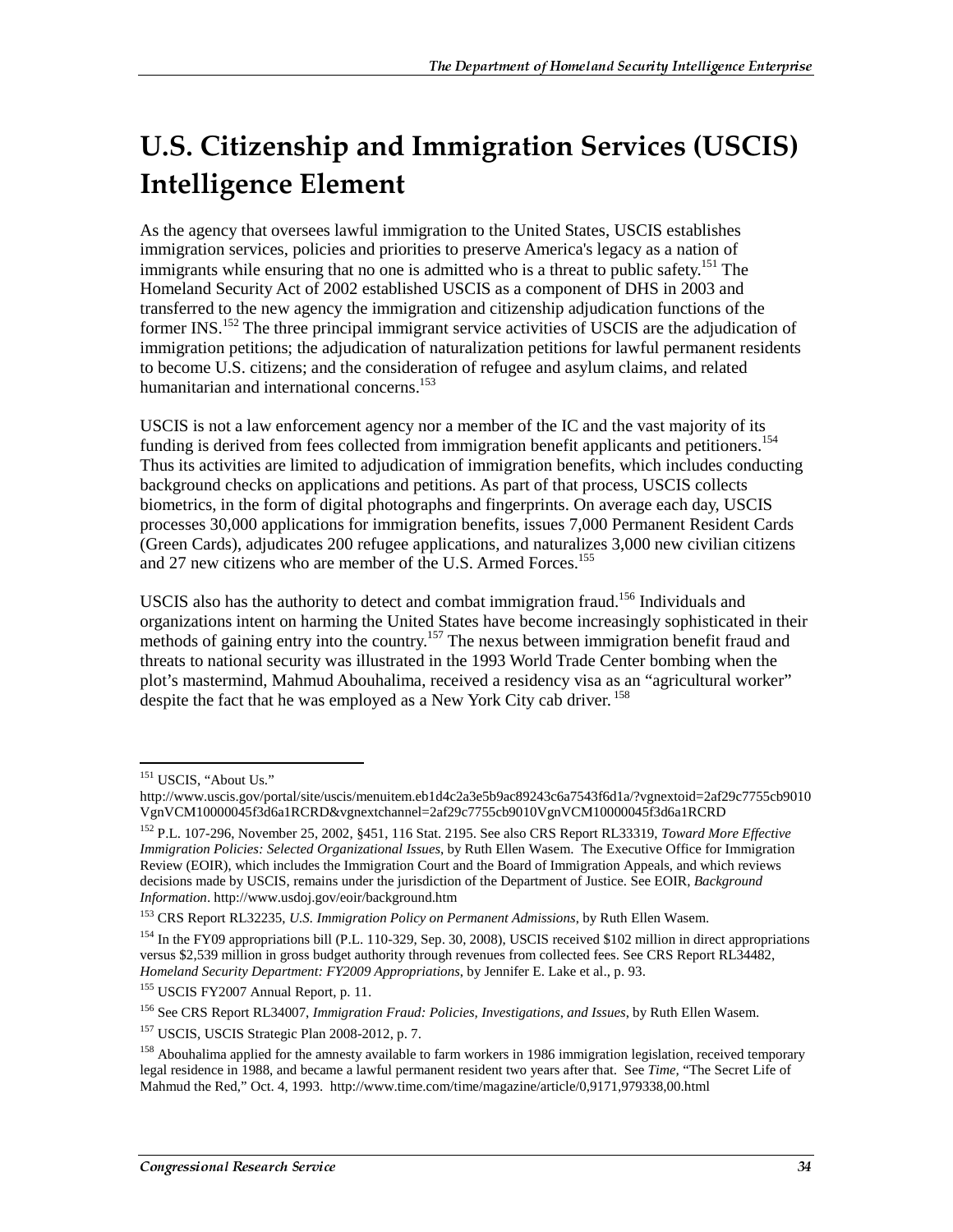In 2003, USCIS established the Office of Fraud Detection and National Security (FDNS). This office is part of the USCIS Directorate of National Security and Records Verification. It consists of four branches that are responsible for detecting, pursuing, and deterring fraud; ensuring background checks are conducted on all persons seeking benefits before granting benefits; identifying systemic vulnerabilities and other weaknesses that compromise the integrity of the legal immigration system; performing as USCIS' primary conduit to and from law enforcement and intelligence agencies. <sup>159</sup>

## The USCIS Intelligence Branch

Within FDNS, there is an Intelligence Branch that analyzes, produces, and disseminates allsource intelligence and immigration information to support the USCIS fraud detection and national security missions. The branch directs and manages assets and resources at headquarters and at five USCIS Service Centers to detect emerging fraud trends and indicators, and to deter immigration fraud with a nexus to national security. It also is a conduit for sharing, coordination, and collaboration of intelligence information with the IC and various law enforcement agencies. To this end, they have placed liaison officers within I&A, the National Operations Center, the Terrorist Screening Center, NCTC, and as the DHS detailee to INTERPOL headquarters in Lyon, France.

Intelligence Research Specialists within the branch conduct research and analysis to identify previously unknown links, associations, emerging trends, correlations, anomalies, and indications and warnings with national security or public security threat implications. They produce and disseminate immigration-related intelligence products to a broad audience to include field and headquarters leadership at USCIS, DHS components, and other Federal, state, and local agencies.<sup>160</sup> For example, there is considerable potential intelligence value in the research and analysis of data within the various USCIS electronic databases as well as the information contained in the more than 90 million immigrant Alien Files (A-Files)<sup>161</sup> in the custody of USCIS (with more than 7 million new A-Files added each year).

An example of the type of intelligence product produced by the FDSN Intelligence Branch was a classified report following the June 2007 failed bombings in London and Glasgow. Police in the United Kingdom (UK) determined that the suspects, who utilized Al Qa'ida-like strategies and devices, were immigrants to the UK and working there as medical professionals.<sup>162</sup> This suggested the possibility of similar tactics being used in attacks within the United States. In a response to those events, the FDNS Intelligence Branch queried its databases and records for information on individuals with backgrounds similar to those of the UK plotters. A classified report was produced that identified individuals with exact matches to national security-related hits and individuals under open investigation by Federal law enforcement.

<sup>162</sup> The Associated Press, "Suspects held in London, Glasgow Bombings," USA Today, July 3, 2007. http://www.usatoday.com/news/world/2007-07-03-britain-suspects\_N.htm

 $\overline{a}$ <sup>159</sup> USCIS briefing to CIS, July 8, 2008.

<sup>160</sup> Ibid.

<sup>&</sup>lt;sup>161</sup> A-Files are the official immigration records detailing entry and exit of immigrants dating back to the 19th Century. INS began issuing each immigrant an alien registration number in 1940, and on April 1, 1944, began using this number to create individual files, called Alien Files or A-Files. They are a rich source of biographical information and other documentation including immigration documents, visas, photographs, applications, affidavits, correspondence, etc. See USCIS, *FY2007 Annual Report*, p. 95.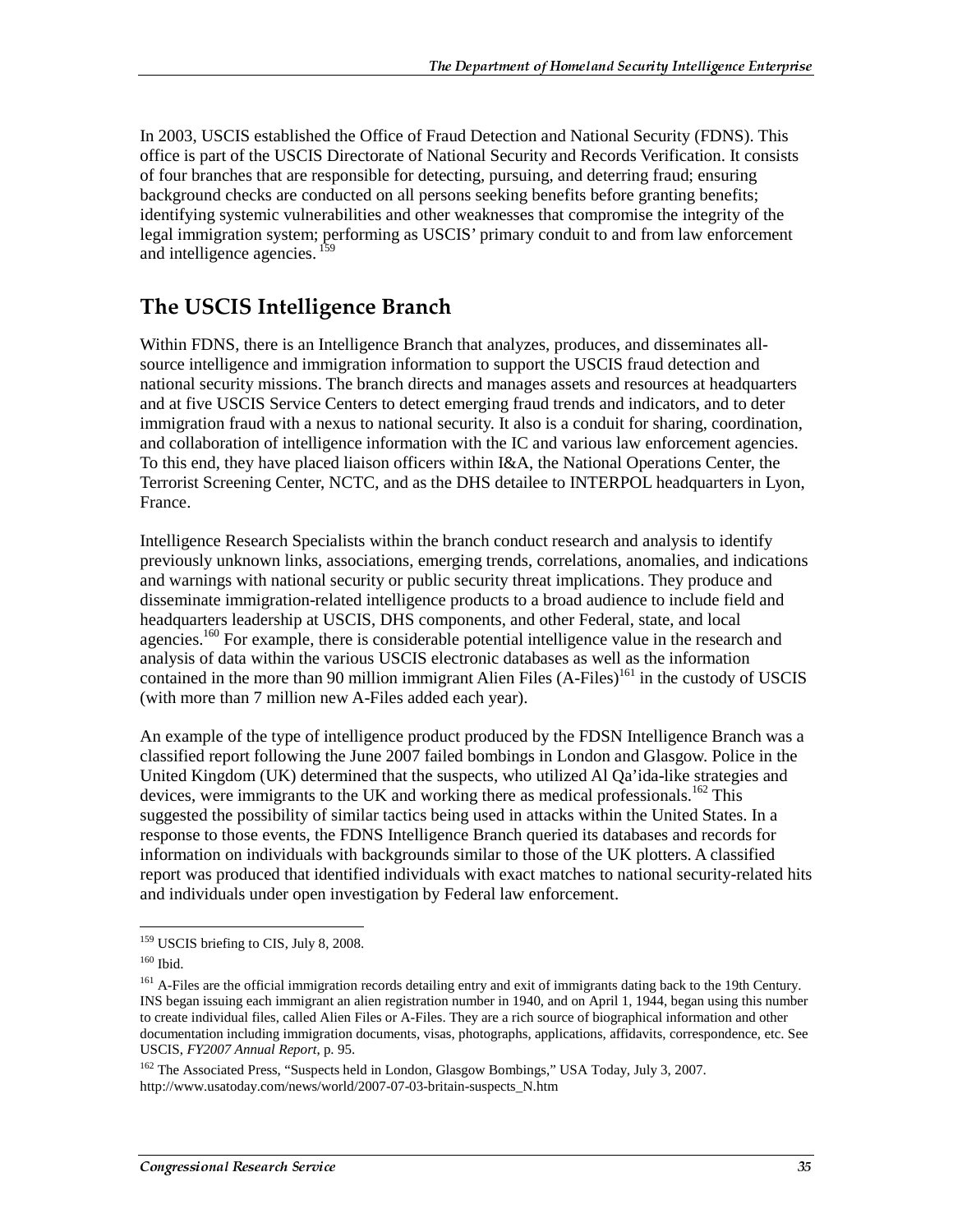## Transportation Security Administration (TSA)  $^{\,}$ **Intelligence Element**

In November 2001, Congress established TSA through the *Aviation and Transportation Security*  Act of 2001 (ATSA).<sup>163</sup> The agency was originally made part of the Department of Transportation, but was transferred to DHS pursuant to the *Homeland Security Act* when the Department was established in March 2003.

TSA is most commonly known for its aviation security role, particularly the security screening of airline passengers and their baggage. However, *ATSA* assigned the Assistant Secretary for TSA responsibility for security in all modes of transportation—aviation, maritime, mass transit, highway and motor carrier, freight rail, and pipeline.<sup>164</sup> These modes form a transportation network that is central to the American economy. That network connects cities, towns, and farms, and moves millions of people and millions of tons of goods. The majority of transportation infrastructure in the United States is privately-owned. The remainder is owned and operated by state, local, or regional entities.

The size of the transportation sector in the United States makes it impossible for the Federal government to provide security for all modes. The exception is the commercial aviation sector. But, TSA does provide threat and other intelligence information to support security programs for each sector. In addition, TSA collaborates with industry and government operators and other stakeholders to develop strategies, policies, and programs to reduce security risks and vulnerabilities within each mode. Finally, it seeks to enhance capabilities to detect, deter, and prevent terrorist attacks and respond to and recover from attacks and security incidents, should they occur.

TSA uses a threat-based, risk management approach to the security task. According to former TSA Administrator Kip Hawley: "It begins with intelligence gathered by multiple U.S. agencies that is analyzed, shared, and applied."165 Intelligence is a key driver in determining the level of security appropriate for the threat environment.

## TSA Office of Intelligence (TSA-OI).

The Assistant Secretary for TSA is responsible "to receive, assess, and distribute intelligence information related to transportation security and to assess threats specifically related to transportation.<sup>166</sup> The TSA intelligence function is centered in its Office of Intelligence (TSA-OI) and led by an Assistant Administrator for Intelligence. The office consists of six divisions and an intelligence cell at the Transportation Security Operations Center (TSOC) (also known as the "Freedom Center") in Herndon, Virginia.

 $\overline{a}$ <sup>163</sup> P.L. 107-71, Nov. 19, 2001. Now codified as 49 U.S.C. 114.

<sup>164 49</sup> U.S.C. 114.(d).

<sup>&</sup>lt;sup>165</sup> Kip Hawley, "Aviation Passenger Screening Oversight," Testimony before the U.S. Congress, Senate Committee on Commerce, Science, and Transportation, "Aviation Passenger Screening Oversight," 109th Cong., 2nd sess., *CQ Congressional Testimony,* April 4, 2006.

 $166$  49 U.S.C. 114(f).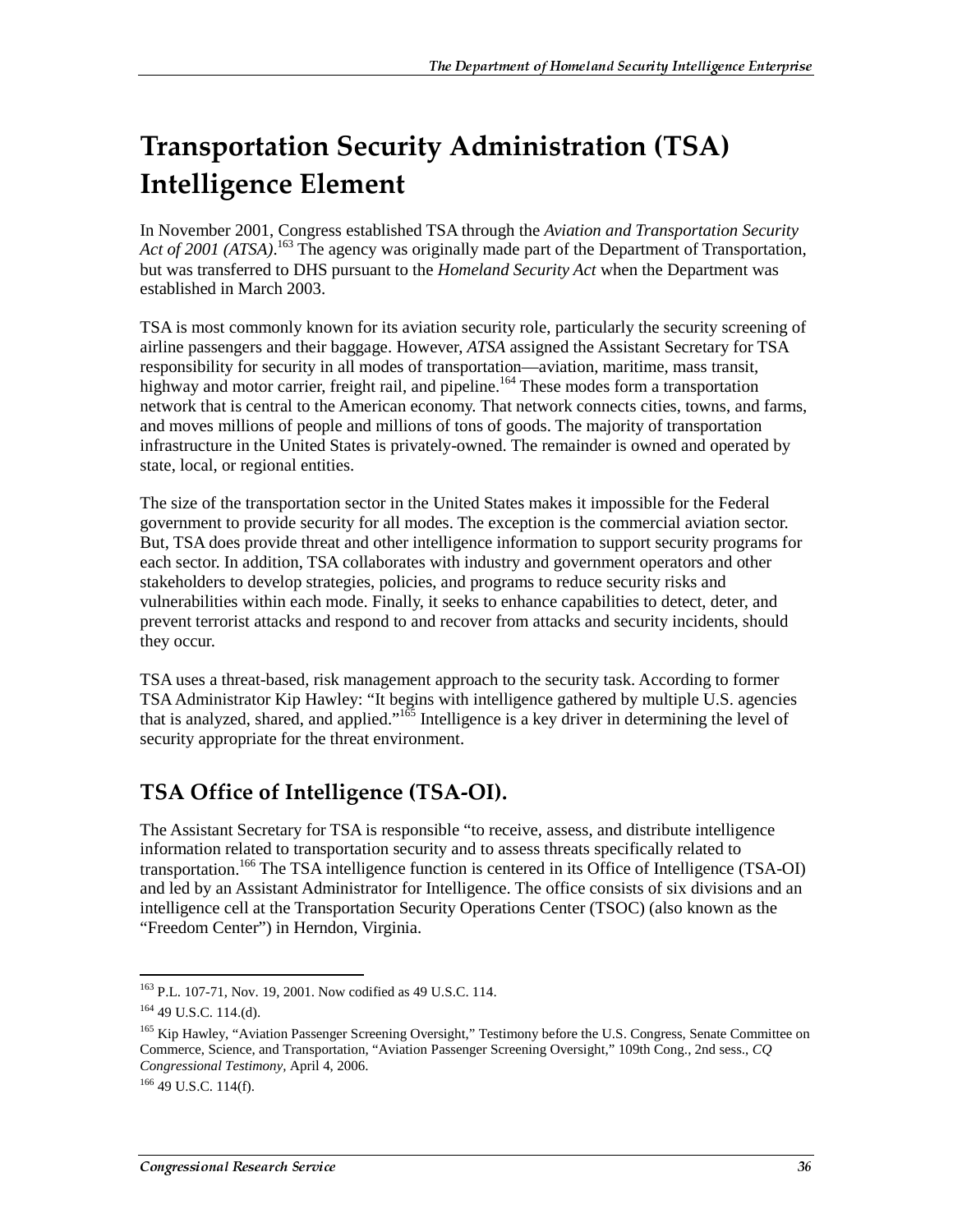#### TSA-OI Analysis

TSA OI is the only organization that analyzes threats specifically related to transportation. Although it is not an intelligence collector, the office works closely with IC agencies. It participates in NCTC's Daily Intelligence Secure Video Teleconference (SVTS) and receives and analyzes intelligence from the IC to determine its relevant to transportation security. Sources of information outside the IC include other DHS components, law enforcement agencies, and owners and operators of transportation systems. TSA-OI also reviews and analyzes the suspicious activity reporting by Transportation Security Officers, Behavior Detection Officers, and FAMS. TSA-OI works on intelligence issues with its counterparts in the United Kingdom and Canada.

An extensive two-way exchange of information is a unique aspect of TSA OI's relationship with its stakeholders. TSA-OI has received funding associated with the Implementing Recommendations of the 9/11 Commission Act of 2007, to establish and implement an information sharing and analysis center  $(ISAC)^{167}$  for transportation security. TSA-OI is in the process of developing both the concept for the TS-ISAC and a milestone plan to establish this capability by early FY2011. Once operational, TSA envisions that the TS-ISAC will provide enhanced solutions for collaboration and information sharing with its stakeholders in the transportation industry.

TSA OI analysts review and analyze information from its many sources in order to produce intelligence on current and emerging threats to U.S. transportation modes, provide tactical support to Federal Air Marshal missions, and support security for other special events. The Transportation Watch and Outreach Division provides 24/7 indications and warning of threats to the transportation network. The Transportation Intelligence Analysis Division is responsible for in-depth threat analyses. Products are disseminated at appropriate classification levels to TSA OI's principal stakeholders—the TSA leadership, the Office of Security Operations (which performs day-to-day management of the TSA aviation security program), the Office of Global Strategies, Transportation Security Network Management, the FAMS, and public and private transportation industry elements. Intelligence products are also shared with IC members and other DHS organizations.

TSA-OI analytic products include the Administrator's Daily Intelligence Brief, Information Bulletins and Circulars, the Weekly Report of Suspicious Incident Reports (SIR), and the Transportation Intelligence Gazette (TIG). The SIR and the TIG contain information on the latest potential threats, intelligence estimations and trends, and situations observed in transportation systems around the nation and the world. They are produced at the Unclassified/For Official Use Only level for TSA employees and transportation security professionals to enhance situational awareness.

 $\overline{a}$ <sup>167</sup>Establishment of Information Sharing and Analysis Centers (ISAC) was encouraged by Presidential Decision Directive 63 and Homeland Security Presidential Directive (HSPD)-7, to protect infrastructure from attack. ISAC's were set up by and for critical infrastructure owners and operators to provide a trusted, collaborative, information/intelligence sharing and analysis capability. See HSPD-7, , "Critical Infrastructure Identification, Prioritization, and Protection," Dec. 17, 2003. http://www.fas.org/irp/offdocs/nspd/hspd-7.html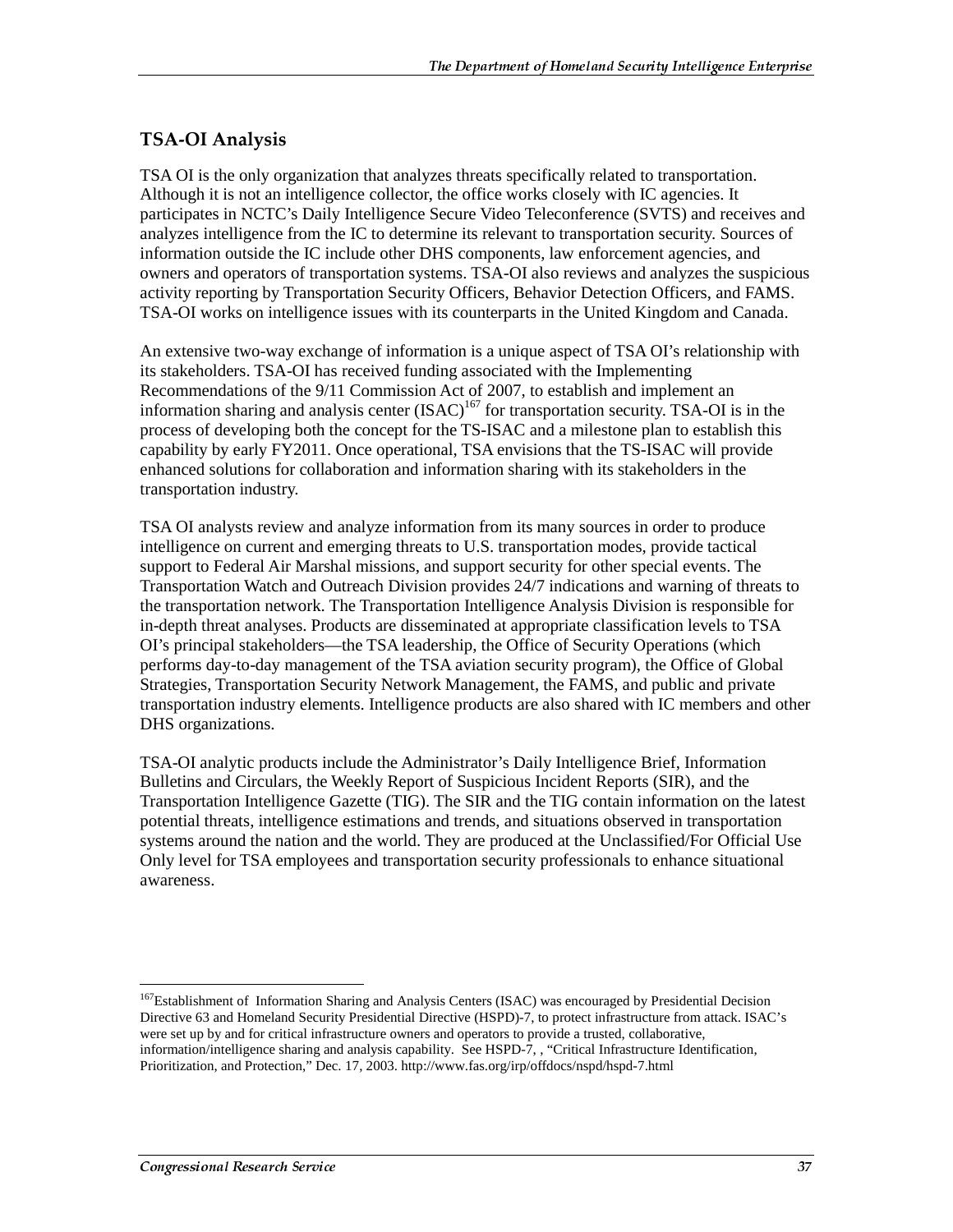### Field Intelligence Officer Program

TSA-OI has deployed field intelligence officers to major airports throughout the United States. They work directly for TSA OI through the respective Eastern or Western Regional Field Intelligence Coordinator. The field intelligence officers are responsible for providing intelligence support and threat briefings to the TSA Federal Security Directors, their staffs, and security workforce in their area of responsibility. In addition, they conduct liaison with the JTTF's and state, local, and tribal law enforcement officials and intelligence fusion centers.

## TSA-OI Support to TSA Security Activities

#### Airline Passenger Pre-Screening

Former TSA Administrator, Kip Hawley has described TSA's aviation security strategy as an interlocking system of multiple layers of security.168 But, he says, "[w]e cannot focus on a 'catch them in the act" strategy that waits until a person tries to board an aircraft with a weapon ... our success is greatly improved with our ability to anticipate the terrorist act and thwart it well before it gets off the ground."169 He goes on to say "[a]s important as it is to detect threat objects, it is imperative that we use intelligence to aid in the identification and interception of the people who would do us harm."<sup>170</sup>

Intelligence supports several elements of the airline passenger prescreening systems in use or proposed by TSA, such as the No Fly and Selectee Lists, the Computer Assisted Passenger Pre-Screening System, and Secure Flight. TSA-OI's specific role in each of these is described below.

### No Fly and Selectee Lists

In addition to attempting to uncover terrorist plots, U.S. intelligence and law enforcement agencies focus considerable effort on identifying individuals who are believed to be or are suspected of being terrorists. Agencies in possession of such intelligence nominate such persons for inclusion in the U.S. Government's consolidated terrorist watchlist, the TSDB. The "No Fly" and "Selectee" lists are subsets of the TSDB that are used to screen air travelers.

The "No Fly" list contains the names of individuals who are prohibited from boarding an aircraft "based on the totality of information, as representing a threat to commit an act of 'international terrorism' or 'domestic terrorism (as defined in 18 U.S.C. 2331) to an aircraft (including threat or air piracy, or a threat to airline, passenger, or civil aviation security), or representing a threat to commit an act of "domestic terrorism" with respect to the homeland."<sup>171</sup>

 $\overline{a}$ <sup>168</sup> U.S. Congress, House Committee on Homeland Security, Subcommittee on Transportation Security and Infrastructure Protection, *Ensuring America's Security: Cleaning Up the Nation's Watchlists*, Statement of Kip Hawley, Assistant Secretary for TSA, 110th Cong., 2nd sess., Sep. 9, 2008, p. 1. (Hereafter: Hawley Statement, Sep. 2008.)

<sup>169</sup> U.S. Congress, Senate Committee on Commerce, Science, and Transportation, *Statement by Kip Hawley, Assistant Secretary of TSA*, 110th Cong., 1st sess., Jan. 17, 2006, p. 3.

<sup>&</sup>lt;sup>170</sup> Hawley Statement, Sep. 2008, p. 2.

<sup>171</sup> Transportation Security Administration, *Policy Memo, Subject: TSA No Fly and Selectee Lists*, 2005, pp 1-2.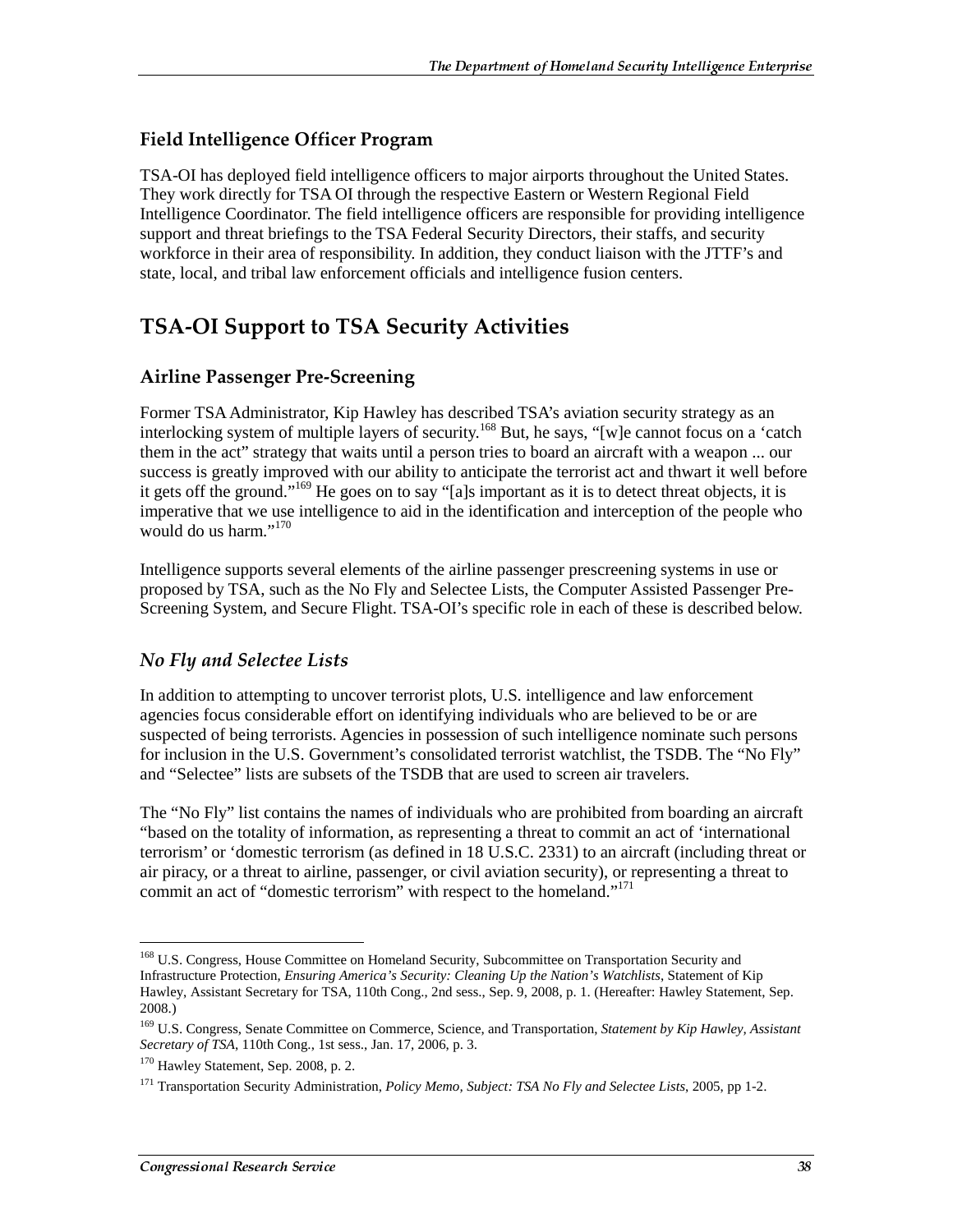The "Selectee" List is a list of individuals who "do not meet the criteria to be placed on…the "No Fly" list…and who meet the selectee criteria as members of a foreign or domestic terrorist organization (including foreign terrorist organization designated pursuant to 8 U.S.C. 1189); or associated with terrorist activity (as defined in Section  $212(a)(3)(B)$  of the Immigration and Nationality Act)…"<sup>172</sup> Individuals on the Selectee List may fly only after they and their checked and carry-on baggage have been subjected to additional screening

Originally maintained by TSA (and the FAA prior to 9/11), the No Fly and Selectee lists were transferred to the Terrorist Screening Center (TSC) in 2004. The TSC was established under the auspices of the FBI in an initiative under Homeland Security Presidential Directive (HSPD)-6.<sup>173</sup> These lists are distributed to TSA, which is responsible for screening domestic airline passengers, and CBP which screens international passengers for admittance to the United States. At present, for domestic flights, the matching of passenger names against No Fly and Selectee lists is performed by the airlines on the basis of unclassified versions of watch lists sent to them by TSA.

There has been controversy about the No Fly list—its size and the names of those reported to have been on the list. The American Civil Liberties Union (ACLU) claimed in 2008 that the list contained over 1 million names.<sup>174</sup> Individuals who have been reported at some point to be on the list—and were either refused travel or allowed to travel only after some delay—include politicians, musicians, and figures from other professions.<sup>175</sup> It was even reported last year that some Federal Air Marshals were denied boarding on flights they were assigned to protect because their names matched those on the No Fly list. $176$ 

The U.S. Government, however, maintains that it has scrubbed these lists. At an October 22, 2008 press conference, then-DHS Secretary Michael Chertoff said there are 2,500 on the No Fly list, fewer than ten percent of whom are U.S. persons. He also said that there are less than 16,000 individuals on the Selectee lists.<sup>177</sup> DHS has also established a redress mechanism where individuals, who believe their names are on one of the lists in error, may appeal. The program is called DHS Traveler Redress Inquiry Program (DHS TRIP).<sup>178</sup>

 $\overline{a}$ 

http://www.washingtontimes.com/news/2008/apr/29/air-marshals-names-tagged-on-no-fly-list/

<sup>177</sup> CNN. "Terrorist Watchlists Shorter than Previously Reported," Oct. 22, 2008.

 $172$  Ibid, p. 3.

<sup>&</sup>lt;sup>173</sup> HSPD-6, "Integration and Use of Screening Information," September 16, 2003. http://www.fas.org/irp/offdocs/nspd/hspd-6.html

<sup>174</sup> Los Angeles Times, "Terrorist Watch List at Airports Tops 1 Million Names, July 15, 2008. http://latimesblogs.latimes.com/presidentbush/2008/07/terrorist-watch.html

<sup>&</sup>lt;sup>175</sup> A list of such individuals with footnoted sources is at Wikipedia, "No Fly List: False Positives and Other Controversial Cases." http://en.wikipedia.org/wiki/No\_Fly\_List

<sup>176</sup> Washington Times, "Air Marshal Names Tagged on No Fly List," Apr. 29, 2008.

http://www.cnn.com/2008/TRAVEL/10/22/no.fly.lists/index.html

 $178$  DHS TRIP is a central gateway to address watch list misidentification issues; and other situations where travelers believe they have faced screening problems at ports of entry, believe they have been unfairly or incorrectly delayed, denied boarding or identified for additional screening at U.S. transportation hubs. See DHS TRIP website at http://www.dhs.gov/xtrvlsec/programs/gc\_1169673653081.shtm#1. Some have questioned the program's effectiveness. At a September 2008 hearing, Representative Sheila Jackson Lee stated that "individuals who have gone through the redress process continue to experience problems when traveling." See U.S. Congress, House Committee on Homeland Security, Subcommittee on Transportation Security and Infrastructure Protection, *Ensuring America's Security: Cleaning Up the Nation's Watchlists*, Opening Statement of Representative Sheila Jackson Lee, 110th Cong., 2nd sess., Sep. 9, 2008.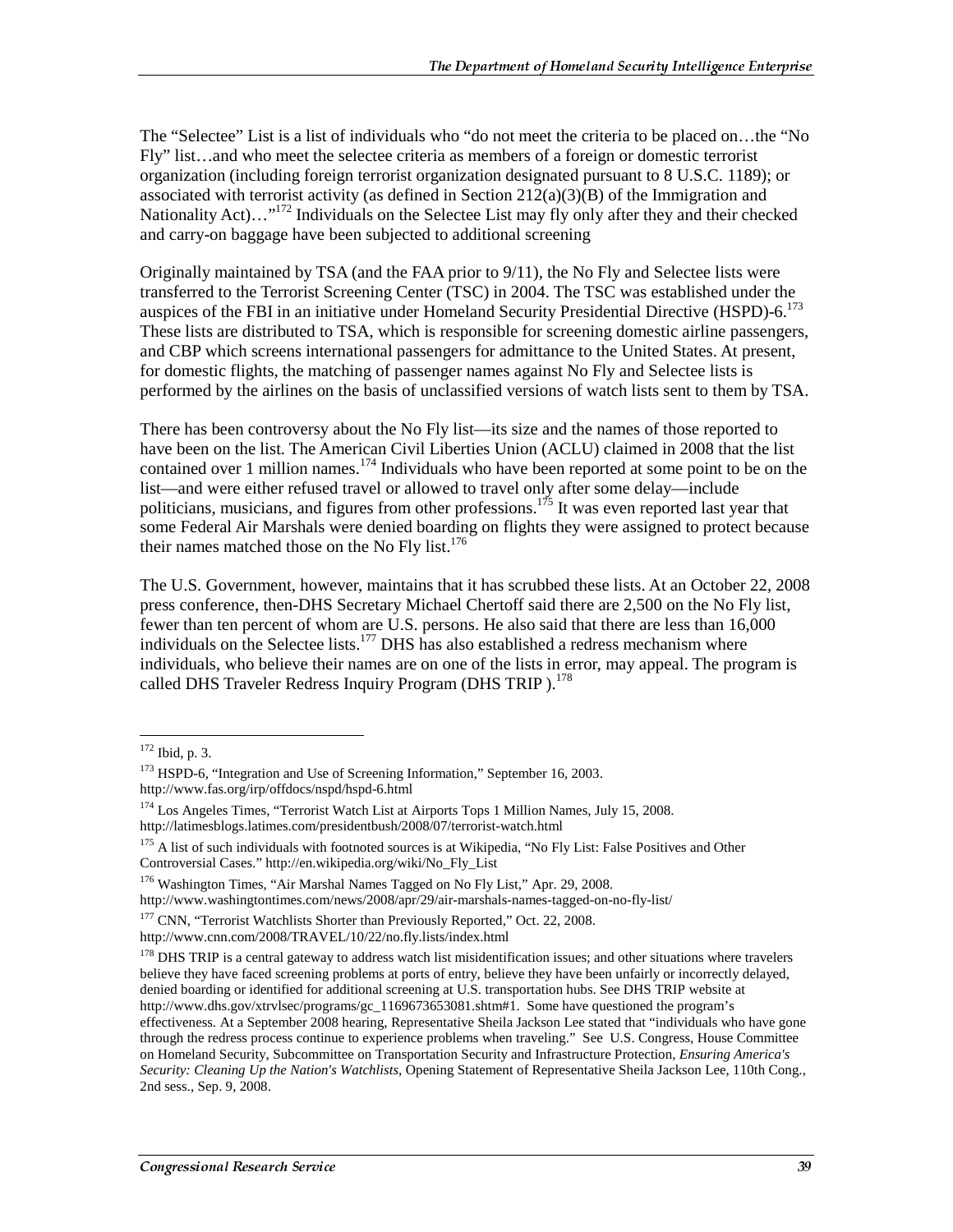The No Fly and Selectee Lists are an integral part of TSA's airline passenger pre-screening system and one of the biggest tools, the agency argues, for keeping dangerous people off aircraft. TSA-OI, however, plays a limited role in who is added to these lists. According to former Assistant Administrator Bill Gaches, the preponderance of the No Fly and Selectee individuals are nominated for inclusion on these lists by other core intelligence and law enforcement agencies.179

### Computer Assisted Passenger Prescreening System (CAPPS)180

CAPPS was originally developed in the 1990's by the Federal Aviation Administration (FAA) for secondary screening based on certain travel behaviors reflected in their reservation information that are associated with threats to aviation, as well as a random selection of passengers. As implemented prior to 9/11, CAPPS flagged passengers with a score above a certain threshold for additional screening, but only of their checked baggage since explosives in checked baggage were believed to be the primary threat at the time.

After 9/11, the CAPPS criteria were adjusted to mitigate terrorists risks against aviation including hijackings. At present, air carriers are responsible for matching passenger names against the greatly expanded No Fly and Selectee lists provided to them by TSA. Passengers designated as "selectees" today by CAPPS are subject to a pat down search and additional screening of their checked and carry-on baggage.

TSA-OI is responsible for the intelligence analysis underpinning the risk factors and the relative weights assigned to these factors. TSA declines to publish the factors, but there has been much speculation in the media about them. In 2004, a TSA official speaking to the Associated Press on condition of anonymity indicated that travelers may become selectees because of "paying in cash or frequently buying one-way tickets."<sup>181</sup> A TSA spokesman has stated that some passengers are also selected at random.<sup>182</sup>

## Secure Flight

After abandoning an effort to establish a follow-on system to CAPPS I (called CAPPS II), TSA began development of a new system of passenger pre-screening called Secure Flight. In October 2008, TSA announced the issuance of the Secure Flight Final Rule.<sup>183</sup> This would shift predeparture watch list matching responsibilities from individual aircraft operators to TSA, thus carrying out a recommendation of the 9/11 Commission.

Secure Flight is intended to alleviate the biggest challenge in the application of the No Fly and Selectee list in the passenger prescreening process—the incorrect matching of names on these

<sup>&</sup>lt;sup>179</sup> U.S. Congress, House Committee on Homeland Security, Subcommittee on Intelligence, Information Sharing, and Terrorism Risk Assessment, *TSA's Office of Intelligence: Progress and Challenges*, Testimony of Bill Gaches, Assistant Administrator, TSA Office of Intelligence, 110th Cong., 1st sess., June 14, 2006.

<sup>&</sup>lt;sup>180</sup> This system is commonly referred to as CAPPS I. Development of a follow on system, CAPPS II, was discontinued by TSA in 2005. In its place, TSA has proposed *Secure Flight*.

<sup>&</sup>lt;sup>181</sup> Associated Press, "Women Complain About Airport Patdowns," Nov. 30, 2004.

<sup>182</sup> Ibid.

<sup>183</sup> DHS Transportation Security Administration, "Secure Flight Program," 73 *Federal Register* 64018 - 54066, October 28, 2008. http://www.tsa.gov/assets/pdf/secureflight\_final\_rule.pdf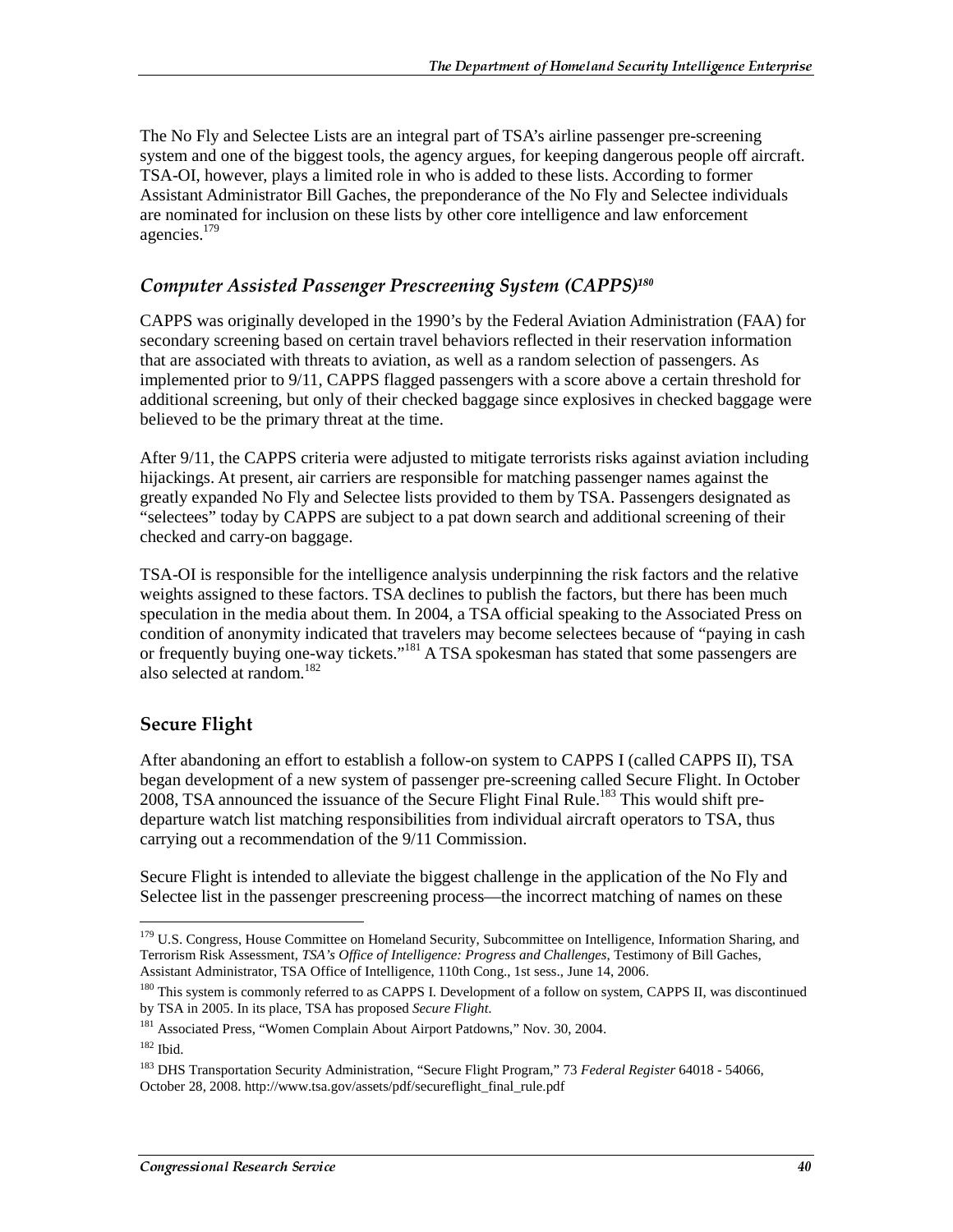watchlists with non-threatening passengers whose names are similar.<sup>184</sup> Under Secure Flight, airlines will be required to collect a passenger's full name, date of birth, and gender when making an airline reservation. This additional information is expected to prevent most inconveniences at the airport, and will be particularly important for those individuals with names similar to those on the watch list. Then-TSA Administrator Kip Hawley asserts that "Secure Flight will improve security by maintaining the confidentiality of the government's watch list information while fully protecting passengers' privacy and civil liberties."<sup>185</sup>

On March 31, 2009, TSA announced that it has begun implementation of Secure Flight by assuming watch list matching responsibility for passengers on domestic commercial flights with four volunteer aircraft operators and will add more carriers in the coming months. TSA's goal is to vet 100 percent of all domestic commercial flights by early 2010 and 100 percent of all international commercials flights (a function now performed by CBP) by the end of 2010.186

#### Support to the Federal Air Marshal Service (FAMS)

The primary mission of the FAMS is to deter, detect, and defeat hostile acts targeting U.S. air carriers, airports, passengers and crews. The United States first established such a capability in 1968 with the FAA *Sky Marshal* program. That program was enlarged in 1985 and renamed the Federal Air Marshal Service. After 9/11, the program was greatly expanded and, pursuant to *ATSA,* was transferred from FAA to TSA. After DHS was established, the FAMS were briefly part of ICE, but were returned to TSA in 2005 where they remain today.

In addition to their anti-hijacking duties, the FAMS provide support during national emergencies and contingencies, such as Hurricane Katrina and the evacuation of American citizens from Lebanon during the 2006 conflict between Israel and Hezbollah. They also participate in Visible Intermodal Prevention and Response (VIPR) teams which augment security at key transportation facilities in urban areas around the country.<sup>187</sup>

However, the predominant activity for the FAMS is to provide in-flight security for commercial airline flights. Some have questioned the extent of air marshal coverage of such flights. In a March 2008 investigative report, CNN stated that "of the 28,000 commercial airline flights that take to the skies on an average day in the United States, fewer than 1 percent are protected by onboard, armed federal air marshals."<sup>188</sup> TSA insists that the size of the federal air marshal cadre should be classified, as well as the number and itinerary of flights on which they fly, arguing that "we should not tip our hand to terrorists and let them know the mathematical probability of air

<sup>188</sup> CNN, "Sources: Air marshals missing from almost all flights," Mar. 25, 2008.

 $\overline{a}$ <sup>184</sup> TSA Press Release, "TSA to Assume Watchlist Vetting with Secure Flight Program, Oct. 22, 2008. http://www.tsa.gov/press/releases/2008/1022.shtm

 $185$  Ibid.

<sup>186</sup> TSA Press Release, "TSA's Secure Flight Begins Vetting Passengers, Mar. 31, 2009. http://www.tsa.gov/press/releases/2009/0331.shtm

<sup>&</sup>lt;sup>187</sup> VIPR teams, which include other TSA and DHS personnel work with local security and law enforcement officials to supplement existing security resources, provide deterrent presence and detection capabilities, and introduce an element of unpredictability to disrupt potential terrorist planning activities. See TSA, "VIPR Teams Enhance Security at Major Local Transportation Facilities." http://www.tsa.gov/press/happenings/vipr\_blockisland.shtm

http://www.cnn.com/2008/TRAVEL/03/25/siu.air.marshals/index.html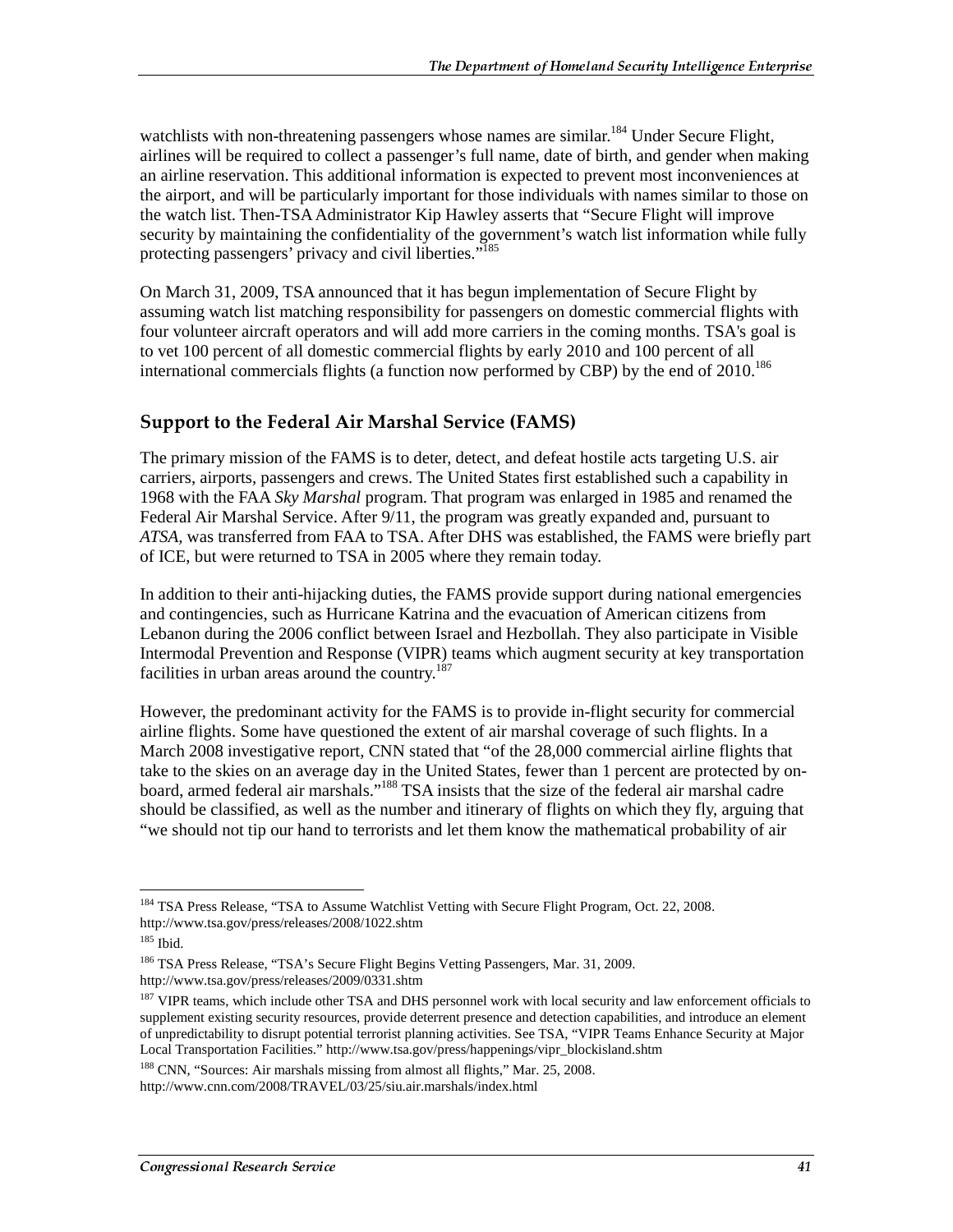marshals being on flights they may be interested in taking over or otherwise disrupting."<sup>189</sup> However, TSA has publicly stated that the number is in "the thousands."<sup>190</sup>

In order to determine which flights should be covered by air marshals, TSA uses an intelligencedriven, risk-based approach. This informs FAM deployments during "steady state" threat conditions and in cases of heightened threat, such as in August 2006 after discovery of the Transatlantic Airline Bombing Plot. TSA-OI provides intelligence to support FAMS mission planning. TSA-OI has an intelligence unit, manned 24/7, at the TSOC.

## The U.S. Coast Guard (USCG) Intelligence Element

As a nation of travelers and traders, America has a strategic interest in the maritime domain.<sup>191</sup> The oceans bordering North America are both a barrier and a highway, separating the United States from potential enemies, connecting it to allies, and providing a venue for commerce and trade.<sup>192</sup> Due to its complex nature and immense size, the maritime domain is recognized as particularly susceptible to exploitation and disruption by individuals, organizations, and States.<sup>193</sup>

The USCG is a military, multi-mission, maritime service that is the "principal Federal agency responsible for safety, security, and stewardship within the maritime domain.<sup>194</sup> These missions are performed in any maritime region where those interests may be at risk, including international waters and America's coasts, ports, and inland waterways.<sup>195</sup> In March 2003, pursuant to the Homeland Security Act*,* the USCG was transferred from the Department of Transportation to  $DHS.<sup>196</sup>$ 

The USCG has several diverse missions—national defense, homeland security, maritime safety, and environmental and natural resources stewardship.<sup>197</sup> To accomplish these missions, the USCG

 $\overline{a}$ 

<sup>192</sup> Commercial ships transport more than 95% of America's non-North American trade by weight and 75% by value. Commodities shipped by sea currently constitute one-fourth of U.S. gross domestic product. Source: Peter Chalk, *The Maritime Dimension of International Security,* (Santa Monica: Rand Corp, 2008), p 35. In 2006, there were 9 million cruise line passenger embarkations. Direct spending by cruise lines and their passengers totaled \$17.6 billion. Source: Business Research and Economic Advisors, *The Contribution of the North American Cruise Industry to the U.S. Economy in 2006,* Aug. 2007, p. 6. http://www.cruising.org/press/research/U.S.CLIA.Economic.Study.2006.pdf

<sup>&</sup>lt;sup>189</sup> TSA, "Federal Air Marshal Shortage?" http://www.tsa.gov/approach/mythbusters/fams\_shortage.shtm 190 Ibid.

<sup>&</sup>lt;sup>191</sup> The maritime domain is defined as "all areas and things of, on, under, relating to, adjacent to, or bordering on a sea, ocean or other navigable waterway, including all maritime-related activities, infrastructure, people, cargo, and vessels and other conveyances." National Security Presidential Directive (NSPD) 41/Homeland Security Presidential Directive (HSPD) 13, "Maritime Security Policy," Dec. 21, 2004, p. 2. Hereafter referred to as NSPD-41/HSPD-13.

<sup>193</sup> NSPD-41/HSPD-13, p. 2.

<sup>194</sup> USCG, *USCG Posture Statement With 2009 Budget in Brief,* Feb. 2008, p. 15.

<sup>195</sup> USCG, *Publication 1*, "U.S. Coast Guard, America's Maritime Guardian," Jan. 1, 2002, pp. 5-6.

<sup>196</sup> P.L. 107-296, §888(b), No. 25, 2002, 116 Stat. 2249.

 $197$  There are eleven statutorily-mandated USCG mission programs:  $197$  Under "Safety:" Search and Rescue and Marine Safety. Under "Security:" Ports, Waterways, and Coastal Security;, Illegal Drug Interdiction; Undocumented Migrant Interdiction, Defense Readiness, and Other Law Enforcement. Under "Stewardship:" Marine Environmental Protection, Living Marine Resources, Aids to Navigation, and Ice Operations. See USCG, *2008 Budget in Brief and Performance Summary*, Feb. 2007, p. 2.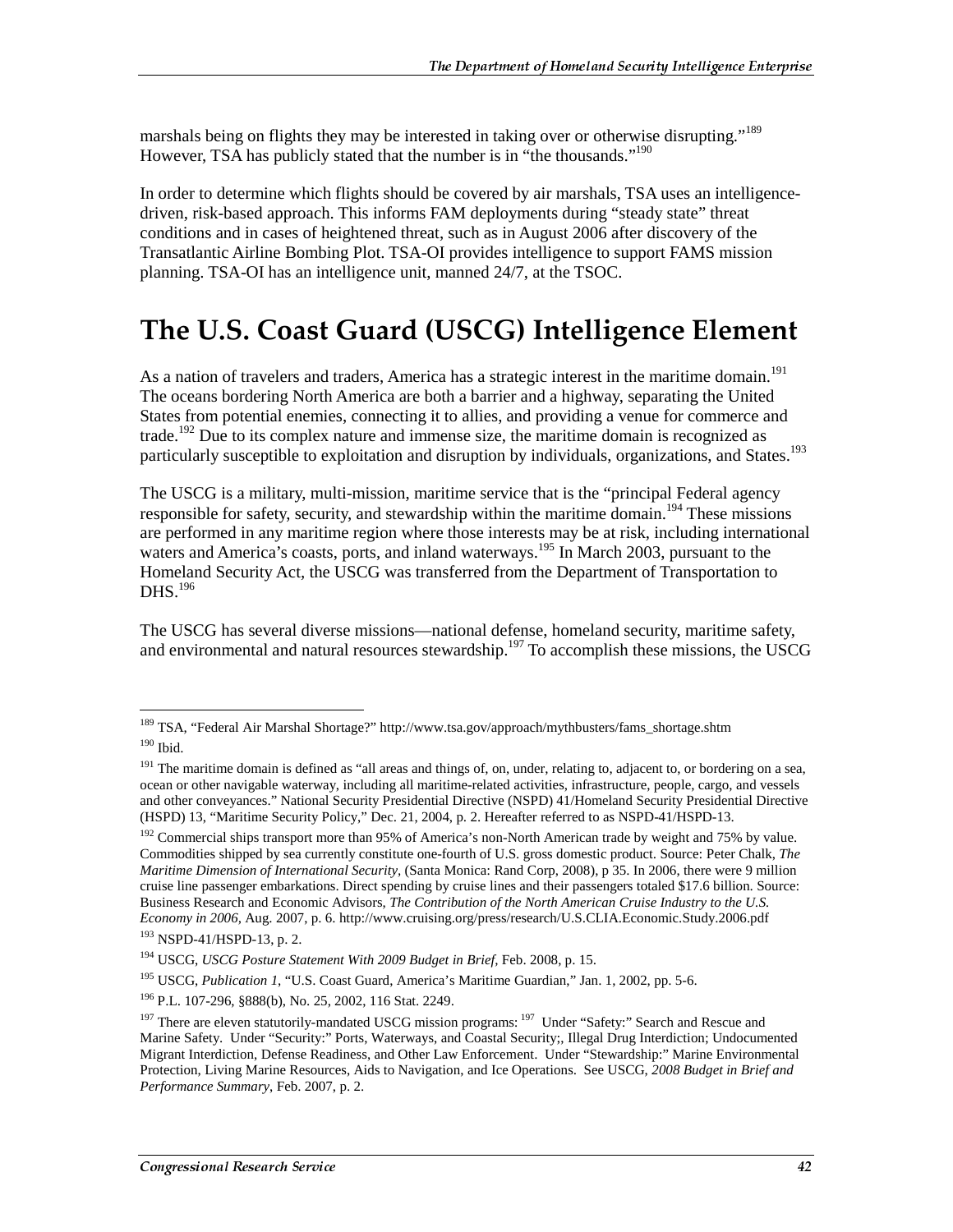has authorities unique within the Federal government. It is both an armed service<sup>198</sup> and the nation's primary maritime law enforcement agency.<sup>199</sup>

## **Maritime Domain Awareness**

One of the Administration's maritime security planning assumptions is that today's complex and ambiguous threats place an even greater premium on knowledge and shared understanding of the maritime domain.<sup>200</sup> This knowledge and shared understanding is termed "maritime domain awareness" and is defined as "the effective understanding of anything associated with the global maritime domain that could impact the security, safety, economy, or environment of the United States."<sup>201</sup> Since it grants time and distance to detect, deter, interdict, and defeat adversaries,  $202$ maritime domain awareness has been enshrined as a principal objective of the *National Strategy for Maritime Security*. 203

The achievement of maritime domain awareness is, therefore, the principal objective of the USCG intelligence program. It is a collaborative effort—especially between the USCG and U.S. Navy<sup>204</sup>—and also with DHS components, such as CBP and ICE, other Federal agencies, and the broader maritime community. Coast Guard intelligence collection begins at the port level and encompasses the entire maritime domain and features maritime surveillance activities by patrol aircraft, unmanned aerial vehicles, shore-based radar, and shipboard sensors including radar and passive electronic surveillance systems.

## **Coast Guard Intelligence and Criminal Investigations**

The mission of the Coast Guard Intelligence and Criminal Investigations is to direct, coordinate, and oversee intelligence and investigative operations and activities that support all USCG objectives. It is a binary organization consisting of two closely linked parts:<sup>205</sup>

• The National Intelligence Element conducts "intelligence activities" as defined in Executive Order 12333 and the *National Security Act of 1947*, including the collection, retention, and dissemination of national intelligence (foreign intelligence and counterintelligence) under those authorities. The National Intelligence Element of the USCG became a statutory member of the IC in

<sup>&</sup>lt;sup>198</sup> 14 U.S.C. §1.

<sup>&</sup>lt;sup>199</sup> 14 U.S.C. §2.

<sup>200</sup> The White House, *National Plan to Achieve Maritime Domain Awareness for the National Strategy for Maritime Security*, Oct. 2005, p. 1. Hereafter referred to as *National MDA Plan.* http://www.dhs.gov/xlibrary/assets/HSPD\_MDAPlan.pdf

 $201$  NSPD-41/HSPD-13, p. 5.

<sup>202</sup> *National MDA Plan*., p. 2.

<sup>203</sup> The White House, *National Strategy for Maritime Security Maritime Security*, Sep. 2005. http://www.whitehouse.gov/homeland/4844-nsms.pdf

<sup>&</sup>lt;sup>204</sup> In a speech to the 18th Annual Surface Navy Association, Chief of Naval Operations, Admiral Mike Mullen stated that next to the close relationship the Navy shares with the Marine Corps, the Navy's continuing partnership with the USCG is "the single most critical relationship we can possibly have when it comes to securing the maritime domain." See States News Service, "CNO Calls For Closer Navy, Coast Guard Teamwork," Jan. 12, 2006.

 $205$  USCG, CGICIP briefing to CRS, Oct. 27, 2008.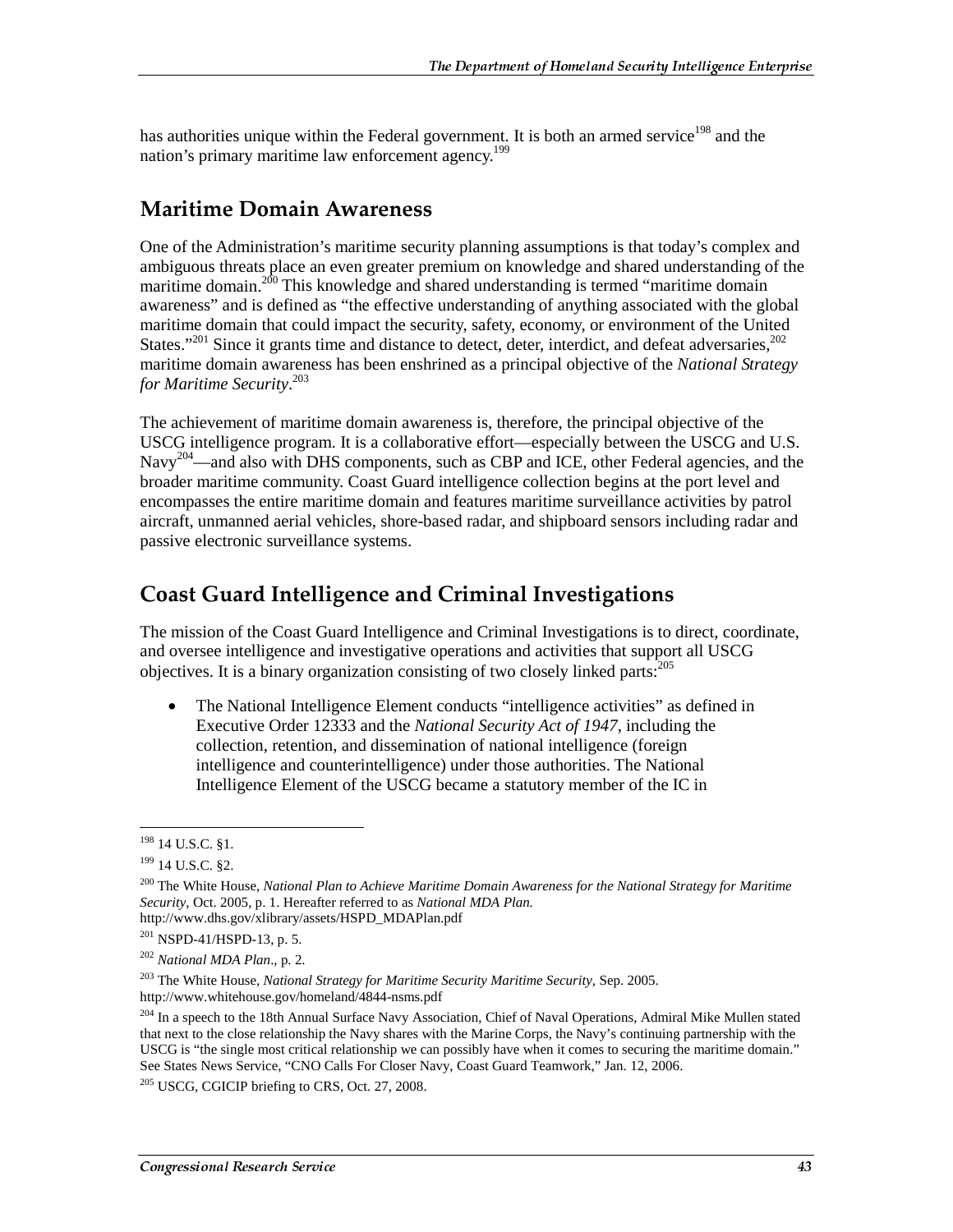December 2001 when Congress amended the *National Security Act of 1947*. 206 The USCG Cryptologic Program is part of the National Intelligence Element.

• The Law Enforcement Intelligence Program describes the collection, retention, and dissemination of information pursuant to USCG law enforcement and regulatory authorities. Persons and components that collect, process, and report law enforcement intelligence, or other information, including those persons performing intelligence functions as a collateral duty, are conducting functions under the Law Enforcement Intelligence Program and are not part of the National Intelligence Element.

## Assistant Commandant for Intelligence and Criminal Investigations

The Assistant Commandant for Intelligence and Criminal Investigations oversees the entire USCG intelligence and criminal investigations enterprise, is the senior advisor on intelligence matters to the Commandant of the Coast Guard, and is the Senior Official of the Intelligence Community for the Coast Guard National Intelligence Element.<sup>207</sup> In this role, the Assistant Commandant is responsible for providing intelligence support to USCG operations.

#### USCG Cryptologic Program

The Cryptologic Program leverages the USCG's unique access, expertise and capabilities in the maritime environment where other U.S. Government agencies are not often present. This provides opportunities to collect intelligence that supports not only USCG missions, but other national security objectives as well.<sup>208</sup> The USCG describes the mission of its Cryptologic Program as: "inform, warn, and protect Coast Guard, joint, combined, and coalition forces defending national and homeland security interests with timely, focused, and actionable signals intelligence  $(SIGHT)^{209}$  on adversary disposition, plans, and intent to facilitate tactical, operational, and strategic maritime domain dominance."<sup>210</sup>

Through the Service Cryptologic Component, the USCG provides personnel to the National Security Agency/Central Security Service (NSA/CSS) funded through NSA's Consolidated Cryptologic Program. As part of the USCG's Integrated Deepwater System, tactical cryptologic

 $\overline{a}$  $^{206}$  P.L. 107-108 §105, December 28, 2001. DHS I&A is a member of the IC and the USCG National Intelligence Element is the only subordinate component of DHS that is also a member.

<sup>207</sup> Office of the Inspector General, *Survey of DHS Intelligence and Collection and Dissemination*, DHS, OIG-07-49, Washington, DC, June 2007, p. 36. Hereafter referred to as DHS OIG 07-049.

<sup>208</sup> Director of National Intelligence (DNI), *DNI Handbook*, Dec. 15, 2006., p. 26.

<sup>&</sup>lt;sup>209</sup> As defined in National Security Council Intelligence Directive Number 6 (NSCID 6), SIGINT consists of communications intelligence (COMINT) and Electronic Intelligence (ELINT). COMINT is defined as "technical and intelligence information derived from foreign communications by other than the intended recipients." COMINT activities include the "interception and processing of foreign communications by radio, wire, or other electronic means ... and by the processing of foreign encrypted communications, however transmitted." ELINT is the intelligence produced from "the processing ... of information derived from foreign non-communications [and] electro-magnetic radiation emanating from other than atomic detonation or radioactive sources." Cited in Richelson, *The U.S. Intelligence Community,* p. 31.

<sup>&</sup>lt;sup>210</sup> USCG, Briefing on the Coast Guard Cryptologic Program to CRS, Oct. 27, 2008.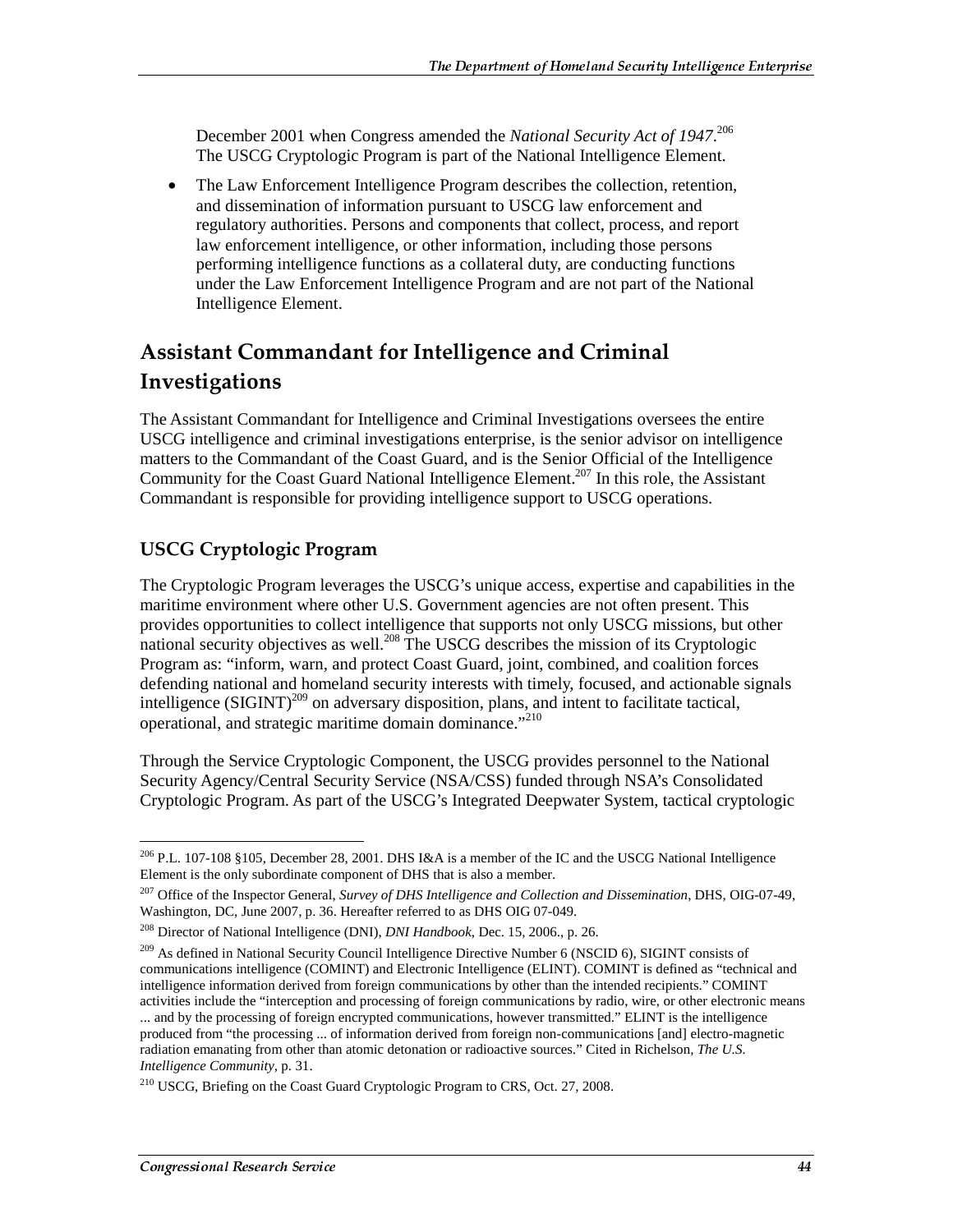capability will be installed on the new National Security Cutter $^{211}$  and select legacy cutters. This capability should become fully operational in early 2011. The cryptologic systems integrated into the cutters are the same systems used by the U.S. Navy giving the cutters full interoperability with the Navy and, the USCG believes, decrease training and development costs.<sup>212</sup> The USCG sees this capability as the cornerstone of the Global Maritime Intelligence Integration effort.<sup>213</sup>

#### **Coast Guard Counterintelligence Service (CGCIS)**

The Coast Guard Counterintelligence Service (CGCIS) helps preserve the operational integrity of the Coast Guard by shielding its operations, personnel, systems, facilities, and information from the intelligence activities of foreign powers, terrorist groups and criminal organizations. CGCIS performs this role through counterintelligence investigations, operations, collection, analysis and production, and Counterintelligence (CI) functional services. CI uses these various aspects to also provide support to anti-terrorism/force protection; research and technology protection; and infrastructure protection/information operations. CGCIS works with the DHS CI program to ensure interoperability and to provide unique capabilities throughout DHS.

### Coast Guard Investigative Service (CGIS)

The CGIS conducts criminal and personnel security investigations within the Coast Guard's area of responsibility. As a federal law enforcement agency whose authority is derived from 14 U.S.C. §95, USCG special agents conduct investigations of actual, alleged, or suspected criminal activity; carry firearms; execute and serve warrants; and make arrests. $2^{14}$ 

## Other Key USCG Intelligence Organizations

The Coast Guard is divided operationally into two geographic areas, the Atlantic and Pacific. These, in turn, are divided into districts; each of which is responsible for a portion of the nation's coastline. The intelligence elements that support the operational organizations are overseen by the Assistant Commandant. They are the Intelligence Coordination Center, the Atlantic and Pacific Area Intelligence staffs, the Maritime Intelligence Fusion Centers, and the District and Sector Intelligence staffs.

### The Coast Guard Intelligence Coordination Center (ICC)

The ICC is the national-level coordinator for collection, analysis, production, and dissemination of Coast Guard intelligence.<sup>215</sup> It is the focal point of interaction with the intelligence components of other government entities such as the Department of Defense and Federal law enforcement

<sup>211</sup> For background on the National Security Cutter, see CRS Report RL33753, *Coast Guard Deepwater Acquisition Programs: Background, Oversight Issues, and Options for Congress*, by Ronald O'Rourke.

<sup>&</sup>lt;sup>212</sup> USCG, Briefing on the Coast Guard Cryptologic Program to CRS, Oct. 27, 2008.

<sup>&</sup>lt;sup>213</sup> The Global Maritime Intelligence Integration Plan is one of several implementation plans directed under NSPD-41/HSPD-13 (pp.5-6). The plan's objective is to integrate all available intelligence regarding threats to U.S. interests in the maritime domain.

<sup>&</sup>lt;sup>214</sup> USCG, Briefing on CGIS to CRS, Oct. 27, 2008.

<sup>&</sup>lt;sup>215</sup> USCG, CGICIP briefing to CRS, June 30, 2008.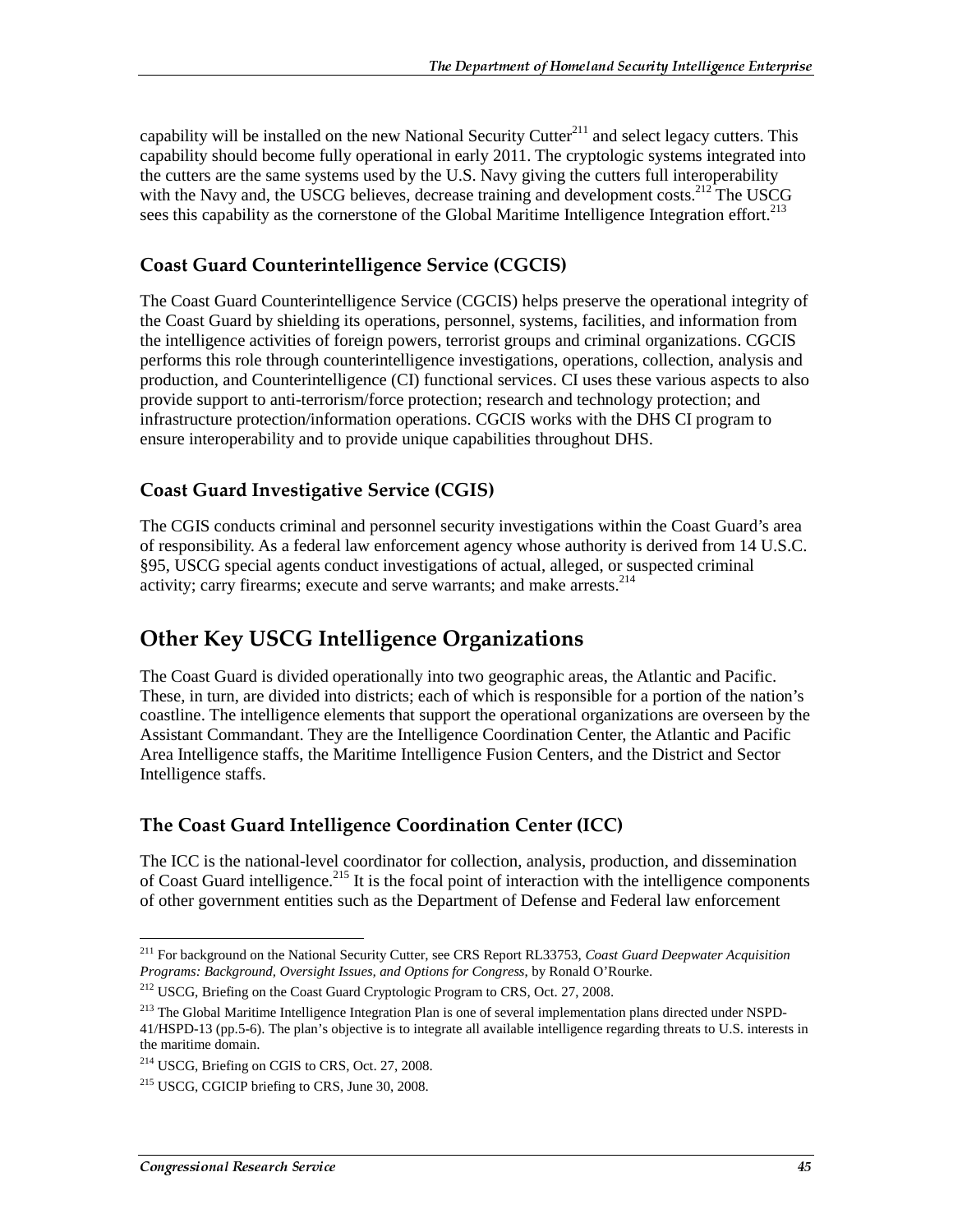agencies at the national level. The ICC is co-located with the U.S. Navy's Office of Naval Intelligence at the National Maritime Intelligence Center in Suitland, Maryland, and supports all Coast Guard missions. The ICC conducts the following activities: $2^{16}$ 

- Manages, analyzes, and produces intelligence that satisfies the unique maritime intelligence requirements of the USCG that include the areas of law enforcement, military readiness, counterterrorism, force protection, marine environmental protection, and port and maritime security.
- Analyzes, produces, and disseminates maritime intelligence in support of senior officials of the USCG, DHS, and other national decision makers.
- Manages the USCG intelligence collection requirements and collections management processes.
- Maintains a 24-hour Indications and Warning Center and current intelligence watch which includes the COASTWATCH Branch.

## COASTWATCH

The ICC, in conjunction with the Office of Naval Intelligence and CBP, systematically screens arriving commercial vessels for potential security and criminal threats in the form of suspect ships, people and cargo. Current regulations require commercial vessels greater than 300 gross tons to submit advanced notice of arrival (NOA) information to the National Vessel Movement Center 96 hours prior to expected arrival in the U.S. ICC *Coastwatch* checks notice of arrival information against federal databases to identify potential security and criminal threats. *Coastwatch's* goal is to provide Coast Guard and interagency decision makers as much advance warning as possible, permitting time to coordinate appropriate operational responses and risk mitigation actions. *Coastwatch* has provided thousands of advanced warnings about arriving individuals identified in Federal counterterrorism, law enforcement, and immigration databases as national security or criminal threats.<sup>27</sup>

## Maritime Intelligence Fusion Centers (MIFC)

These centers are analysis and production centers that provide intelligence analysis to USCG operational commanders, the DOD, and IC and other law enforcement partners on geopolitical issues, terrorism, vessel movements and vessels of interest, transnational crimes (drugs, piracy, human smuggling), port security, and living marine resources.<sup>217</sup> The Atlantic MIFC is located in Virginia Beach, Virginia and covers the North and South Atlantic, Gulf of Mexico, Caribbean, Western Mediterranean, and the Great Lakes and all navigable waterways east of the Rocky Mountains. The Pacific MIFC is located in Alameda, California and covers the North, Central, and South Pacific including the Pacific Rim and the west coast of South America.<sup>218</sup>

<sup>216</sup> USCG, ICC briefing to CRS, Oct. 27, 2008.

<sup>&</sup>lt;sup>217</sup> USCG CGICIP Briefing to CRS, June 30, 2008.

<sup>218</sup> DHS OIG 07-49, p. 39.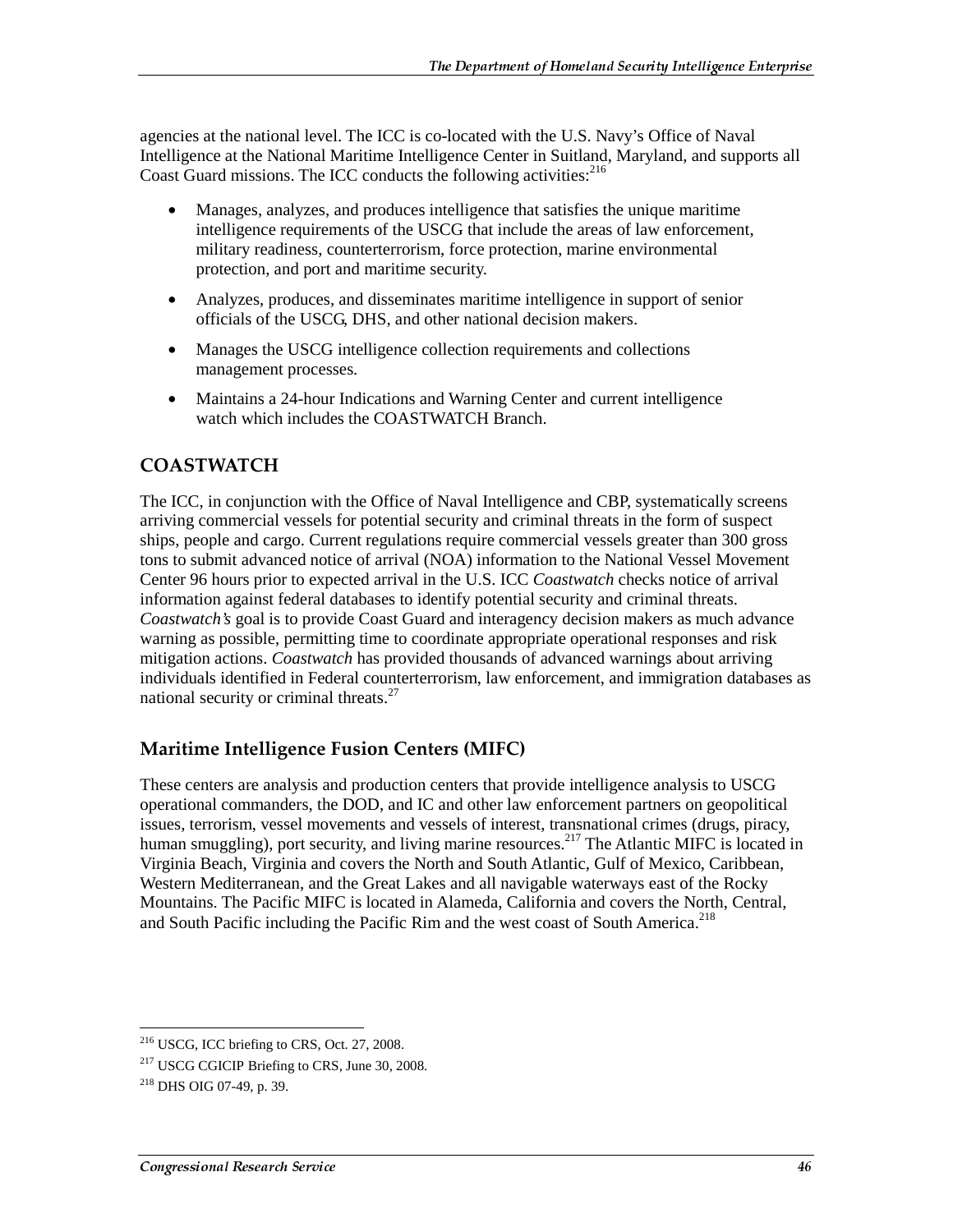#### Area and District Intelligence Staffs

These staffs provide intelligence support to their respective commanders and the International Ship and Port Facility Code (ISPS) Program.<sup>219</sup> District intelligence staffs are also responsible for coordinating human intelligence (HUMINT) collection, conducting regional law enforcement and intelligence liaison, and managing the Sector Intelligence Officers and Field Intelligence Support Teams $220$ 

#### **Sector Intelligence Staffs (SIS)**

The SIS is the key intelligence support element for all operations within a Coast Guard Sector. The SIS is led by a Sector Intelligence Office (SIO). The SIO is the primary intelligence advisor to the Sector Commander. Having successfully integrated the Field Intelligence Support Teams (FISTs) into the Sector Intelligence Staff, each Coast Guard Sector now has a full time dedicated maritime intelligence component to provide port-level threat assessments as well as conduct collection and reporting for all Sector wide maritime-related threats. As part of these efforts, they conduct liaison with Federal, state, local, tribal, and industry partners.<sup>221</sup>

The SIS' also report on activities in foreign ports by debriefing ship crews that have returned to the United States from overseas. These interviews are used at the ICC and the MIFC's to identify vessels or individuals of interest arriving at U.S. ports, or potential threats to maritime security. In addition, the SIS' assist counterintelligence efforts by reporting on foreign vessels that are collecting intelligence against the United States in or near domestic ports.222

## U.S. Secret Service (USSS) Protective Intelligence and Assessment Division

Although the  $\text{USSS}^{223}$  is best known for its responsibility to protect the President and Vice President of the United States and visiting foreign heads of state and government, it was first established in 1865 as a law enforcement agency with a mandate to investigate the counterfeiting of U.S. currency. Its protective responsibilities began in 1901 following the assassination of President McKinley and were codified by Congress in 1906. The USSS remained a distinct organization within the Department of the Treasury until its transfer to DHS effective March 1, 2003, pursuant to the Homeland Security Act of  $2002.<sup>224</sup>$ 

<sup>&</sup>lt;sup>219</sup> In December 2002, contracting states to the 1974 Safety of Life at Sea Convention, met at the International Maritime Organization (IMO) in London, and agreed to a comprehensive security regime for ships and port facilities. This new regime, called the International Ship and Port Facility Security Code (ISPS Code), contains detailed securityrelated requirements for Governments, port authorities, and shipping companies (Part A), together with a series of guidelines about how to meet these requirements (Part B).

<sup>220</sup> USCG, CGICIP briefing to CRS, June 30, 2008.

<sup>&</sup>lt;sup>221</sup> USCG, Briefing to CRS, Nov. 14, 2008.

<sup>222</sup> DHS OIG 07-49, pp. 40-41.

<sup>223</sup> For a full discussion of USSS missions, see CRS Report RL34603, *The U.S. Secret Service: An Examination and Analysis of Its Evolving Missions*, by Shawn Reese.

<sup>224</sup> P.L. 107-296, § 821, Nov. 25, 2002, 116 Stat. 2224.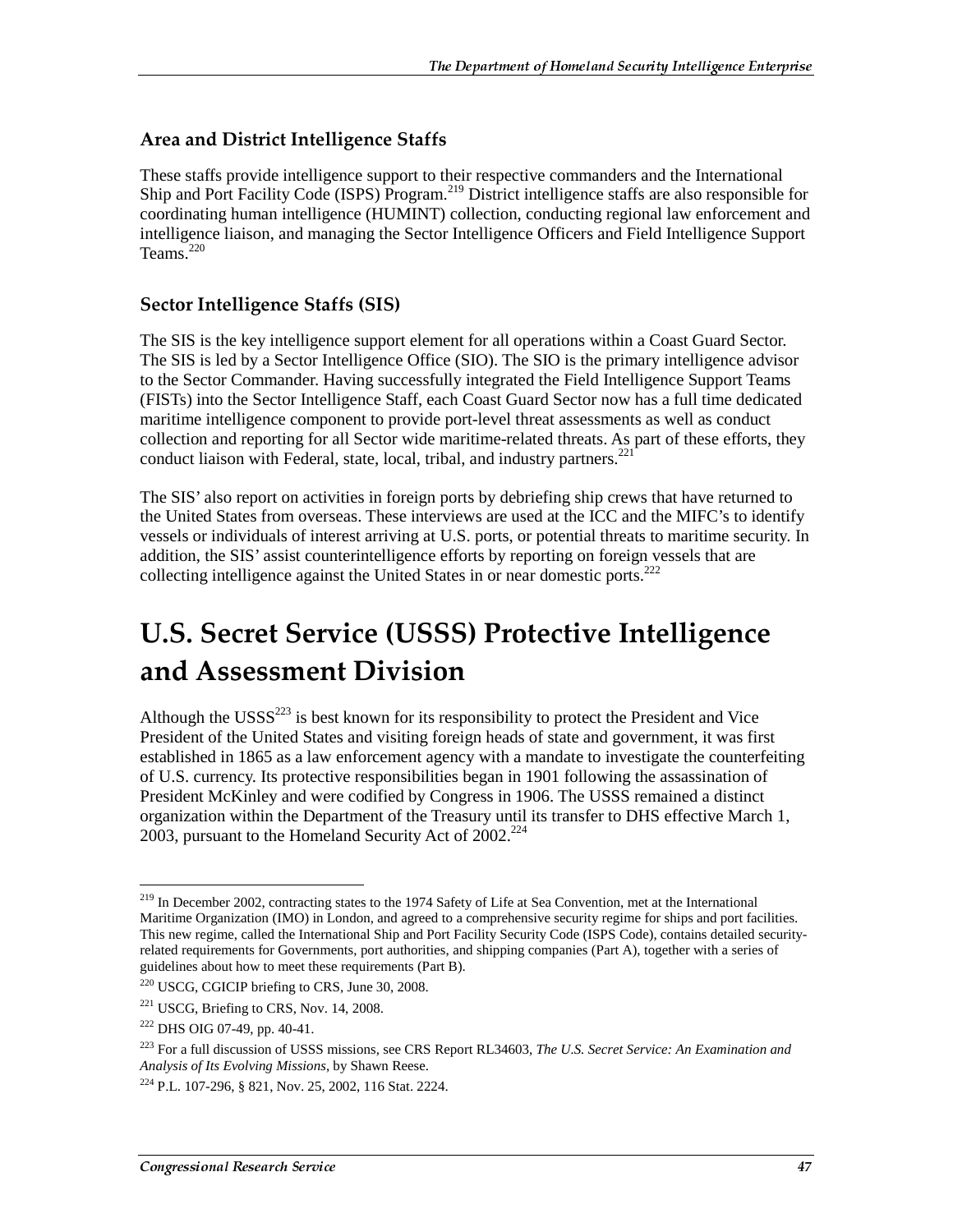Today, in addition to its protective service mission, the USSS is responsible for maintaining the integrity of the nation's financial infrastructure and payment systems. This was historically accomplished through the enforcement of counterfeiting statutes, but since 1984, its investigative responsibilities have expanded to include crimes that involve financial institution fraud, computer and telecommunications fraud, false identification documents, access device fraud, advance fee fraud, electronic funds transfers, and certain money laundering crimes.<sup>225</sup>

## USSS Organizational Structure

The USSS employs approximately 3,200 special agents, 1,300 Uniformed Division officers, and more than 2,000 other technical, professional, and administrative support personnel. They work at the headquarters in Washington, D.C. and in 139 field offices and units within the United States and its territories and 22 offices in 18 foreign countries.<sup>226</sup> The USSS is organized into seven offices, Investigations, Protective Operations, Protective Research, Professional Responsibility, Government and Public Affairs, Human Resources and Training, and Administration. The two principal operational offices are Investigations and Protective Operations. The principal support office from an intelligence perspective is the Office of Protective Research.

- Investigations. This office investigates counterfeiting and other crimes against the integrity of the nation's financial infrastructure and payment systems.<sup>227</sup>
- Protective Operations. This office performs the protective service mission of the USSS. Protectees include the President and Vice-President and their families, visiting heads of state and government, major Presidential candidates, and former President and Vice Presidents.<sup>228</sup> It also has a uniformed division that is responsible for security at the White House Complex; the Vice President's residence; the Department of the Treasury (as part of the White House Complex); and foreign diplomatic missions in the Washington, D.C., area. In addition, the Office of Protective Operations executes the USSS's responsibility as the U.S. Government lead agency for planning, coordinating, and implementing the operational security plans for National Security Special Events (NSSE).<sup>229</sup>

 $225$  Specifically, these crimes include the counterfeiting of U.S. currency (to include coins), foreign currency (occurring domestically), U.S. Treasury checks, Department of Agriculture food coupons, and U.S. postage stamps; identity crimes such as access device fraud, identity theft, false identification fraud, bank fraud and check fraud; telemarketing fraud; telecommunications fraud (cellular and hard wire); computer fraud; fraud targeting automated payment systems and teller machines; direct deposit fraud; investigations of forgery, uttering, alterations, false impersonations or false claims involving U.S. Treasury Checks, U.S. Saving Bonds, U.S. Treasury Notes, Bonds and Bills; electronic funds transfer including Treasury disbursements and fraud within the Treasury payment systems; Federal Deposit Insurance Corporation investigations; Farm Credit Administration violations; and fictitious or fraudulent commercial instruments and foreign securities. Source: USSS website, "Criminal Investigations." http://www.secretservice.gov/criminal.shtml

<sup>226</sup> USSS Briefing for CRS, Oct. 8, 2008.

 $227$  USSS authority to investigate such crimes is contained in Title 18, U.S.C. §3056(b).

<sup>&</sup>lt;sup>228</sup> The complete list of statutorily-authorized protectees is in Title 18, U.S.C. §3056(a).

<sup>&</sup>lt;sup>229</sup> NSSE's are events of national significance that the President or the Secretary of Homeland Security determine warrant special security planning and coordination. According to DHS, "A number of factors are taken into consideration when designating an event as an NSSE, including anticipated attendance by dignitaries and the size and significance of the event. When an event is designated an NSSE, the USSS assumes its legally mandated role as the lead federal agency for the design and implementation of the operational security plan. Federal resources will be deployed to maintain the level of security needed for the event." DHS Press Release, Jan. 28, 2008. http://www.dhs.gov/xnews/releases/pr\_1201541187429.shtm. For a thorough discussion of NSSE's, see CRS Report (continued...)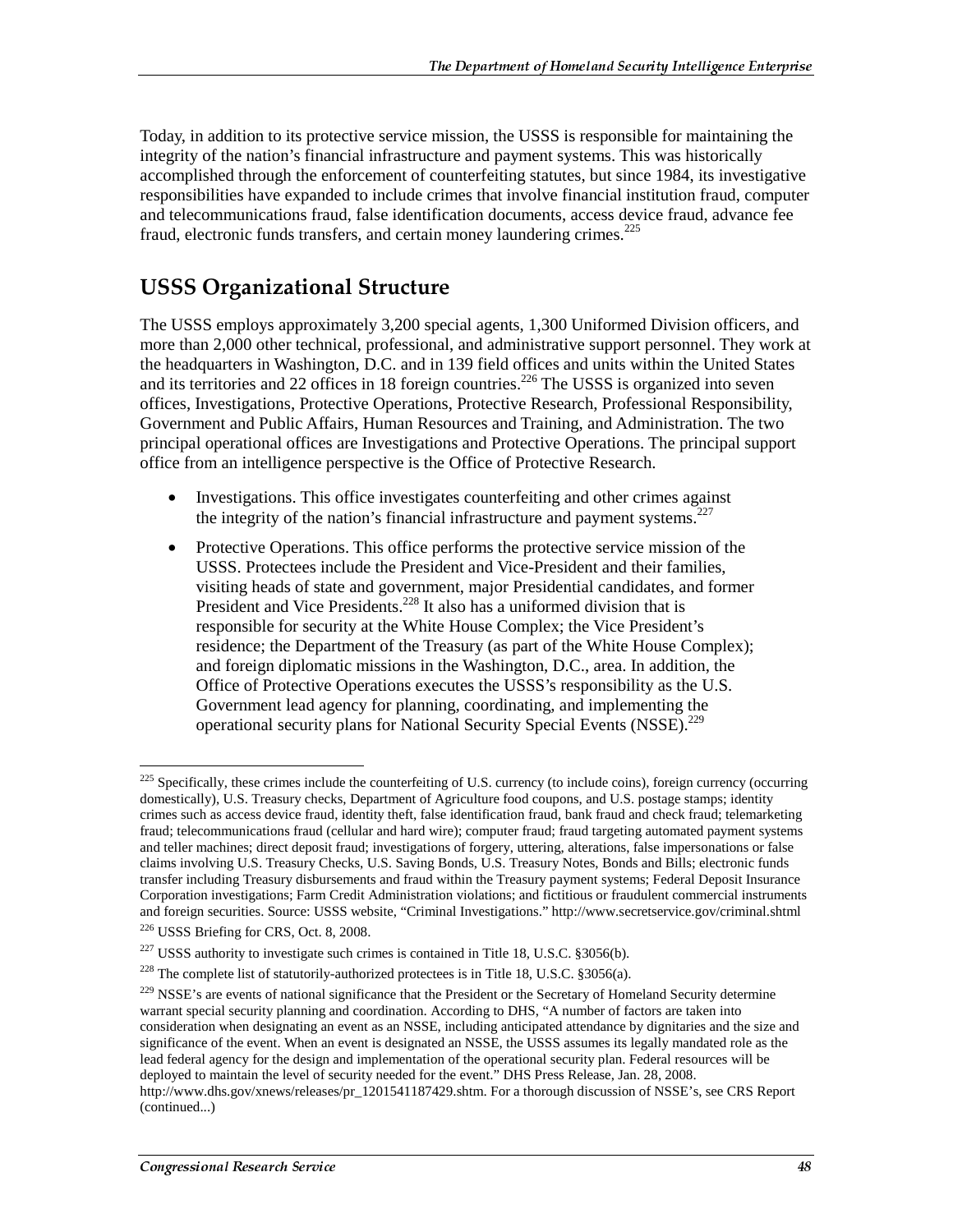• Protective Research. This office is responsible for protective intelligence and analysis. It also evaluates and implements technology-based protective countermeasures. Within its Protective Intelligence and Assessment Division, intelligence, law enforcement, and other information is reviewed and threat and vulnerability assessments are produced.

## Protective Intelligence and Assessment Division (PID)

The PID supports the USSS protective service mission through efforts to: (a) receive, evaluate, disseminate, and maintain information concerning subjects (individuals and groups) and activities that pose a known, potential, or perceived threat to persons, property, and events protected by the USSS; (b) investigate those subjects and activities; and (c) conduct protective intelligence 'advances' preceding protectee travel.<sup>230</sup> The division is organized into foreign and domestic branches, a 24-hour duty desk to collect and process threat information, and the National Threat Assessment Center.

Unlike other DHS components that collect as well as analyze and disseminate intelligence information, the USSS is principally a *consumer* of intelligence which it analyzes to mitigate threats to those it is charged to protect. Because of its unique statutory authorities to use intelligence to prevent attacks on the nation's leaders and visiting foreign dignitaries, the USSS maintains that comparisons with intelligence gathering organizations within the IC are difficult, if not impossible. $^{231}$ 

## **National Threat Assessment Center (NTAC)**<sup>232</sup>

NTAC uses historical information, investigative records, interviews, and other primary source material to produce long-term behavioral research studies that leverage USSS expertise in the protection of persons for homeland security or public safety purposes. The premise for NTAC was developed in the wake of an original assassination research study, the Exceptional Case Study Project (ECSP), conducted in collaboration with the Department of Justice. The ECSP was a study of individuals who had assassinated, attacked, or approached with lethal means, public officials or public figures from 1949-1996 in the United States. One major product from this study was a guidebook on protective intelligence and threat assessment investigations.<sup>233</sup>

The NTAC was then established in 1998 as an effort to dedicate resources to better understand, and find ways to prevent, targeted violence; to share this knowledge with others; and to continue to provide leadership in the field of threat assessment. Through the *Presidential Threat Protection Act of 2000,* Congress formally authorized NTAC to provide assistance to Federal, state, and local

<sup>(...</sup>continued)

RS22754, *National Special Security Events*, by Shawn Reese.

<sup>&</sup>lt;sup>230</sup> The White House, ExpectMore.gov, "Secret Service: Protective Intelligence Assessment," 2007. http://www.whitehouse.gov/omb/expectmore/detail/10002412.2004.html

<sup>231</sup> Ibid.

<sup>&</sup>lt;sup>232</sup> USSS briefing for CRS on Oct. 8, 2008.

<sup>233</sup> Robert A. Fein and Bryan Vossekuil, *Protective Intelligence and Threat Assessment Investigations: A Guide for State and Local Law Enforcement Officials*, (Washington, DC:. U.S. Department of Justice, National Institute of Justice, July 1999).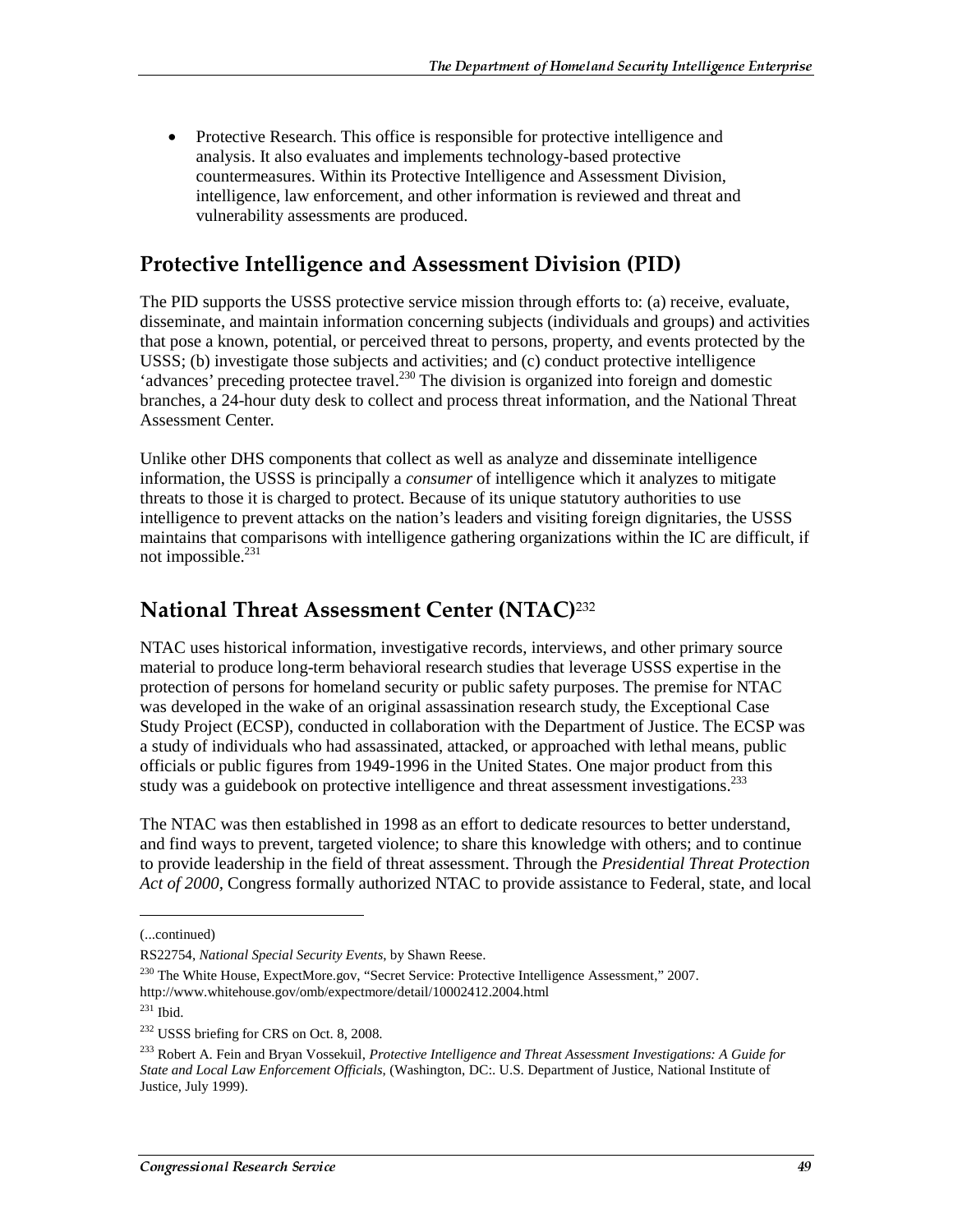law enforcement, and others with protective responsibilities, on training in the area of threat assessment; consultation on complex threat assessment cases or plans; and research on threat assessment and the prevention of targeted violence.<sup>234</sup>

Notable NTAC Research Projects include

- Safe School Initiative (1999-2001). In collaboration with the Department of Education, NTAC studied 37 school shootings, involving 41 attackers that occurred in the United States between January 1974-May 2000. The study examined the thinking, behaviors, and communications of the students who planned and carried out these incidents.<sup>235</sup>
- The Insider Threat Study (2002-08). With financial support from DHS, NTAC partnered with CERT at Carnegie Mellon University, to examine organizational employees who perpetrated harm to their organizations via a computer or system or network to include intellectual property theft, fraud, and acts of sabotage. Four reports were published based on this study.236
- Bystander Study (2004-08). In collaboration with the Department of Education and McLean Hospital, NTAC explored how students with prior knowledge of targeted school-based violence made decisions regarding whether and with whom to share the information. A report, *Prior Knowledge of Potential School-based Violence: Information Students Learn May Prevent a Targeted Attack,* was published in May 2008.
- Institutions of Higher Education Targeted Violence Study (ongoing): Pursuant to a recommendation in a report to the President following the April 2007 shootings at Virginia Tech, $^{237}$  the NTAC is in the initial stages of a collaborative project with the Department of Education and the FBI Behavioral Analysis Unit to research targeted violence at institutions of higher education.

## **Oversight Challenges and Options for Congress**

Managing competing claims for intelligence support is one of the biggest challenge facing DHSI. Former Under Secretary Allen saw the Department itself—both headquarters and operational components—as I&A's primary customer. He stated that:

<sup>234</sup> P.L. 106-544, December 19, 2000, §4, 114 Stat. 2716.

<sup>&</sup>lt;sup>235</sup> The publications include the Final Report and Findings of the Safe School Initiative: Implications for the Prevention of School Attacks in the United States (2002); Threat Assessment in Schools: A Guide to Managing Threatening Situations and Creating Safe School Climates (2002); and an interactive CD-ROM designed to help threat assessment teams, A Safe School and Threat Assessment Experience: Scenarios Exploring the Findings of the Safe School Initiative (2006).

<sup>&</sup>lt;sup>236</sup> This study produced four reports, Insider Threat Study: Computer System Sabotage in Critical Infrastructure Sectors (2005); Insider Threat Study: Illicit Cyber Activity in the Banking and Finance Sector (2006); Insider Threat Study: Illicit Cyber Activity in the Information Technology and Telecommunications Sector (2008); and Insider Threat Study: Illicit Cyber Activity in the Government Sector (2008).

<sup>237</sup> U.S. Departments of Health and Human Services, Education, and Justice, *Report to the President on Issues Raised by the Virginia Tech Tragedy*, June 13, 2007, p. 9. http://www.hhs.gov/vtreport.html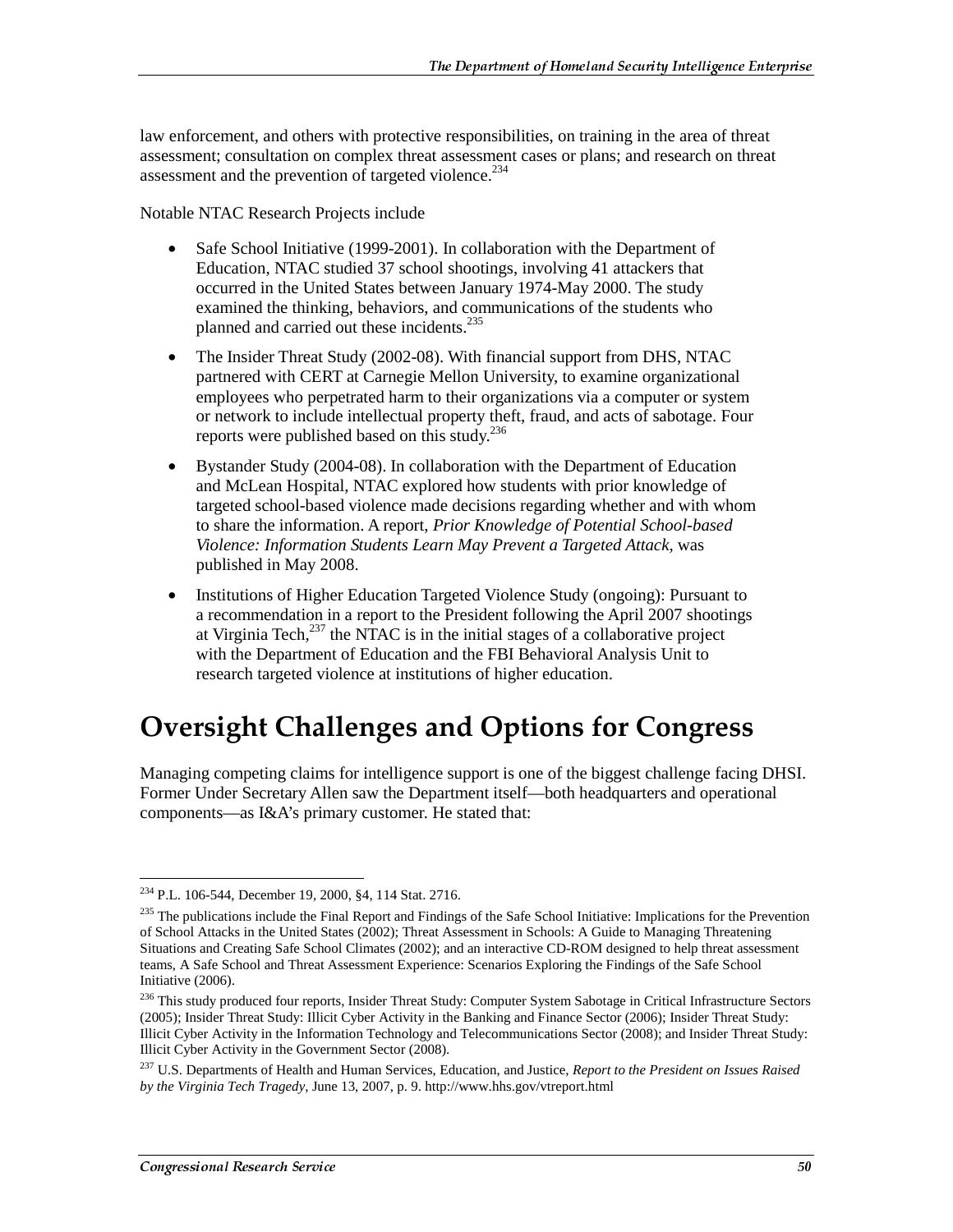"... keeping dangerous people and dangerous items from crossing our air, land, and sea borders and protecting our critical infrastructures ... requires having reliable, real-time information and intelligence to allow the Department to identify and characterize threats uniformly, support security countermeasures, and achieve unity of effort in the response."<sup>238</sup>

But, as has been noted, DHSI also has responsibilities to support the Secretary and national leaders with a strategic perspective on a range of "all hazards" homeland security issues including terrorism threats. State, local, and tribal, law enforcement and security officials, as well as the operators of the nation's critical infrastructure, are also important customers. They require timely and actionable intelligence through usable products in order to prepare for and respond to a variety of threats.

Helping the Department achieve the right balance among these competing claims on its intelligence resources and capabilities is a challenging task for Congress. The following are approaches the Congress may decide to consider in exercising its oversight responsibility.

## Support to State and Local Fusion Centers

#### Institutionalizing the State and Local Fusion Center (SLFC) Pilot Project **Recommendations**

Over one year has passed since the SLFC Pilot Project Team reported that its initiative at six pilot fusion centers led to improvements in the DHS response to SLFC requests for information, reporting and analysis that responds to SLFC mission-critical needs, and assistance to centers with their open source exploitation capabilities.<sup>239</sup> In its 2008 report to the Under Secretary for I&A, the pilot team reported that they had worked with I&A officers to develop a proposed action plan involving the following six core initiatives to implement these enhancements on a nationwide basis:240

- Establish a staff element that will serve as focal point for all SLFC requests for information (RFI) expanding on the RFI process established for the six pilot sites.
- Establish a DHS production planning process that is focused on identified SLFC needs.
- Establish the I&A Collections Requirements Division as the focal point for an integrated DHS program to assist the SLFC's to develop their Open Source exploitation capabilities.
- Strengthen DHS leadership direction of the SLFC support effort and integrate administrative and logistical support with the substantive support provided by the analytical divisions in I&A.

<sup>&</sup>lt;sup>238</sup> Allen Testimony, Sep. 24, 2008.

<sup>&</sup>lt;sup>239</sup> "CINT Pilot Project Team Report," p. 4.

 $240$  Ibid.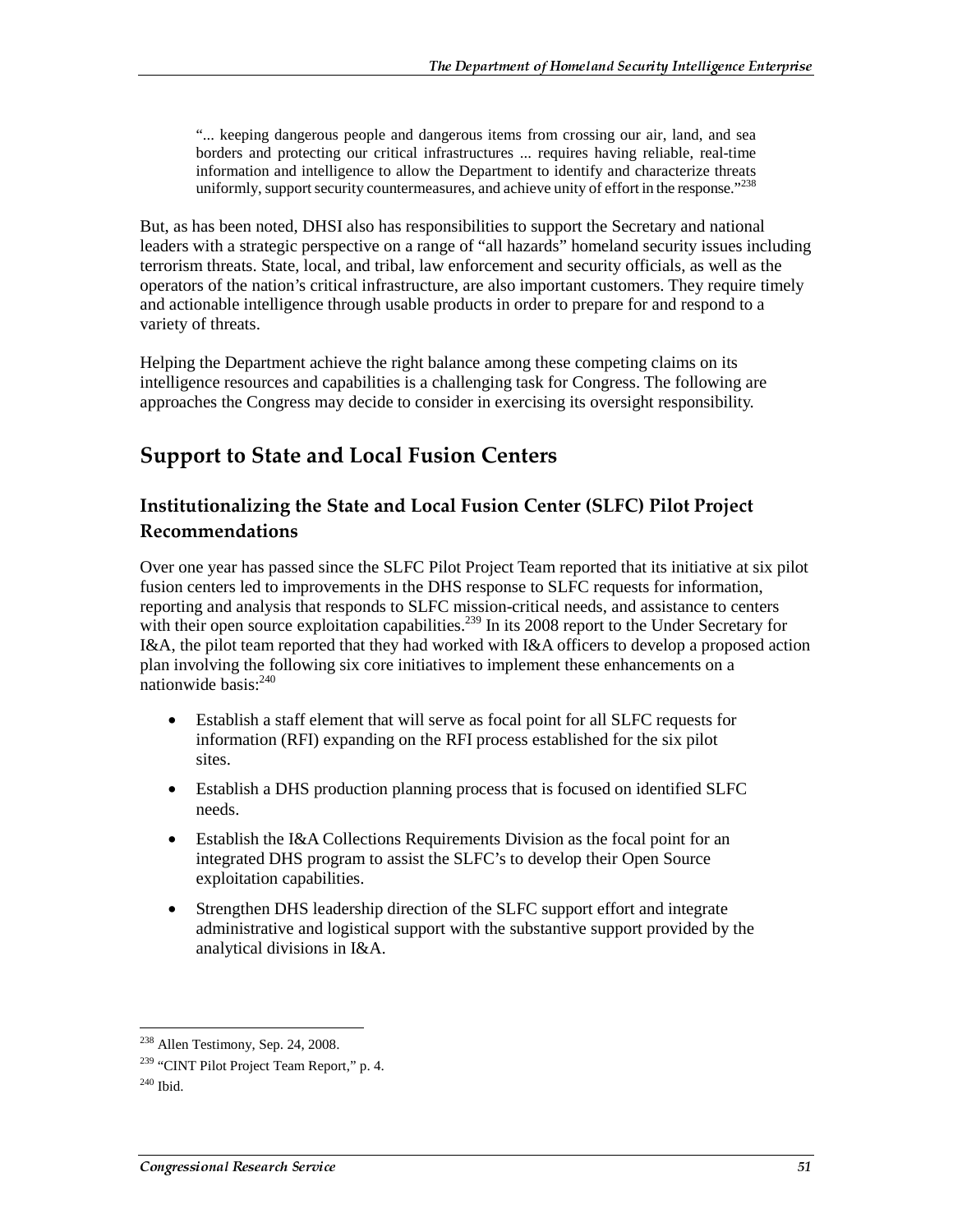- Develop performance metrics and collect customer feedback in order to assist the SLFC Support Leadership Council and I&A Divisions evaluate the quality of SLFC support.
- Develop a long-term strategic plan for integrating all DHS components as well as key IC agencies into an I&A-led SLFC intelligence support activity.

Institutionalizing those improvements within I&A and throughout the entire national SLFC network of 72 centers may prove to be a big challenge. Congress may choose to examine I&A's implementation of the pilot project team's recommendations and the effect these have had on the focus and relevance of I&A's products for state, local, and tribal customers.

#### Information Technology Infrastructure

The success of the fusion center program is dependent on the infrastructure that enables state and local fusion centers to have access to each other's information as well as to the appropriate federal databases.241 The fusion center program and the Nationwide Suspicious Activity Report Initiative  $(NSI)^{242}$  rely on the concept of shared space architecture, where the fusion centers replicate data from their systems to an external server under their control, making the decision on what to share totally under their control. A secure portal is then created that allows simultaneous searching of all such databases so that fusion centers will be able to aggregate any relevant information that exists throughout the national fusion center network. The NSI project team has arranged for secure access to this portal on one of three existing networks—Law Enforcement Online, Regional Information Sharing Services, or HSIN. Each fusion center will require a server and software to translate data from whatever case management or intelligence system is in place to a separate database on the server.

Achieving information sharing objectives also requires that partners establish wide-scale electronic trust between the caretakers of sensitive information and those who need and are authorized to use that information. Fusion Centers would necessarily have to acquire a capability for identity and privilege management that securely communicates a user's roles, rights, and privileges to ensure network security and privacy protections. The two elements of this are identification/authentication—the identity of end users and how they were authenticated; and privilege management—the certifications, clearances, job functions, and organizational affiliations associated with end users that serve as the basis for authorization decisions.<sup>243</sup>

 $\overline{a}$ <sup>241</sup> The author is grateful to Paul Wormeli, Executive Director of the IJIS Institute, for his advice on fusion center information technology infrastructure requirements.

<sup>&</sup>lt;sup>242</sup> The 2007 *National Strategy for Information Sharing* called for the Federal Government to support the development of a nationwide SAR process that protects the civil liberties of Americans. The NSI is an outgrowth of a number of separate but related activities over the last several years that responds directly to the Strategy's mandate, with the long term goal of having most Federal, state, local, and tribal law enforcement organizations participating in a standardized, integrated approach to gathering, documenting, processing, analyzing, and sharing information about suspicious activity that is potentially terrorism-related." See DNI, Program Manager for ISE, *ISE SAR Functional Standard Suspicious Activity Reporting, Version1.* http://www.ise.gov/docs/ctiss/ISE-FS-

<sup>200</sup>SARFunctionalStandardIssuanceVersion1.0.pdf

<sup>&</sup>lt;sup>243</sup> For details on the Global Federated Identity Management framework which provides a standards-based approach for implementing federated identity, see DOJ, Office of Justice Programs, Justice Information Sharing, "Security and Federated Identity Management." http://www.it.ojp.gov/default.aspx?area=nationalInitiatives&page=1179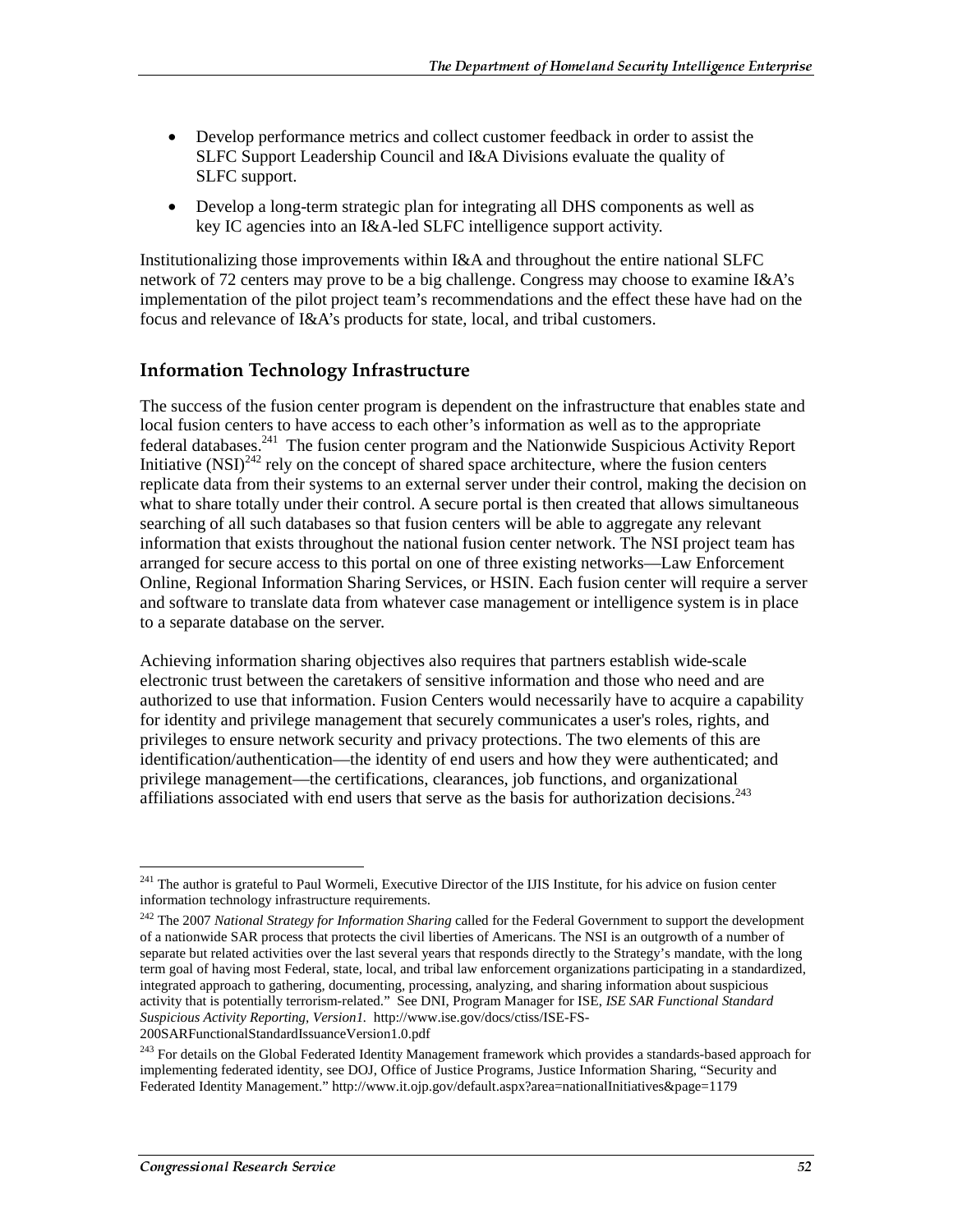An evaluation is currently underway with three state and nine urban fusion centers to work out ways to harmonize varying state privacy protocols and communications. Congress may be asked to consider providing funding and leadership to expand this infrastructure capability to all of the current 72 fusion centers.

### Funding

Law enforcement officers have praised fusion centers as a vital resource for information sharing and coordination while at the same time expressing great concern about the sustainment of these centers through consistent funding.<sup>244</sup> Currently, funds from the State Homeland Security Grant Program (SHSGP) and Urban Area Security Initiative (UASI) are used to support state and local fusion centers. These grant programs are managed within DHS by the Federal Emergency Management Agency (FEMA) Grant Programs Directorate (GPD).<sup>245</sup> However, the intelligence and information sharing activities that these funds support are operationally managed by DHS I&A. Some contend this disconnect between fund administration and implementation is problematic.

Congress may opt to consider alternative funding arrangements for fusion centers. One option is to designate a percentage of SHSGP and UASI funds for fusion centers. Another is to authorize and appropriate funding for a new grant program for fusion centers.

## Quadrennial Homeland Security Review (QHSR)

Former Secretary Chertoff has said that "DHS must base its work on priorities that are driven by risk."246 DHS has defined 'risk' as the product of three variables, threat (the likelihood of an attack occurring), vulnerability (the relative exposure to an attack), and consequence (the expected impact of an attack).<sup>247</sup> DHSI identifies, measures, and monitors the threat variable in the DHS risk equation.

The role of DHSI in risk management decision making at the Department is another area Congress may explore. A recent study by the Homeland Security Institute noted that DHS risk assessments require threat inputs but generating useful threat judgments is challenging.<sup>248</sup> It suggested ways to improve risk and intelligence analyst collaboration to better support DHS decision making.

Later this year, Congress will have an opportunity to review the department's latest judgments about the homeland security-related risks facing the country and what resources should be committed to address those risks. The Department is to conduct its first comprehensive

 $\overline{a}$ <sup>244</sup> These issues were raised most recently at: U.S. Congress, House Committee on Homeland Security, Subcommittee on Intelligence, Information Sharing, and Terrorism Risk Assessment, *The Future of Fusion Centers: Potential Promise and Dangers.*111th Cong., 1st sess., Apr. 1, 2009.

<sup>245</sup> For a full discussion of DHS assistance to state and local governments, see CRS Report R40246, *Department of Homeland Security Assistance to States and Localities: A Summary and Issues for the 111th Congress*, by Shawn Reese.

<sup>246</sup> Chertoff, "Second Stage Review Remarks."

<sup>247</sup> DHS, *FY2008 Homeland Security Grant Program: Program Guidance and Application Kit,* February 2008, pp. 2-3.

<sup>248</sup> Homeland Security Institute, *Risk and Intelligence Communities Collaborative Framework*, April 2009.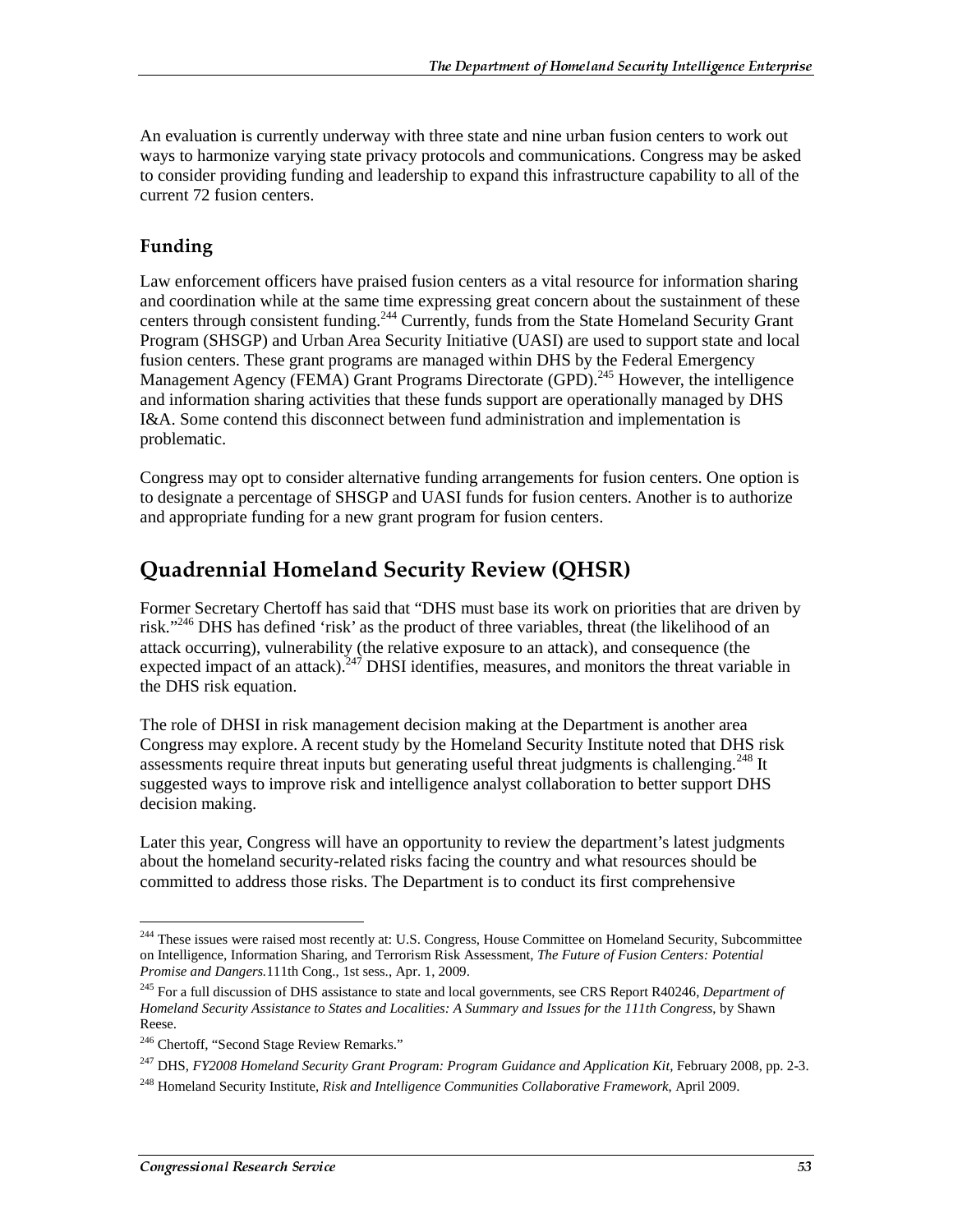examination of homeland security called the QHSR, $^{249}$  which will include recommendations regarding the long-term strategy and priorities for homeland security and guidance on the Department's programs, assets, capabilities, budget, policies, and authorities.

On December 31, 2009, the Department is required to submit to Congress a report covering:

- The results of the QHSR.
- A description of the threats to the nation's security interests.
- The updated national homeland security strategy, including a prioritized list of the critical homeland security missions of the nation.
- A description of the interagency cooperation, preparedness of federal response assets, infrastructure, and budget plan.
- The status of cooperation among federal agencies and between the federal government and state, local, and tribal governments.

Terrorism remains the paramount concern to the Department. The latest National Intelligence Estimate on the terrorist threat to the United States, concludes that "Al Qa'ida is and will remain the most serious terrorist threat to the Homeland ... has protected or regenerated key elements of its Homeland attack capability ... and that in its Homeland plotting is likely to continue to focus on prominent political, economic, and infrastructure targets with the goal of producing mass casualties, visually dramatic destruction, significant economic aftershocks, and/or fear among the U.S. population." $^{250}$ 

Following the hijacking of aircraft, that were then flown into the World Trade Center and the Pentagon with devastating effects, a significant portion of homeland security resources in the United States was understandably devoted to aviation security—an amount proportionally larger than that of other transportation modes or critical infrastructure. Since 9/11, al-Qa'ida and other terrorist groups with anti-Western and anti-American ideologies have committed several deadly terrorist attacks including:

- Bali, 2002. The Islamist group Jemaah Islamiyah bombed nightclubs killing 202.
- Madrid, 2004. A Muslim, al-Qa'ida-inspired terrorist cell bombed commuter trains killing 190 and injuring over 1,000.
- London, 2005. British Islamist extremists bombed city buses killing 52 and injuring over 700.
- Mumbai, 2008. A team from the militant group Lashkar-e-Taiba conducted a shooting and bombing rampage at two hotels, a railway station, hospital, Jewish Center, cafe, and cinema. 164 were killed.

All of these attacks involved mass casualties. All resulted in visually dramatic destruction. But, none of them were committed against civil aviation. Recognizing that some elements of the

 $\overline{a}$ 249 The requirement for DHS to produce a QHSR is contained in §2401(a) of the *Implementing Recommendations of the 9/11 Commission Act of 2007,* P.L. 110-53, Aug. 3, 2007.

<sup>250</sup> National Intelligence Council, *National Intelligence Estimate: The Terrorist Threat to the U.S. Homeland*, July 2007, "Key Judgments."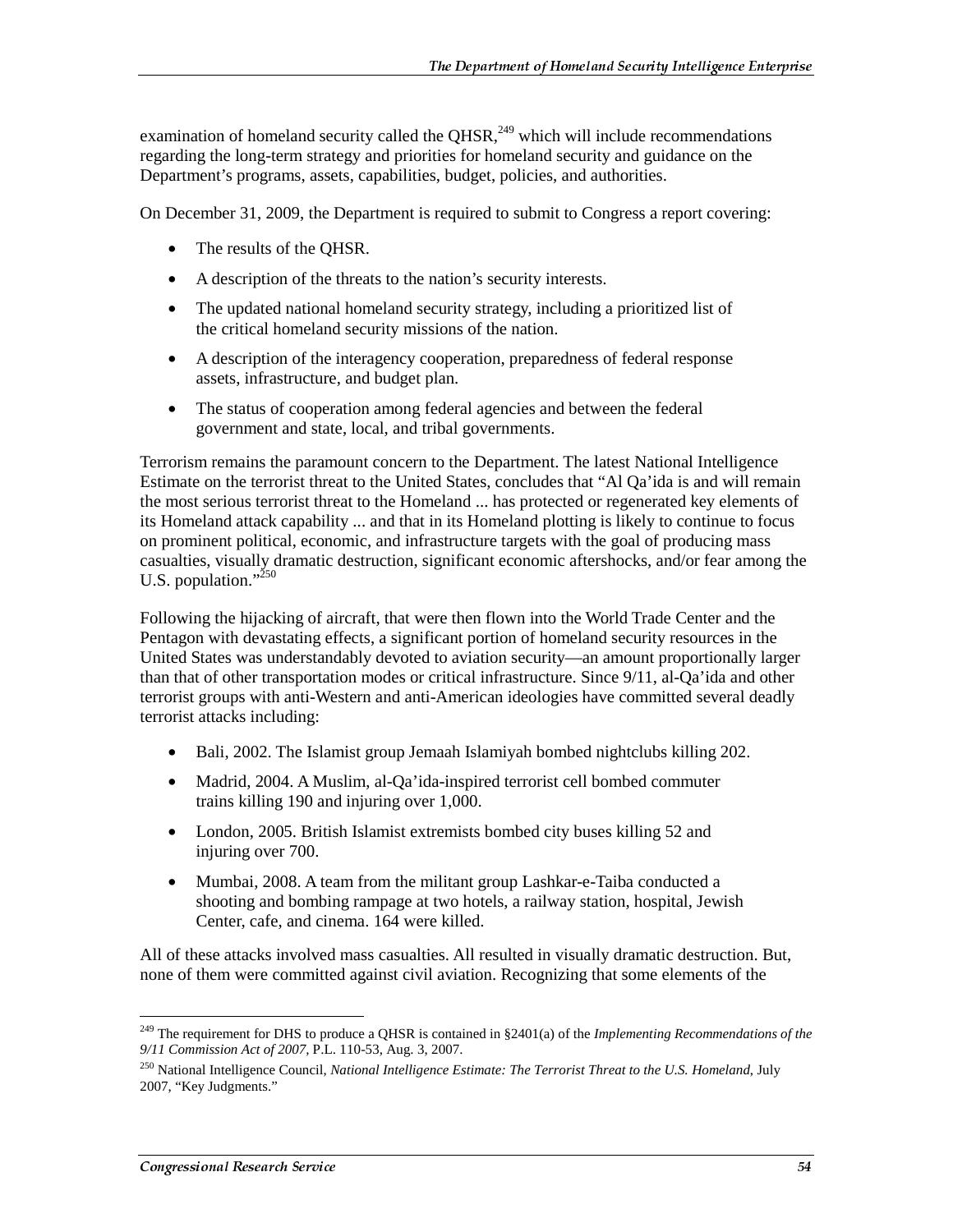nation's critical infrastructure are defended in depth against attack, while others are not, a question of abiding interest is whether terrorists might adapt by choosing to attack softer targets in the Homeland, such as nightclubs, commuter trains, buses, or other places where large numbers of Americans congregate.

And what about methods of attack, not yet imagined? The Australian scholar Mervyn Bendle asks us to consider one such scenario. The recent catastrophic bushfires in his own country "alert us to the extreme danger posed by pyroterrorism, especially as global terrorist organizations continue to modify their strategies in the face of increasingly effective counterterrorism measures employed against them. Pyroterrorism can do great harm to valuable natural resources and infrastructure; destabilise and degrade regional economies; kill, maim, terrorise, and radically reduce the quality of life of large populations of people; and even destabilise social and political systems."251

Bendle argues that this is not an "alarmist, eccentric, or "Islamophobic" notion." His study documents that pyroterrorism involvement has been suspected or established in Greece, Israel, Spain, and Estonia. Moreover, in the late 1990's, the Earth Liberation Front set fire to various forests, commercial and industrial buildings in the United States including the U.S. Forest Service Headquarters in Oregon.<sup>252</sup>

Pyroterrorism is just one example of many alternative hypotheses that homeland security risk managers may consider in order to avoid what was famously described in the *9/11 Commission Report* as "a failure of imagination."253 Threat assessment is a critical component of the risk equation. Risk, in turn, is an important element of the QHSR which will ultimately inform how the department proposes to allocate resources in the future based on the evolving threat environment.

Therefore, Congress may choose to explore:

- How I&A will support the Department's 2009 QHSR effort.
- How intelligence analysis and assessments are used within the Department to determine priorities for funding of new or existing homeland security programs.
- How intelligence analyses and assessments have led to increased or decreased funding for existing programs.
- The framework that DHS will establish for enhanced collaboration among risk and intelligence analysts.

<sup>251</sup> Mervyn F. Bendle, "Australia's Nightmare: Bushfire Jihad and Pyroterrorism," *National Observer*, No. 79, Summer 2008/09, p. 8.

<sup>252</sup> Ibid, p. 17.

<sup>253</sup> *9/11 Commission Report*, p. 339.